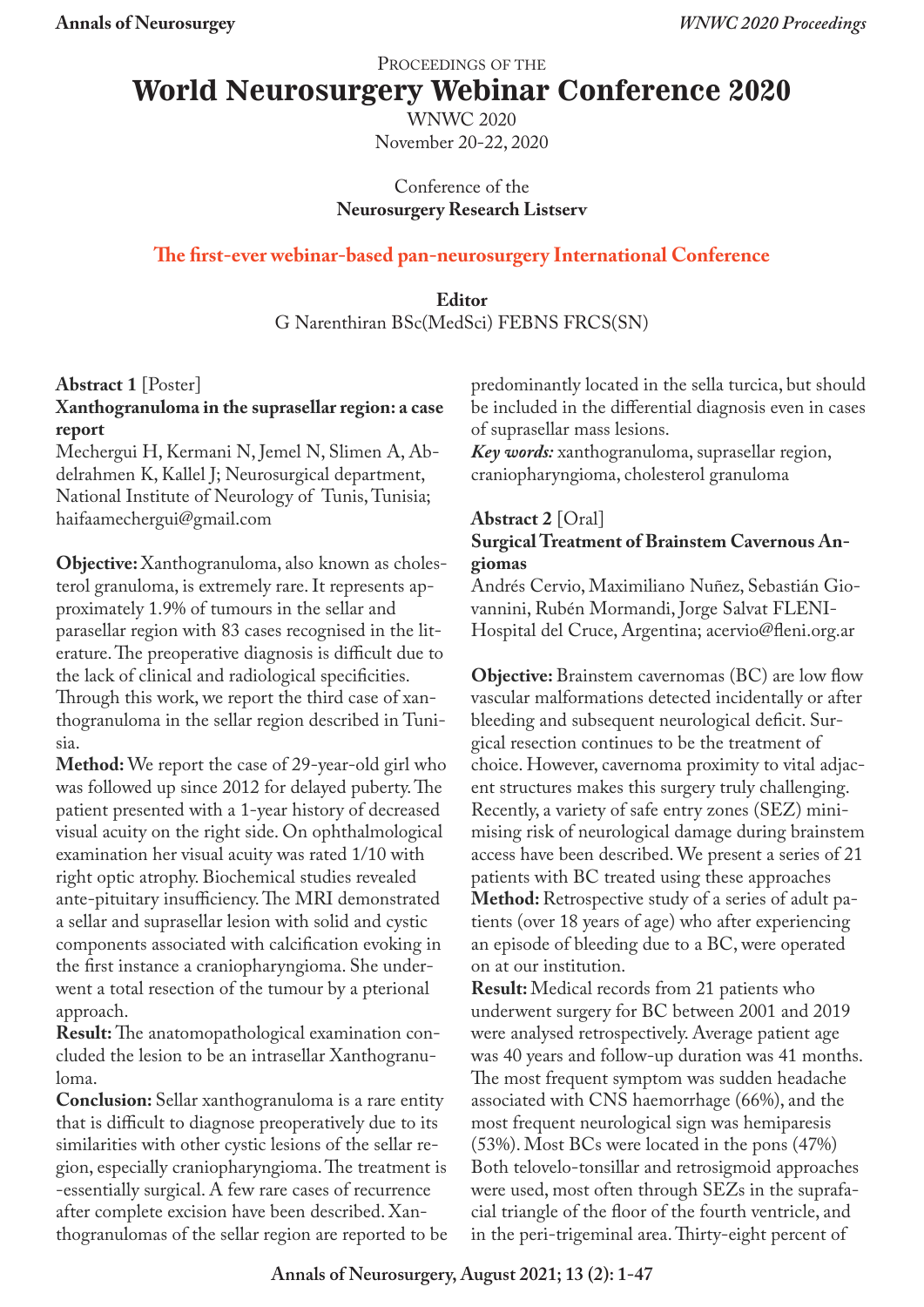patients were operated after the first episode of bleeding and 57% after the second. Gross total resection was achieved in 95% of cases. Finally, long-term follow-up showed neurological improvement in 71.4% of patients, stable outcome in 23.8% and worsening of symptoms in 4.7%.

**Conclusion:** At present, treatment of choice for BC continues to be surgical resection in well selected patients. Lesions causing minimal symptoms or without signs of pial-ependymal involvement may be followed conservatively with clinical and imaging surveillance. Detailed anatomical knowledge of the brainstem together with intraoperative neurological monitoring help to decrease postoperative deficits. *Key words:* brainstem cavernomas, surgery, safe entry zone.

## **Abstract 3** [Oral]

## **Blood blister like aneurysm: general considerations and management**

Leonidas Quintana; Cathedra of Neurosurgery, Valparaiso University School of Medicine, Chile; leonquin@gmail.com; Chile

**Objective:** Twenty-one cases of blood-blister like aneurysms (BBLA) are presented, 2% of 1,071 ruptured aneurysms treated in the last 23 years at Carlos Van Buren Hospital, Chile. Their aetiopathogenesis, topography, clinic and treatments are described. **Method:** Aetiopathogenesis: 1-Acquired injury of the arterial wall as systemic hypertension with lipohyalinosis. and atherosclerosis with atheromatous ulcer. 2 - Hemodynamic stress of cerebral blood flow on areas with structural collagen dysfunction. Frequency 1- 2% of intracranial aneurysms. Location: 1-upper wall of the internal carotid, 2-segment M1 of middle cerebral a., 3-segment A1 of the anterior cerebral a., 4-segment V4 of the vertebral a.. Clinical picture: Posterior circulation: SAH of the posterior fossa. Anterior circulation: SAH related to dorsal ICA, parasellar HSA, frontal intracerebral haemorrhage. Treatment: Surgery and endovascular treatments. Surgery is limited to the expansion of a subadventicial arterial dissection with SAH. The surgical techniques used are: Aneurysm clipping, "Trapping" (with or without high-flow bypass) , Wrapping with muscle tissue or silk material and Arteriorraphy .**Result:** Fourteen aneurysms of anterior circulation and 7 of posterior circulation were treated; in clinical WFNS II scale: 4 cases, in WFNS III :11 cases, in WFNS IV: 6 cases; Endovascular treatment was used in 9 cases, direct clipping in 8 cases, Trapping in 3 cases, Wrapping in 1 case. Good results were obtained (mRankin scale 1 and 2 ) in 11 cases. Bad results (mRankin scale 3 to 6) in 10 cases. (47.6%). **Conclusion:** The treatment of BBLA is associated with a high rate of morbidity and mortality, due to a very high risk of intraoperative rupture of the aneurysm due to the fragility of the wall of the aneurysm and main artery, and high probability of losing the permeability of the main artery, inadvertently or as a consequence of the planned treatment. *Key words:* blood blister like aneurysm, subarachnoid haemorrhage, intracranial arterial dissection

## **Abstract 4** [Flash]

## **Intracranial pressure monitoring (ICP) monitoring in traumatic brain injury adult and paediatric patients – Clinical significance**

Karuppanan Bagathsingh, Krishnamoorthy Selvamuthukumaran; Meenakshi Mission Hospital and Research Centre, Madurai, India; kbagathsingh@yahoo.com

**Objective:** Every year we operated around 200 patients out of admitted 700 head injury patients. It is always difficult to decide in a group of patients whether to manage conservatively or, to operate. ICP monitoring is a very useful tool in this subset of patients. We want to report our experience of 25 patients during the period of 1 year.

**Method:** Twenty-five cases of ICP monitoring was done over a period of 18 months. The admission GCS was 3-7, 8-12,13-15. These patients have the CT scan findings contusions, 1. frontal, 2. temporal and 3. Parietal, cerebral oedema. Usually these patients are decided to monitor ICP in the interval of 0-6 hours after the admission. Most of the patients are inserted Codman ICP catheter in the operating theatre (OT); now we are inserting the catheter in the Neuro ICU through right frontal craniostomy under local anaesthesia. The follow-up CT are done on 48 -72 hours after the catheter placement. The ICP monitor is attached to the sensor after calibration and every hour we recorded the ICP measurement in the case sheet. We didn't experience any procedure related complications in the operation theatre or neuro icu.

**Result:** Out of the 25 cases, 3 cases were taken up for the definitive craniotomy after ICP reading more than 20 mmhg. One case was expired due to sudden rise of ICP to 40 mmhg over a duration of 1 hour. All other patients are managed conservatively with minor procedure related morbidity . All these patients the ICP monitor is very useful tool to manage conservatively. We want to stress two patients of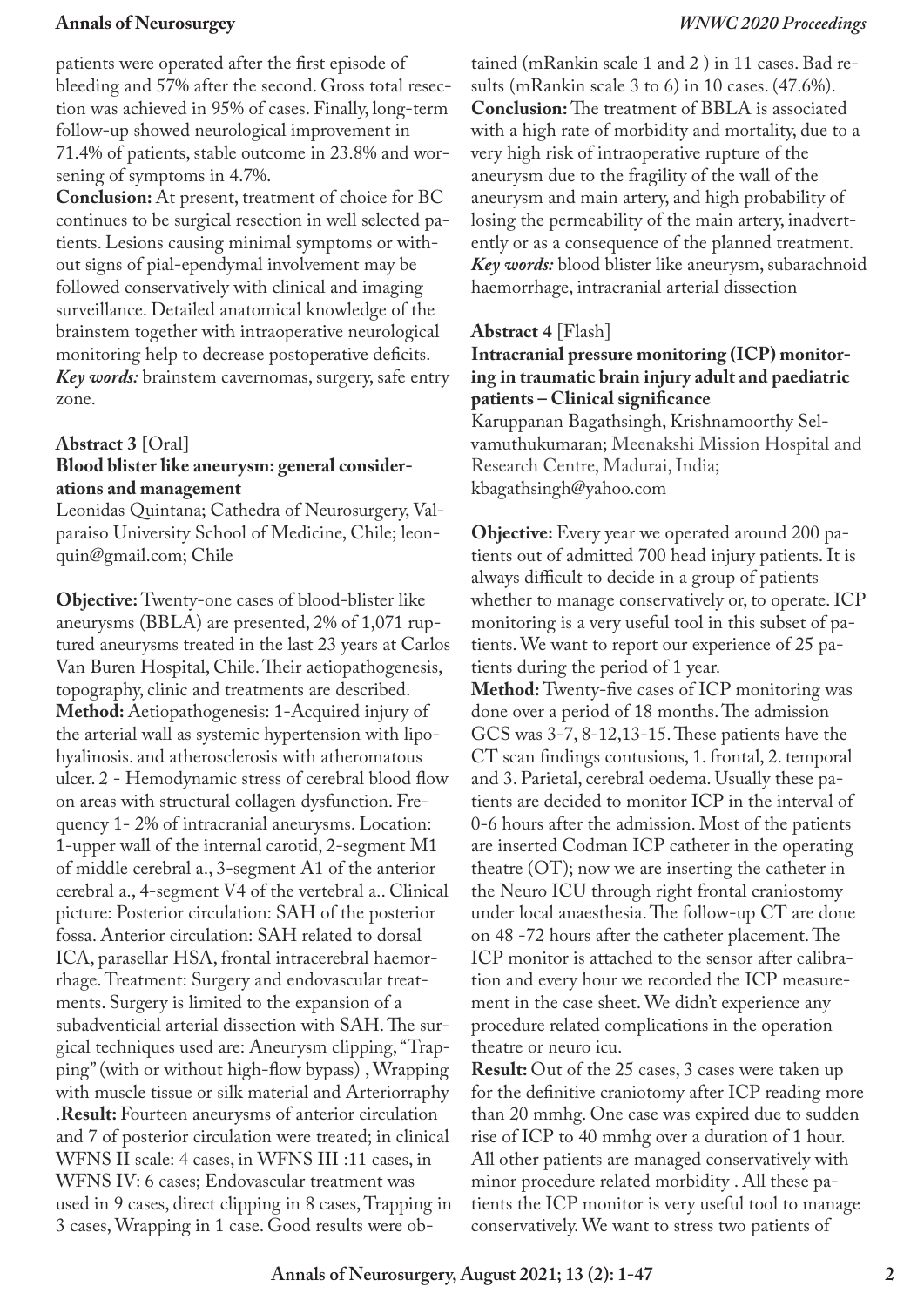#### clinical significance.

**Conclusion:** ICP monitoring is very useful in the management of TBI. Now there is wide application of ICP monitoring in the neurosurgical field, TBI is the important and proved ICP monitor is very useful in managing the patients. There are various kinds of ICP monitoring; we use intra-parencymal pressure monitoring. From our data we want to conclude that in the clinical background of TBI, ICP monitoring is useful tool for the management of the patient. *Key words:* paediatric trauma, ICP, clinical significance

## **Abstract 5** [Flash]

#### **Haemorrhagic parasagittal meningioma**

Joni Wahyuhadi, Rahadian Indarto Susilo, Irwan Barlian Immadoel Haq, Shaleh Drehem; Academic General Hospital Dr. Soetomo, Indonesia; shalehdrehem@hotmail.com

**Objective:** Meningiomas are one of the most commonly found intracranial tumours. Meningiomas are tumours that are often found and counted for 20- 30% of primary intracranial tumours. The most frequent localisation of meningiomas is in parasagittal, lateral convexity, sphenoid wing, anterior fossa close to the olfactory nerve, sella region, and posterior fossa around the foramen magnum. Meningiomas with intra-tumoural bleeding are very rare and the pathophysiology is still not well known. The incidence of bleeding in meningiomas ranges between 0.5-2.4% with 28-50% mortality in the last third decade.

**Method:** A 38-year-old female suffered with a gradual decrease in consciousness since 2 days ago, headache (+) since 1 year ago and getting worse, weakness in left half of limbs since 1 year ago, decreased vision since January 2019. There's no abnormalities for defecation and urination.

**Result:** The signs of increasing intracranial pressure are progressive. Headache complaints are also obtained. CT scan with contrast results showed a contrast enhancing lesion on parieto-occipital dextra impressing extra axial tumours with base in medial one third of superior sagittal sinus with peripheral oedema surrounding and accompanied by intratumoural haemorrhage.

**Conclusion:** In this case tumour resection craniotomy and osteoplasty were chosen to eliminate the symptoms of neurological deficit from the brain tumour itself.

*Key words:* meningioma parasagittal, intra-tumoural bleeding, craniotomy tumour resection, cranioplasty **Abstract 6** [Oral] **Lesioning for Tremor in the DBS era** Srinivas Dwarakanath; NIMHANS, Bengaluru, India; dwarakaneuro@yahoo.com; India

**Objective:** Surgical management of tremor has evolved over the years with Deep Brain Stimulation (DBS) gradually supplanting lesioning as the mainstay in treatment. In this article, the largest of its kind from our country, we present our experience in the use of lesioning in the management of patients with multi-etiological tremors. These include not only common indications like Parkinson disease and essential tremor but also rare causes such as Pantothenate kinase-associated neurodegeneration (PKAN), multiple sclerosis (MS) and Wilson disease.

**Method:** Patients with medically refractory tremor who underwent surgery were included in the analysis. A comprehensive clinical and radiological evaluation was performed which was repeated 3 months post-operatively and at successive visits. Video documentation of was obtained at all visits.

**Result:** A total of 46 patients with an average age 37.7 years (range 21–65 years) underwent stereotactic thalamotomy/subthalamotomy at our institute between 2008 and 2019, for the treatment of medically refractory tremor of varying aetiologies. The mean preoperative duration of symptoms was 11 years (range 10 months to 34 years). The median time to onset of improvement was 2 months (range 1 week to 8 months). Analysing the improvement on the modified FTM scale, in part 1 the scores improved from 21.7 to 3.5, the part II subset improved from an average of 9.2 to 4.2 while the part III subset improved from an average of 14.1 to 4.6 postoperatively. This implied an excellent response in tremor while the other 2 components had a very good response.

**Conclusion:** In this study we have for the first time objectively analysed the tremor improvement with a modified FTM scale and have produced excellent results. We have also shown that tremor of various aetiologies respond extremely well to lesioning surgery. While DBS continues to remain the treatment of choice in various types of bilateral tremor, lesioning is very successful in a carefully selected cohort of patients. We are of the opinion that in predominantly unilateral tremor or when the patient cannot afford DBS especially in a country like ours, lesioning surgery is an important tool in the armamentarium of the functional neurosurgeon.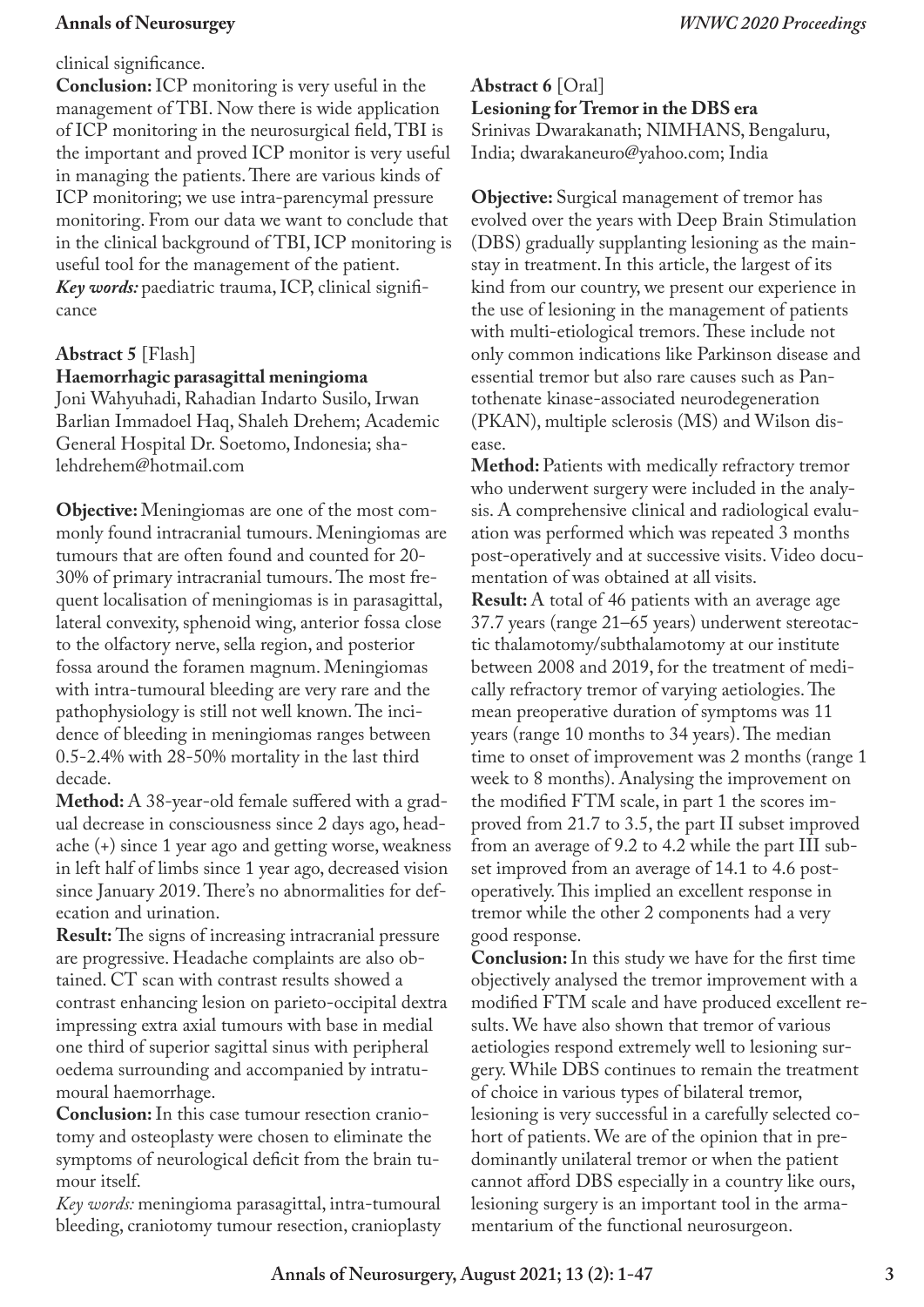*Key words:* lesioning, Tremor, DBS, thalamotomy

### **Abstract 7** [Flash]

## **Association of May-Thurner syndrome in spine clinic**

Rahul Srinivasan, Krishnakumar; Medical Trust Hospital, India; rahulmulund@gmail.com

**Objective:** May-Thurner is characterised by thrombosis of iliofemoral venous system, due to overlying Iliac artery compressing the Iliac vein. This is usually due to local vascular anatomical problem which predisposes to deep venous thrombosis (DVT) , termed as Classical MTS which was published in 1957 by May and Thurner. This remained a vascular phenomena for quite a few years until invention of CT and MRI. Of late there have been reports stating compression of vein due to degeneration of Lumbar spine mainly located to L5-S1 area. There can be plethora of aetiology from a simple osteophyte to complex sponylolisthesis. We at our institute report 2 examples each pertaining to vascular and lumbar spine aetiology and review of literature. **Method:** We present case report, which include 2 patients with MTS. By various investigation we could differentiate the MTS into vascular and Lumbar degeneration related MTS. We also investigated them in detail to exclude routine DVT risk factors. **Result:** Case 1 demonstrated a vascular phenomena, but was reviewed in the spinal out-patients clinic in view of the history of long standing low back pain for which she was put on traction. Case 2 demonstrated ventral osteophyte of L5 compressing the left iliac spine; he too presented to spine clinic with long standing back for which MRI scan was obtained. He later had left limb swelling and typical vascular claudication.

**Conclusion:** May-Thurner though caused by venous thrombosis of iliofemoral system can be caused by compression of Iliac artery as well as lumbar spine degeneration, It can commonly present to spine clinic with back pain which usually due to degeneration or as a sequelae to prolonged traction which might provoke deep vein thrombosis in already anatomically distorted vein

*Key words:* May-Thurner syndrome(MTS), deep vein thrombosis (DVT)

**Abstract 8** [Oral] **Systematic review of Robotic Assisted Spinal Surgery: A hope to perform safe spinal surgery During COVID-19 and any other infective outbreaks** Noor ul Huda Maria, Qurrat ul Ain Siddiq PINS/CPSP/HMS; Pakistan drnoorneuro@gmail.com

**Objective:** To evaluate the role of robotic assisted spinal surgery during infective pandemics such as COVID-19

**Method:** Following the PRISMA guidelines a review of 18 articles on robotics in spine surgery was performed a thorough search was conducted on PubMed, Cureus and Researchgate and relevant data considering the learning curve, the duration of robotic assisted procedures, efficacy in terms of precision and accuracy according to the specified spinal procedures, the caveats and nuances of procedures, radiation exposure, feasibility of remote supervision, risk of infection transmission, cost effectiveness and reasons for robotic failure were sought for

**Result:** Out of the 18 studies, 11 evaluated precision and accuracy of spinal procedures and declared them lengthy yet precise. Five studies considered failures and complications and concluded again lengthy but with less failure and complications. Ten studies studied the radiation exposure hazard in terms of usage of fluoroscopy, the overall times range and indicated better risk profile. Ten studies examined the learning curve and concluded that it is same as that for MIS and is directly proportion to the experience of the surgeon. A surgeon who has previous experience of MIS will learn the robotic assisted surgeries in a shorter period of times. All studied the duration of procedures and 12 were convinced that it is longer or at the most equal, 2 said not much difference and 2 said that it shortens the procedure. 5 evaluated the cost effectiveness, since the equipment is still under developmental phases so despite our future expectations and goals of having the procedure as a cost effective one, we are by far lacking adequate experience to deem it one. 5 studies evaluated the risk of infection transmission and 1 was for specifically COVID-19 and they were all convinced that the risk of transmission of infection both airborne and blood borne is much lower, mainly due a reduced exposure between patient and health personnel which can both be adequately protected against infection.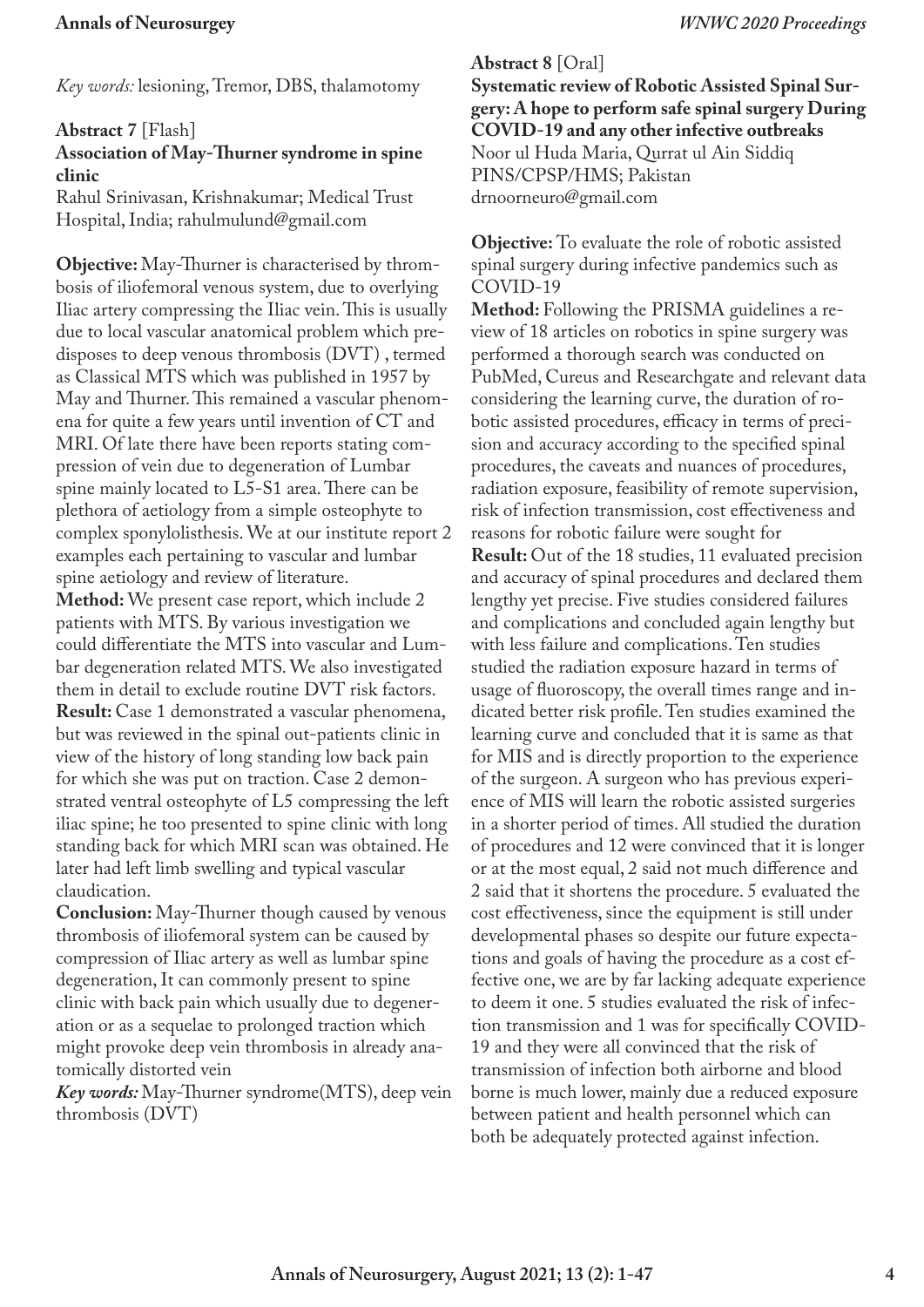**Conclusion:** Robotic assisted spine surgery can be a safe way to perform surgery during COVID-19 and any other infective outbreak condition *Key words:* COVID-19, pandemic, robotic spine surgery, spine surgery, infections, safe surgery

## **Abstract 9** [Oral]

### **Open vs endoscopic assisted surgery for craniosynostosis in terms of blood loss, Infection risk and hospital stay: a study from a low-to-middle-income country (LMIC)**

Noor ul Huda Maria; PINS/CPSP/HMS, Pakistan; drnoorneuro@gmail.com; Pakistan

**Objective:** To compare open vs endoscopic assisted surgery fro craniosynostosis in terms of blood loss, infection risk and hospital stay

**Method:** We studied 14 patients with age range 4 months to 11-months, both gender, non-syndromic craniosynostosis. Seven underwent classical open surgery while the other 7 endoscopic assisted surgery.

**Result:** For endoscopic assisted surgeries compared with open surgeries operating time was shorter  $(2)$ hrs 50 minutes vs 6 hours 15 minutes,  $P = 0.001$ , estimated blood loss was lower  $(87 \text{ mL} \text{ vs } 305 \text{ mL}, P =$ 0.001), lower blood transfusion (90.6 mL vs 226.9 mL), shorter hospital stays (4 days vs 8 days, P = 0.001) however infection risk was 3% in both groups.

**Conclusion:** We conclude that endoscopic assisted approach for craniosynostosis is better than conventional open surgery in terms of blood loss, need of transfusion, operative duration and post-op hospital stay. However, in LMIC, endoscopic assisted surgical option is not widespread and it is being done sparsely

*Key words:* craniosynostosis, endoscopic, open surgery

### **Abstract 10** [Oral]

### **Body weight as factor for post-operative COVID-19 Infection Risk in pediatric patients**

Noor ul Huda Maria; PINS/CPSP/HMS, Pakistan; drnoorneuro@gmail.com

**Objective:** To evaluate the link between body weight of paediatric patients between 1-year to 8-years of age and incidence of acquiring COVID-19 infection post-operatively

**Method:** The study was conducted from 15 March 2020 until 15 September 2020. A total number of 78 patients of both genders were enrolled. The age range was between 1-year to 8-years. Most of them were

operated for paediatric intracranial tumours. Patients were stratified according to weight into below average, average and above average according to their age group standard weights.

**Result:** The mean pre-operative admission time was 4 days and, the mean post-operative time was 6 days. Mostly the patients were admitted for intracranial brain tumours: 57% cerebellar tumours, 18% craniopharyngiomas , 21% ventriculo-peritoneal (VP) shunt and 4% had surgery for tethered cord. All children were free of any other co-morbidity and no family member had history of COVID-19 infection. A total 16% children were above average and 24% were below average weight. Patients were kept for the shortest possible pre-operative and post-operative period and complete precautions against COVID-19 were taken. Patients were asked to follow-up initially for stitch removal and then after 2 weeks later. Other followup schedules differed according to diagnosis and state. All patients were told about the likely symptoms for COVID-19 infection and were asked to report in case they come positive. Only 9 patients (11%) patients were turned positive for COVID-19 with one turning positive pre-operatively. The surgery was postponed for 1-week only and, he was successfully operated after a week. The other 9 were tested positive for COVID-19 after being operated. Two patients had become positive on 2nd and 3rd postoperative day (POD)respectively. Three patient turned positive on 4th POD while 1 turned positive on 7th POD. Out of these n=9, 55.5% (n=5) belonged to below average weight while 22.2% (n=) were over weight. However , there was not much difference in the recovery time from COVID-19 and all of them recovered without any surgery related complications as well.

**Conclusion:** From this study we strongly suspect that preoperative body weight does pose risk to postoperative incidence of COVID-19 infection. We suggest further studies on this topic as well however we did not find any difference in recovery and complications

*Key words:* COVID-19

### **Abstract 11** [Oral]

**Comparison of surgical versus Intradiscal Ozone treatment of sciatica due to lumbar disc herniation: Can It be an ideal option to Consider during COVID-19 pandemic?**

Noor ul Huda Maria; PINS/CPSP/HMS, Pakistan; drnoorneuro@gmail.com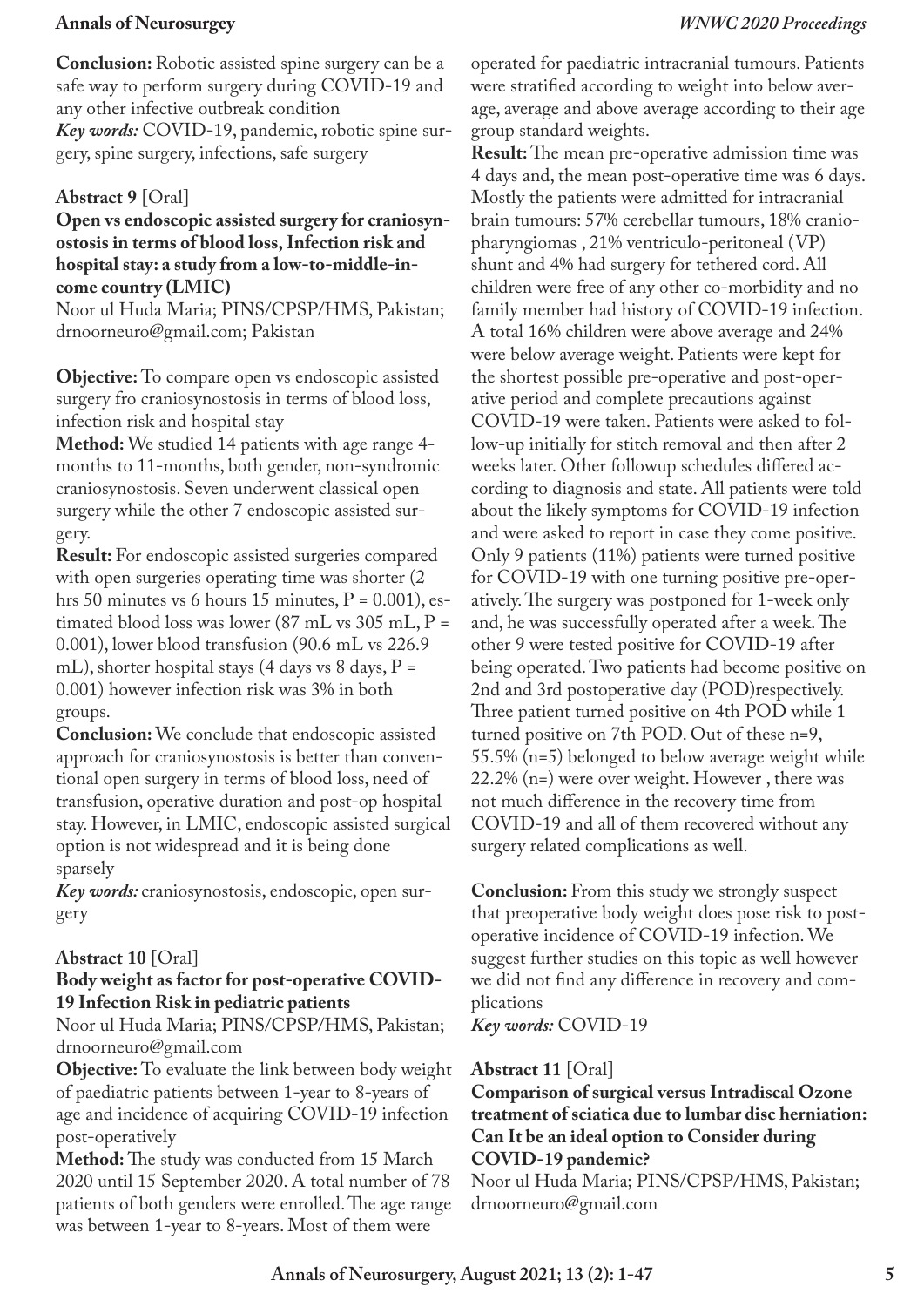**Objective:** To compare the outcome of surgical versus ozone treatment of sciatica due to lumbar disc herniation in patients without severe myelopathy and cauda equina syndrome as well as to evaluate this management option as a safe option during COVID-19 pandemic

**Method:** The study was conducted over 1 year from January 2017 to January 2018. A total number of 72 patients were enrolled and divided equally into two groups based on those who underwent surgical treatment and those who were treated with ozone nucleolysis. Outcome was assessed using VAS ( Visual Analogue Scale) and a VAS <2 was considered satisfactory. Cases with severe myelopathy, cauda equina syndrome and calcified disc were excluded. During the COVID-19 pandemic we recovered data regarding any transmission risk between patients and the health personnel.

**Result:** n=36 (50%) patients treated with ozone nucleolysis method and n=36 (50%) treated with surgical method (hemi-laminectomy and discectomy). The mean age, height, weight, duration of disease, VAS score before and after treatment of the ozone nucleolysis group was 42.13±2.85 years,176.77±2.0 cm, 70.50±3.15 kg, 8.88±3.09 weeks, 41.11±2.20 mm and 14.16±6.77 mm respectively. Satisfactory outcome was observed as  $n=24$  (66.7%) and  $n=13$ (36.1%) for ozone nucleolysis and surgical group respectively. This difference was statistically significant  $(p=0.009)$ .

**Conclusion:** Ozone nucleolysis treatment of sciatica due to lumbar disc herniation is a better option as compared with surgical treatment in cases of disc herniation without myelopathic signs and symptoms especially in early course of disease. This therapy is especially useful for patients who are at high risk for surgery.

*Key words:* COVID-19, Ozone nucleolysis

### **Abstract 12** [Flash]

### **Comparison of surgical clipping vs endovascular coiling for posterior projecting anterior communicating artery aneurysms**

Noor ul Huda Maria; PINS/CPSP/HMS, Pakistan; drnoorneuro@gmail.com;

**Objective:** To compare surgical clipping with endovascular coiling for posterior projecting anterior communicating artery aneurysm in terms of per-operative technical feasibility and possible complications such as rupture, peri-operative complications and postoperative mortality and morbidity **Method:** The study was conducted at Punjab Institute of Neurosciences. Total 6 cases were studied, 3 of them

(n=3, 50%) were operated by surgical clipping and 3 (n=3.50%) underwent endovascular

coiling. Average age was 52 years; 90% had hypertension; 80% were smokers. All presented through emergency with subarachnoid haemorrhage. Two of the patients in each surgical and endovascular group presented at ER with Hunt and Hess grade 3 (n=2,33.3%) the others were at Hunt and Hess grade 2 (n=4,66.6%). The average time from haemorrhage to surgery and coiling was 25 days. Outcome assessed using modified Rankin score and a score of 2 was considered satisfactory.

**Result:** In the surgically treated-arm, 2 patients had mRS of 2 while the third patient had 4. In the endovascular coiling group 1 had mRS of 1, one patient had mRS2 and third patient had mRS of 3. Despite the very small sample size the outcome in terms of mRS indicated slightly better results for patients undergoing coiling

**Conclusion:** Endovascular coiling is better in the treatment of posteriorly projecting anterior communicating artery aneurysm.

*Key words:* aneurysm, endovascular surgery

## **Abstract 13** [Oral]

## **The era of web-based education during pandemic: do we need to listen to the call of the void to take the leap of faith?**

Noor ul Huda Maria; PINS/CPSP/HMS, Pakistan; drnoorneuro@gmail.com

**Objective:** To evaluate the efficacy of web based neurosurgery education during pandemic and to consider integration of this teaching methodology as a part of postgraduate integration even after pandemic

**Method:** We conducted an online survey with the neurosurgery trainees and junior consultants regarding their views on how the new online educational activities have been successful in teaching. A total 237 responses from 57% trainees and 43% junior consultant neurosurgeons were received from 80 different countries.

**Result:** All respondents (100%) agreed that learning from daily ward experience alone, book alone and web based learning alone is not sufficient. Sixty-five point-five percent (65.5%) reported satisfaction with web-based and all (100%) agreement that ward based learning should be combined with textbook reading and web-based learning program. Eightyfour point-six percent (84.6%) of the respondents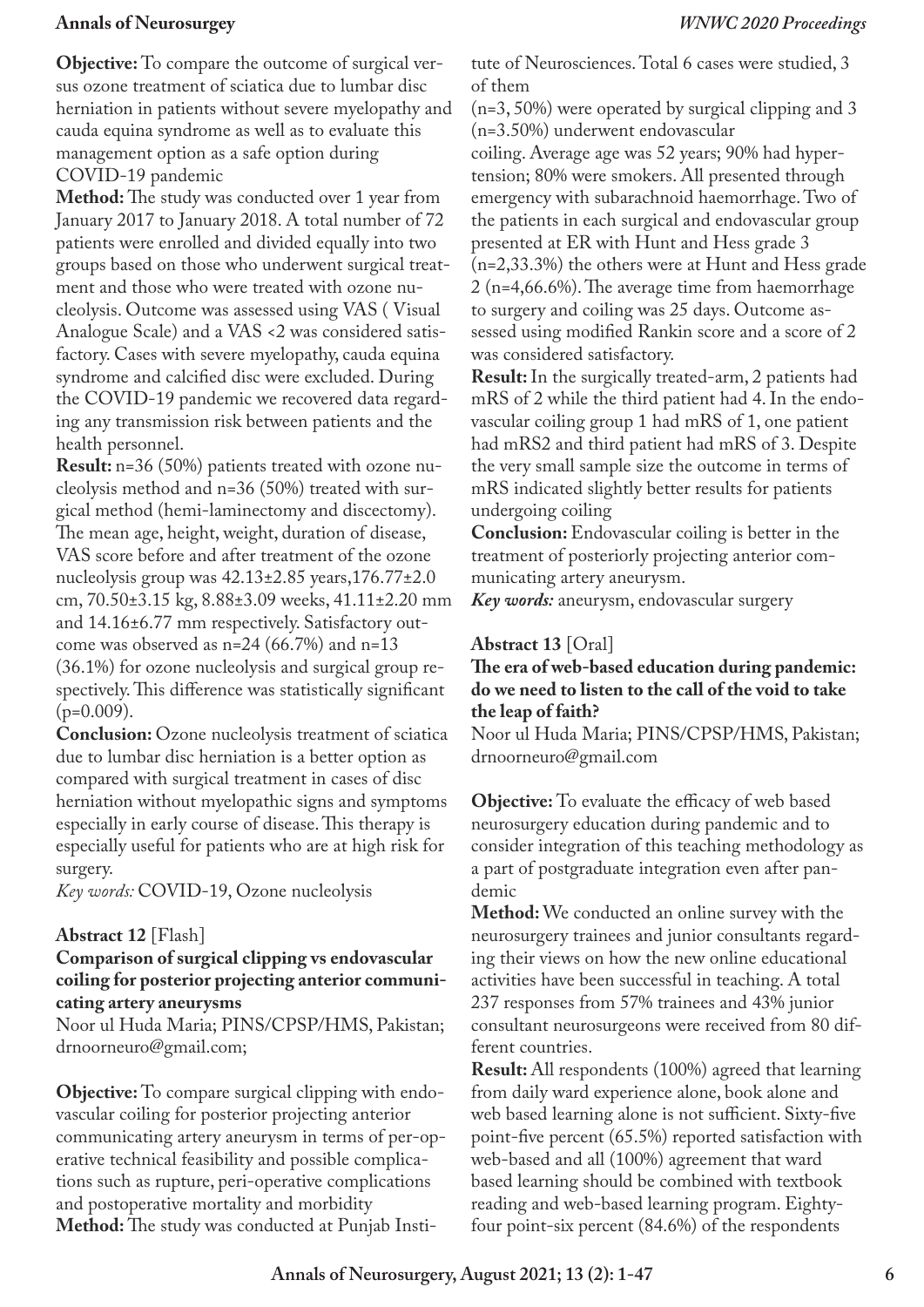agreed that web based learning should be continued as a part of neurosurgical training even after the pandemic is over. Seventy-six-point-nine percent (76.9%) agreed that web-based learning should be integrated as a part of future neurosurgical training. Fifty-three-point-eight (53.8%) agreed that they do not have stress during web-based training program as compared to their traditional learning program. Thirty-eight-point-five percent (38.5%) agreed that they remain more attentive during web based training as compared to ward rounds and class. On a scale of 1-5, 38.5% gave grade 5 to web-based learning, 30.6% gave 4. Sixty-nine-point-two percent (69.2%) agreed that web-based learning cause them to learn more per duration spent during web-based learning program as compared to the number of hours spent with the conventional learning method

**Conclusion:** Web-based teaching is an effective method of teaching and should be integrated in the residency curriculum

*Key words:* web-based learning, web-based teaching, pandemic

### **Abstract 14** [Oral]

### **The effects of COVID-19 on Hypothalamus: is it another Face of SARS-CoV-2 that may potentially control the level of COVID-19 severity?** Noor ul huda Maria, PINS/CPSP/HMS, Pakistan;

drnoorneuro@gmail.com

**Objective:** To evaluate the infliction of hypothalamus in COVID-19 Infection

**Method:** Twenty-seven (27) patients of COVID-19 were interviewed regarding symptoms referring to hypothalamus .Their charts were also studied **Result:** In a short study, we detected at least 27 patients who suffered from "unquenchable thirst" and "ravenous appetite". 7 of them were diabetic including 2 who were insulin dependent. Most of them did not develop severe COVID-19 . Polydipsia and polyphagia raise suspicion of hypothalamic infliction, since hypothalamus has centres of thirst, hunger and satiety. The interplay between stimulation and inhibition leads to the normal hunger and thirst sensations. We further noted that 21 of them had other signs and symptoms related with peripheral nerves. They all suffered from dysosmia and dysgeusia as well. If we put all of these symptoms together and correlate it with the viral entry through the nose, it is quite simple to explain that SAS-CoV-2 affects the olfactory nerve and from there finds its way to the hypothalamus. **Conclusion:** We strongly suspect SARS-CoV-2 affects the hypothalamus

## *Key words:* COVID-19, hypothalamus

## **Abstract 15** [Poster]

## **Paediatric epidural hematoma spontaneous resolution: a case report and literature review**

Gabriela Ferreira Kalkmann, Nicollas Nunes Rabelo, Carlos Umberto Pereira; Federal University of Paraná; UniAtenas University Center; Sergipe Emergence Hospital; Brazil; gabykalk@gmail.com

**Objective:** Report a case of epidural hematoma (EH) with spontaneous resolution in a child, with good results.

**Method:** Paediatric male, 11 months-old, victim of a fall from a height of two metres. At hospital care, irritability, constant crying, swelling in the left parietal region, with a score of 13, on the Glasgow Coma Scale modified for children. He underwent cranial computed tomography (CT) that revealed a left parietal fracture, subgaleal haematoma, left parietal EH and left parietal intraparenchymal haematoma. After 14 hours, he showed improvement in his neurological status. The new skull CT scan did not show epidural hematoma. He was discharged in good general condition, with no evident neurological deficit for his age.

**Result:** Epidural haematoma (EH) after its formation, it is uncommon to have a conservative resolution in less than 24 hours. Being considered as spontaneous resolution when it occurs less than 72 hours after the traumatic event. The extracranial space does not present any resistance in relation to the existing intracranial physiological pressures, therefore, from the diastatic fracture line, unilateral conduction of blood volume will occur, reducing the intracranial amount of the lesion and increasing the subgaleal haematoma. EH with a clinical course of spontaneous resolution, will present the same symptoms associated with all types of epidural collections. The clinical presentation can be through loss of consciousness and vomiting. The diagnosis can be made using a simple skull radiograph, in which diastatic fracture will be seen in 81% of cases. Since this entity presents spontaneous resolution, the treatment is strictly conservative, often due to the delay in performing the surgical treatment.

**Conclusion:** EH can be subjected to conservative treatment in selected patients and accompanied by intense neurological surveillance associated with neuroimaging, due to the increase in the volume of blood collection and worsening of the patient's neurological status. Spontaneous resolution is possible, especially in young children who have a diastatic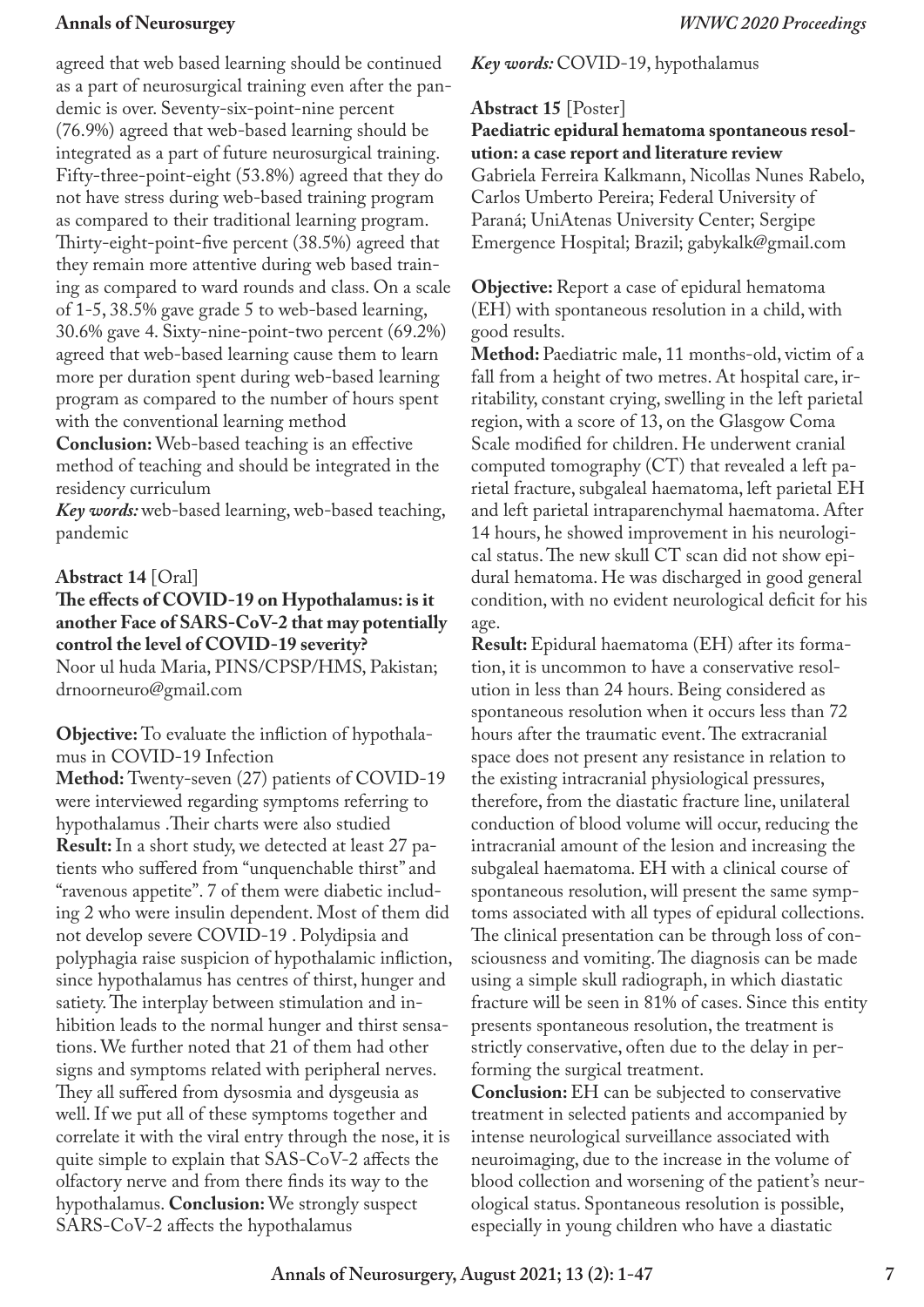fracture associated with haematoma. In our case, due to technical problems, the surgery was delayed and haematoma resorption occurred. The size of the haematoma and the neurological status of the patient are important characteristics during the treatment decision.

*Key words:* Conservative treatment, haematoma epidural neuroimaging.

## **Abstract 16** [Flash]

## **A single centre review of endoscopic third ventriculostomy (ETV) success rate**

Vinodh Vayara Perumall, Nishanthi Apparow, Pulivendhan Sellamuthu; Department of Neurosurgery, Sabah Women & Children Hospital, Sabah, Malaysia; vinodh\_uk@hotmail.com

**Objective:** -To evaluate various etiologies, surgical indications and patient outcome in relation to ETV. To review ETV failure and shunt dependency.

End point:

To determine if the ETV success score can help determine the best candidates for this procedure in our local cohort as the original ETV success score only had predictive value of less than 60%.

**Method:** Location: Patients admitted & treated with features of hydrocephalus requiring cerebrospinal fluid diversion at the Department of Neurosurgery of the Sabah Women & Children Hospital in Sabah, Malaysia. Period : 1st April, 2017 – 31st March, 2020. Patient grouping and analysis: i. Types of underlying pathology; ii. Age (new born up to age 12 years old; iii. ETV for CSF diversion; iv. associated post surgical ventriculo-peritoneal shunt (VPS) dependency at 1 year.

**Result:** -Out of the total 43 patients, 15 showed failure requiring VPS by 1 year.

- ETV success score (ETVSS) of 70-90 showed high favourability among our patients. Reliability of ETVSS is proven.

- Overall success rate of ETV in our cohort is 65.1% which is better and comparable to published data on predictive value of ETVSS of 53-59%.

- Outcome of the procedure is highly dependent on the aetiology and age.

- Favourable outcome are seen in those of: Congenital cases especially in aqueduct stenosis (75.6%), tumours causing obstruction (65.1%)

- Poor outcome are seen in those of: infection

(22.2% failure), children lower than the age of 1 (63.2% failure)

**Conclusion:** ETV done with the correct indication & technique becomes a valuable asset in reducing

the requirement of VPS. ETVSS proves to be crucial in aiding decision making

*Key words:* endoscopic third ventriculostomy(ETV), ETV success score, ventriculo-peritoneal shunt dependency, hydrocephalus, CSF diversion

## **Abstract 17** [Poster] **Intra-operative monitoring for spinal tumour surgeries**

Vinodh Vayara Perumall, Nishanthi Apparow, Pulivendhan Sellamuthu

Department of Neurosurgery, Sabah Brain & Spine Centre, Hospital Queen Elizabeth 2, Kota Kinabalu, Sabah, Malaysia; vinodh\_uk@hotmail.com

**Objective:** • Intra-operative monitoring (IOM) is used as an adjunct to reduce post-operative morbidity secondary to spinal cord or nerve injury. • It is important to determine the requirement of IOM in various types of spinal tumours namely Extradural extramedullary (EDEM), Intradural extramedullary (IDEM) and Intradural intramedullary (IDIM).

• The post surgical morbidity among patients operated with or without IOM needs to be analysed.

• Final aim: If IOM can be proven not essential for all types of surgeries; its usage can be minimised to reduce patient's financial burden as IOM is expensive.

**Method:** All patients treated with spinal tumours from April 2015 - March 2019 at the Department of Neurosurgery, Sabah Brain & Spine Centre, Hospital Queen Elizabeth 2, Sabah, Malaysia were included. Patients were grouped and analysed according to the: i. location; ii. usage of IOM; iii. associated post-surgical morbidity. Due to our department's financial constraint IOM is only used for IDIM tumours if the patient is able to self-fund the rental or purchase of IOM.

**Result:** Fiofty-six (56) patients were included with 33 primary spinal tumours, 17 metastatic tumours and 6 post infective tuberculous lesions.

- 36 patients presented with IDEM tumours, 12 with EDEM tumours and 8 with IDIM tumours.

- Out of the 8 patients with IDIM tumours, only 6 patients used IOM due to financial constraint.

- All patients with IOM usage had better Glasgow Outcome Score (GOS) compared to patients operated without IOM for IDIM lesions.

- IOM usage also showed improvement ASIA score at 6 months' post-surgery.

- As for the IDEM and ED group of patients, all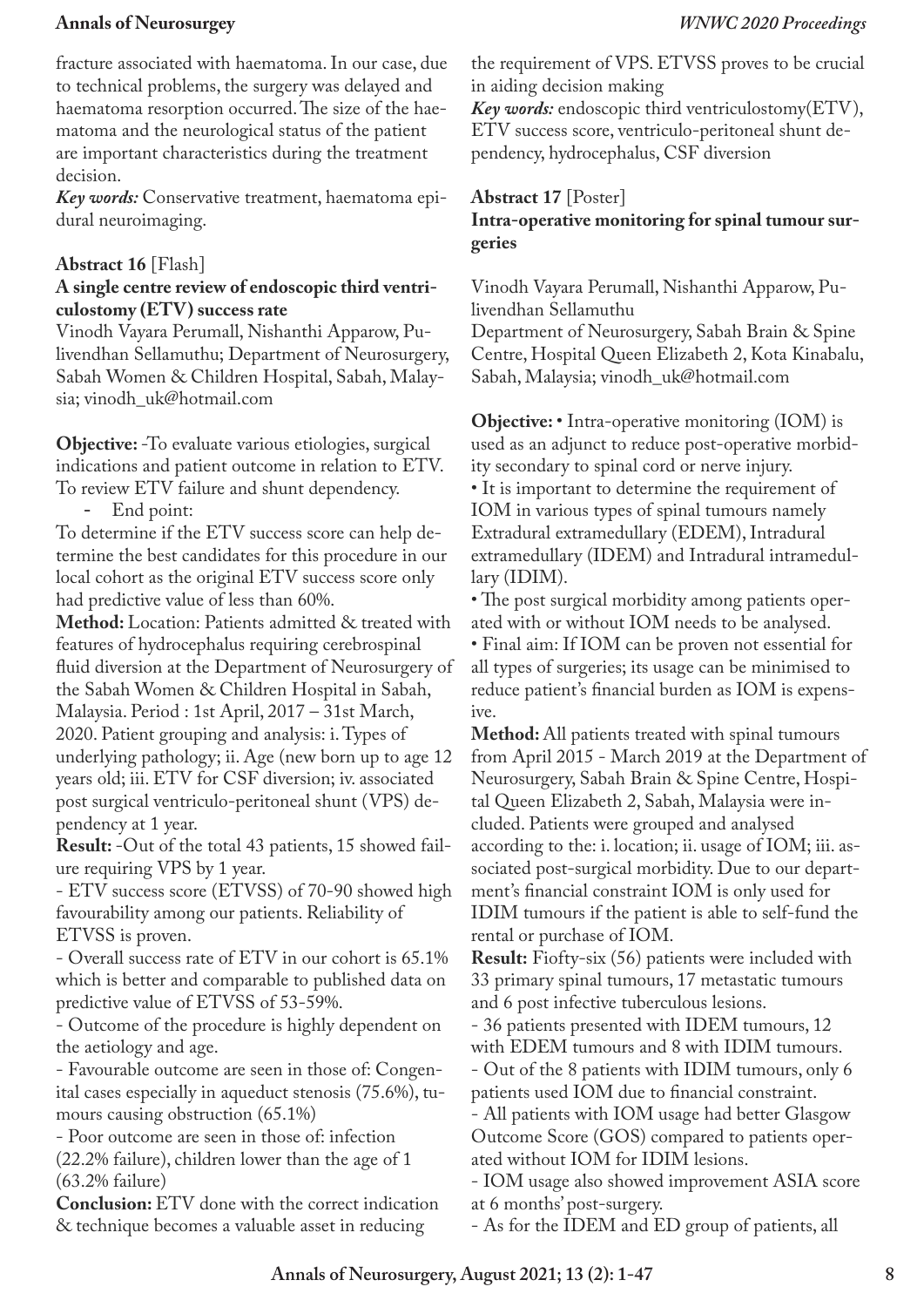had good GOS without the usage of IOM. **Conclusion:** An excellent knowledge of surgical anatomy and expert surgical skills are adequate for good outcome among EDEM and IDEM tumour patients.

- IOM is not essential for all types of spinal tumour surgeries and should be highly selective for IDIM tumours if financial burden is an issue.

*Key words:* Intra-operative monitoring, spinal tumours, ASIA score, intramedullary tumours, surgical morbidity

## **Abstract 18** [Oral]

## **Hippocampal RNA expression gene sets and biological pathways with prognostic value for seizure outcome following anterior temporal lobectomy with amygdalohippocampectomy**

Albert Alan, Ryan Sprissler, Michael Hammer, Willard S Kasoff, Martin E Weinand; University of Arizona College of Medicine-Tucson, USA; albertalan144@email.arizona.edu

**Objective:** Approximately 1% of the U. S. population suffers from epilepsy. Among these patients, 30% are defined as medically intractable and thus potential candidates for epilepsy surgery, most commonly amygdalohippocampectomy (AH) with or without anterior temporal lobectomy (ATL) in temporal lobe epilepsy (TLE). Approximately 65% of patients treated with AH will be seizure-free. Therefore, there is need to improve prognostic value of selection criteria for AH surgical candidates. Thus, we pursue an approach known as neurosurgical genomics, where the identification of RNA-Seg biomarkers will establish gene expression profiles in patients with different seizure outcomes. **Method:** Whole transcriptome analyses were performed to test the hypothesis that hippocampal tissue RNA expression differs between patients rendered seizure-free (SF) and non-seizure-free (NSF) to establish predictive prognostic biomarkers. A total of 14 patients (mean age: 33.1 years, range 16-56 years; 10 males, 4 females) with intractable TLE have undergone AH/ATL with 1-year minimum follow-up dichotomized into SF and NSF. Logistic regression analysis of Next Generation Sequencing reveals sufficient statistical power for hippocampal RNA expression data. **Result:** Comprehensive analysis of hippocampal RNA expression revealed an upregulation in biological pathways consisting of glucuronidation, reproduction, and activation of matrix metalloproteinases prognostic for SF group. Likewise, an upregulation

in biological pathways encompassing the innate and adaptive immune system prognostic for NSF group. **Conclusion:** Hippocampal tissue RNA expression is expected to enhance selection of TLE surgery candidates by establishing predictive prognostic biomarkers for successful outcome from operative AH/ATL. This research seeks to improve our understanding of pathophysiological TLE over-activation of the innate and adaptive immune system. This increases the transcription of pro- inflammatory genes perpetuating hippocampal neuroinflammation by damaging endothelial cell tight junctions breaching the blood-brain barrier to transcellular leukocyte diapedesis influencing epileptogenicity and seizure onset. *Key words:* medically intractable epilepsy, precision medicine, neuroinflammation, blood brain barrier permeability, neurogenetics, neurosurgery

## **Abstract 19** [Oral]

## **Impact of intra-operative ultrasound on outcomes in patients undergoing seizure surgery for focal cortical dysplasia**

Albert A Sufianov, Keith Simfukwe, Salavat V Mirkhaidarov, Iurii A Iakimov, Olga NSadykova, Rinat A Sufianov, Galina, Sufianova, Vadim V Mochalov, Stefan Z Stefanov, Olga M Klimenko, Kevin Akeret, Niklaus Krayenbühl, Luciano Mastronardi, Luis A Borba; 1)I.M. Sechenov First Moscow State Medical University, Moscow, Russia 2)Federal Centre of Neurosurgery of the Ministry of

Health of the Russian Federation, Russia; keithsimfukwe@gmail.com

**Objective:** Approximately 50-60% of patients with focal cortical dysplasia (FCD) attain seizure freedom after epilepsy surgery. The main prognostic hallmark of a seizure-freedom outcome is attaining gross total resection (GTr) of the offending lesion of which in this case, FCD. Archiving GTr is often challenging due to the fact that normal and dysplastic brain tissue in frequent scenarios are indistinguishable. Additionally, during course of surgery, brain-lesion shifting might occur which in turn render technical challenges for the neurosurgeon. Intra-operative ultrasound (iUS) is a real-time, cost and user friendly tool that can be used to circumvent the earlier described challenges. Here we describe our single centre experience use of iUS postoperative outcomes in 24 patients. Additionally we explore and showcase literature in which iUS was successfully used and subsequently postoperative seizure freedom . **Method:** Literature was extrapolated by utilising eLibrary, PubMed, and ClinicalKey. Parameters of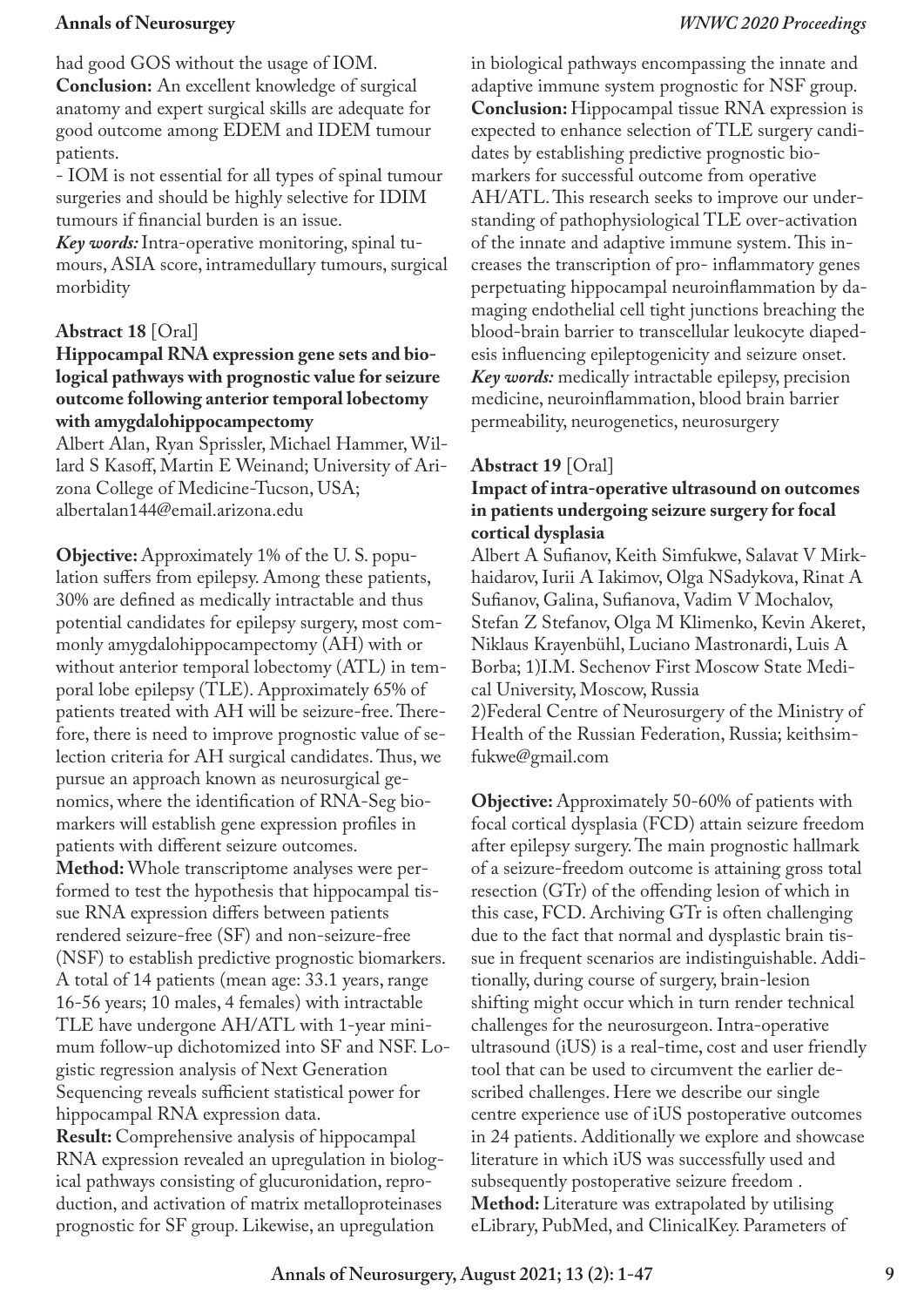individual patient data on demographics, baseline clinical (including seizure) characteristics, procedurerelated factors, and outcomes, including new or persistent neurological deficits and final Engel score were documented and analysed. We also conducted a prospective & retrospective analysis of patients who were surgically treated for FCD in our institution. **Result:** In total, 46 patients (inclusive of our patients) were included in this study (25 male; 21 female; mean age 18.0 years), among whom 32 (69.6%) had a seizure outcome of Engel I.This rate was superior to the 59.7% reported from a previously published meta-analysis of 15 studies encompassing 469 patients. Of the 27(58.7%) patients with preoperative neurological deficits, 4 had their deficits completely resolved, while 3 showed marked improvement. No deficits developed among the 19 patients (41.3%) with no pre-operative deficits. Statistically-significant predictors of Engel class I were  $FCD$  ( $p = 0.05$ ) and clear intra-operative visualization of FCD with iUS ( $p = <0.05$ ). **Conclusion:** Based on our experience and data supplemented in literature, intra-operative ultrasound appears to be a safe, inexpensive and effective tool to achieve intra-operative FCD imaging during epilepsy surgery, a necessity for attaining GTr of epileptogenic tissue. Employing iUS during FCD resection surgery leads to achieving better post-operative

seizer free outcomes in more than 3/4 of patients. *Key words:* epilepsy,ultrasound, Engel

## **Abstract 20** [Oral]

## **The Incidence of spina bifida in Pakistan: The need to consider food fortification strategy**

Noor ul Huda Maria, PINS,CPSP,HMS; Pakistan; drnoorneuro@gmail.com

**Objective:** To know the incidence of spina bifida in Pakistan in order to assess the gravity of situation and propose food fortification in order to decrease risk

**Method:** Based on institution based registered data from the leading hospitals with neurosurgical facilities and literature review. 230 registered cases of affected infants were studied, 80 adults were studied occult defects, and 10 studies were reviewed. **Result:** Incidence of NTDs was found to be 7- 8/1000 live births and 35% of them are spina bifida. The incidence of spina bifida occulta has been found to be 25%. 97% were lumbosacral. Female : male ratio was 1.2:1.0.44.5% had overt hydrocephalus on presentation. 85% survived 1-year and 71% survived 2 years. Not much data on long term survival was

found. A post operative wound infection rate of 14.2% was found. 24.1% suffered from CSF leak. 2.1% had history of an affected sibling. 23.7% parents with an affected child and 45.3% of those with an already affected pregnancy were cousins so it was because of consanguineous marriage **Conclusion:** The incidence of spina bifida is high in Pakistan which is a country amongst those who do not fortify food. It is time to raise awareness and highlight the need to fortify food, arranging awareness campaigns, providing antenatal and prenatal care and proper counselling for future pregnancies. There is a need to address the culture of consanguineous marriages as well

*Key words:* NTDs, Spina Bifida, folate

## **Abstract 21** [Oral]

## **Metabolism related genes profile as a prognostic biomarker source in primary Glioblastoma**

Martin Colom, Julia Eva, Moya Trillo, Elena, Dorado Capote, Francisco Javier, Fuentes Fayos, Antonio Carlos, Solivera Vela, Juan

1. Neurosurgery department of Queen Sofia University Hospital, 14004 Córdoba, Spain.

2. Maimonides Institute of Biomedical Research of Cordoba (IMIBIC), 14004 Cordoba, Spain.

3. Reina Sofia University Hospital (HURS), 14004 Cordoba, Spain.

4. Department of Cell Biology, Physiology and Immunology, University of Cordoba, 14004 Cordoba, Spain.

5. CIBER Physiopathology of Obesity and Nutrition (CIBERobn), 14004 Cordoba, Spain.; julia\_mc92@hotmail.com;

**Objective:** Glioblastoma multiforme is the most common primary malignant brain tumour and the most devastating CNS tumour. Notwithstanding currently treatment strategies mean survival rate is estimated in 15 months after diagnosis. Due to the ineffectiveness of current treatments, it is necessary to find new tools that allow a better approach of this tumour types. In this sense, mutations on the Isocitrate dehydrogenase (IDH) gene, a key enzyme for the metabolism, have been demonstrated to be able to discriminate tumours based on their prognosis. However, there are still many unknown aspects of this mutation/tumour-prognostic relationship. Thus, the aim of this study is to determine the prognostic value of metabolism-related gene fingerprint for primary Glioblastoma depending on the presence of the IDH mutation type.

**Method:** In this retrospective study, 28 patients di-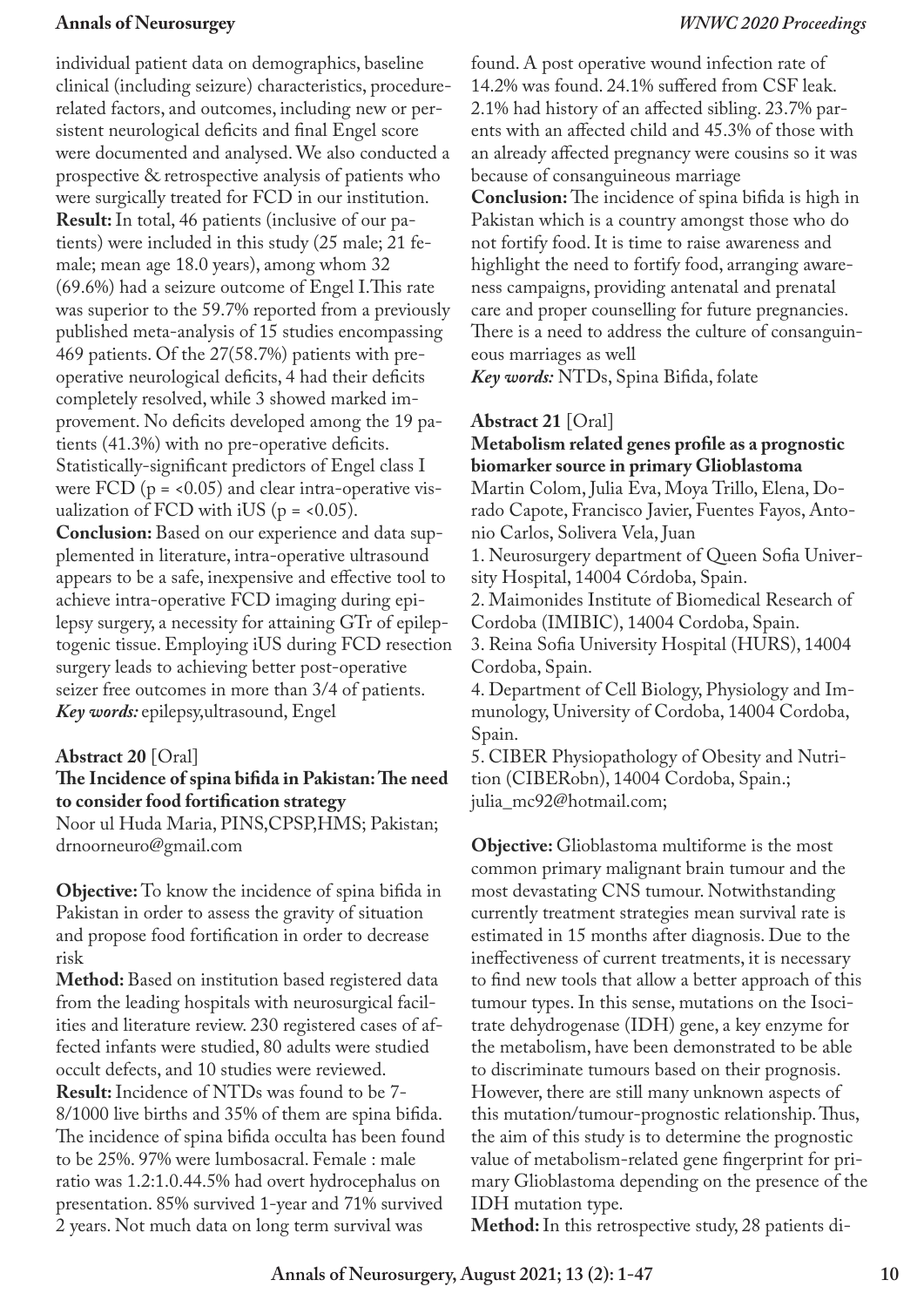agnosed with primary glioblastoma between 2016 and 2019 were selected. Intra-operative samples were obtained to isolate DNA and mRNA. Consecutively, IDH1 mutation were measured using a High-fidelity Taq-poymerase and 39 metabolism-related genes were studied by qPCR microfluidic array. Finally, univariant Kaplan-Meier study (according to Long-Rank and Breslow) and Cox regression were performed.

**Result:** Clinical data showed 19,6 months mean survival rate with a median follow-up of 19±2.14 months after diagnosis. The median age at diagnosis was 59±9 years, incidence was higher in females (56%) than males (46%) being 86% of lobar lesions. Moreover, total or subtotal surgical resection was carried out successfully in 94% of patients. Regarding molecular analysis, IDH1 mutation was found only in one sample, which had the longer survival rate (32 months). Furthermore, levels of ETNK1/GCK/GLS/GLUL/IGF1/PC and SHMT1 genes demonstrated a statistically significant (p<0.05) survival impact.

**Conclusion:** Taken together, our results demonstrate that genes involved in the metabolism of glucose, glutamine, GABA, adaptation mechanisms, cell proliferation and treatment resistance showed a significant relation with mean survival having a prognostic relevance in these patients.

*Key words:* metabolism, IDH, glioblastoma, gene

## **Abstract 22** [Flash]

**Hallermann-Streiff Syndrome, congenital myth.** Oyeleye Egunjobi; Sacred Heart Hospital, Nigeria; leyemmanuel@yahoo.com

**Objective:** Hallermann-Streiff syndrome (HSS) is an absolutely rare condition that has a constellation of dysmorphic features which generally include abnormal development of the skull, face, hairs, skin, teeth, bones and eyes. These are genetic abnormalities that may be inherited in an autosomal dominant or recessive manner

**Method:** This is a case of a still born baby delivered in a secondary health care facility. The pregnancy history was significantly eventful events with Intrauterine fetal death coupled with maternal complications. Physical examination of the baby revealed: fresh still born, frontal bossing of the skull, brachycephaly, beaked shape nose from lateral view, micrognathia, natal teeth, short webbed neck, dysmorphic chest, asymmetric nipple and abnormal thoracoabdominal orientation.

**Result:** In Hallermann-Streiff syndrome (oculo-

mandibulo-facial syndrome), the exact cause is not known, there have been studies at the molecular level which revealed gene mutations. More so, defect of elastin and abnormal glycoprotein metabolism has been reported. Majority of the features seen in the index case are in keeping with another publication revealing that HSS is characterized by seven main signs; dyscephaly with bird-face and hypoplasia of the mandible, proportioned dwarfism, dental anomalies (absent, malformed or irregularly set teeth), hypotrichosis (particularly the scalp, the eyelashes and eyebrows), cutaneous atrophy (usually affecting the skin scalp, face and nose), bilateral micro-ophthalmia, and spontaneous resorption of the congenital cataract. Low resources in this case was a significant factor in assessing structural congenital intracranial comorbidities. There have been reports about HSS with agenesis of corpus callosum, the presence of non-decussating fibre bundles of Probst medial to the bodies of lateral ventricles and classical appearance of lateral ventricle.

**Conclusion:** This report is the first of its kind in our locality and aims to emphasise the pan-systemic (especially cerebro-facial)

complications of congenital anomaly stemming from late ante-natal care.

*Key words:* Hallermann-Streiff syndrome

### **Abstract 23** [Oral]

## **Assessment of the prognostic value of Helsinki computer tomography score in severe traumatic brain injury patients at Kenyatta National Hospital (KNH)**

Mangar Dave, Musau Mmedck, Odhiambo A, Mwangi G; University of Nairobi, Kenya davemangar@gmail.com

**Objective:** The broad objective was to investigate the prognostic value of the Helsinki Computer tomography (CT) score on the outcome of severe traumatic brain injury (TBI) patients at KNH at 6 weeks postadmission. Our specific objectives were to establish the baseline GCS, physiological parameters, demographic characteristics and presenting extra cranial injuries among patients admitted at the KNH after sustaining severe TBI, to evaluate the predictive value of the Helsinki CT score and the correlation between the admission Helsinki CT score and the clinical parameters on the outcome of severe TBI patients at 6 weeks post-admission.

**Method:** This was a prospective observational study conducted on severe TBI patients admitted at the Critical care Unit/ Intensive Care Unit after initial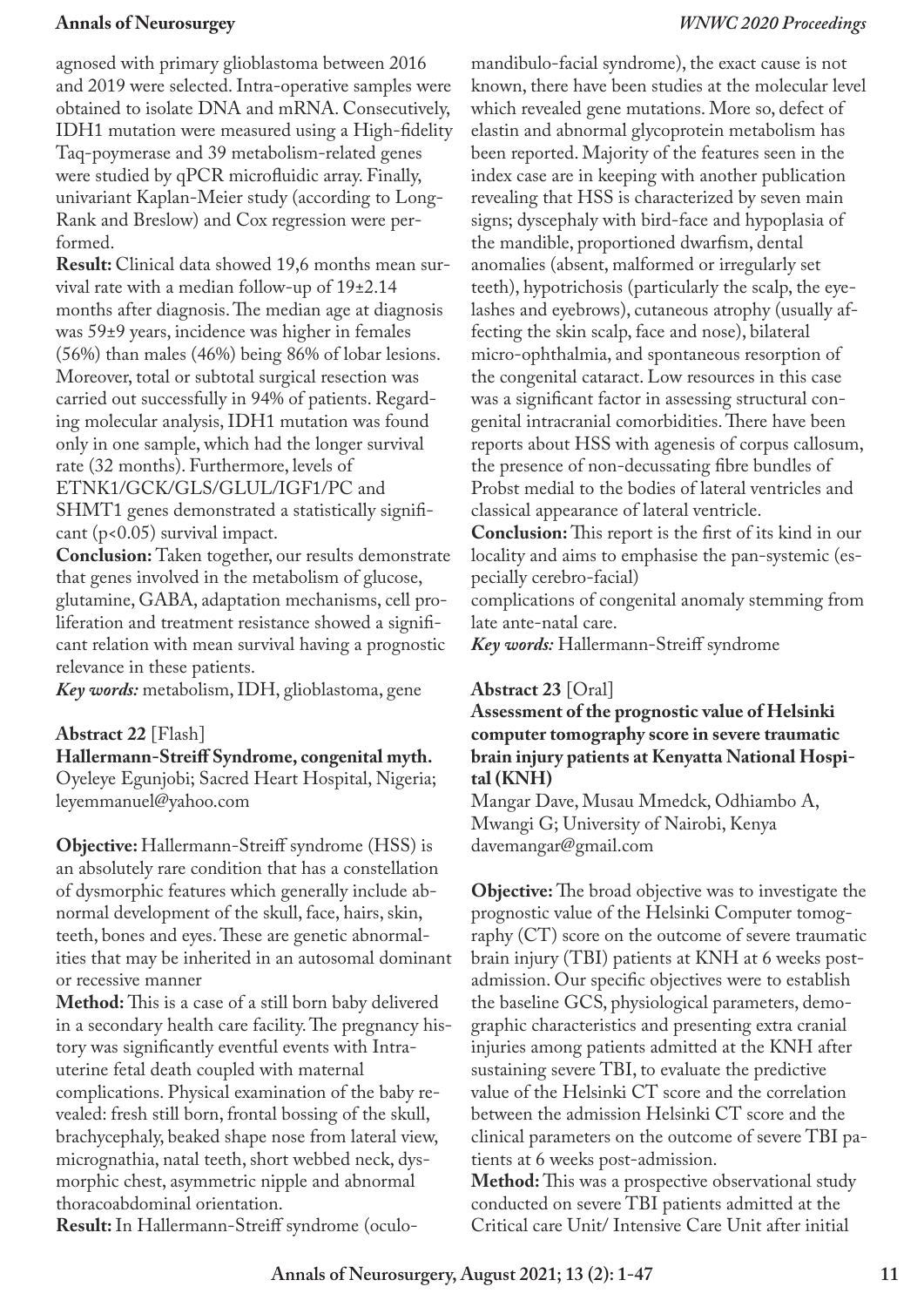assessment and resuscitation at the Accident and Emergency department at KNH. This study included all patients with age above 18 years, severe traumatic brain injury patients with GCS <8 and who had informed consent availed from relatives/ guardians. This study excluded all patients without a CT scan done, non resuscitated patients and those with mortality before 24 hours of admission. Sample size – The minimum study sample population using the Fishers' formula was calculated at n=36 patients.

Data Collection tools and Methods – Consecutive sampling was used for recruitment of study population. At the point of presentation, the investigator interviewed the guardian to obtain the history of clinical presentation, physically examined the patient and recorded both the clinical parameters and radiological imaging findings using the study proforma. At follow up the investigator recorded the Glasgow outcome scale score at two weeks and six weeks. SPSS 23.0 was used to process the available information.

Study variables – The independent variable included demographic, clinical parameters and the Helsinki CT score. Patient characteristics were summarised using the clinical parameters of age, GCS, pupillary reactivity, blood pressure, blood glucose level and extra cranial injuries, and presented as means or proportioned for continuous and categorical variables respectively. The Glasgow outcome score (GOS) was dichotomised as unfavourable (grade  $I - III$ ) and favourable (IV and V). Association of GOS with extra cranial injuries, blood pressure, blood glucose level, pupillary reactivity, GCS and the initial Helsinki score were done. Logistic regression analysis was used to determine the independent predictors of outcome. Receiver-operator characteristic (ROC) curve was drawn for sensitivity and specificity and AUC values were calculated. Confidence interval was calculated at 95% for sensitivity and specificity to determine the level of precision. All statistical tests were conducted at a 5% level of significance.

**Result:** Results - There was a higher male preponderance at 90% (n=38). Mean age for patients with severe TBI was 33 years old with an overall mortality of 64.3%. RTA was the commonest mode of injury at 64% followed by assault at 26% and falls at 10%. Patients with non reactive pupil had mortality of 67% while slow reacting pupil had 63%. Patients with systolic BP > 90 mmHg comprised 95% of the study population with a resultant mortality at 67.5%.

The most common random blood glucose level was < 10 mmol/l at 80% with a mortality of 58.8%. Patients with GCS of 3-4 had the highest mortality of 100% while GCS of 7-8 lowest mortality of 60.9%. GCS of 3-4 had no favourable outcome at 6 weeks while GCS 7-8 had favourable outcome in 30.4%. The Helsinki CT score of 4 had mortality of 33.3% while Helsinki score of 11 had mortality of 100%. Patients with contusions and intracerebral haematomas had mortality of 80% while in acute subdural haematoma and extradural haematoma the mortality were 53.8% and 44.4% respectively. In correlation analysis the Helsinki CT score was significantly associated with GOS at 6 weeks(p=0.004) and death (p=0.009). Age was significantly correlated with 6 weeks  $GOS$  (p=0.03) and mortality(p=0.02). Systolic BP was only associated with mortality at p value of 0.043. The other clinical parameters did not show any statistical significance with both 6 weeks GOS and mortality. The specificity, sensitivity and accuracy for Helsinki CT score for mortality were 88.9%, 53.3% and 71% respectively; and for an unfavourable outcome, these values were 81.8%, 55.6% and 69% respectively. After performing logistic regression analysis for the predictors of outcome, the odds ratio for the Helsinki CT score to predict mortality was 9.1(95% CI 1.9-44) and unfavourable outcome at 5.6(95% CI 1.2-27.4).

**Conclusion:** Severe traumatic brain injury is a frequent source of mortality and acquired persistent disability among young individuals. It affects more than just the injured person and robs the person of his income per year to sustain a family. The patients often require neuro-intensive care which is expensive in developing countries and burdens the health care resources. A significant proportion of patients (35.7%) were still dependent for care at 6 weeks post-injury.

The age of patient, the systolic blood pressure on admission and the initial Helsinki CT score are significant predictors of outcome( $p < 0.05$ ). The Helsinki CT score correlates well with the clinical parameters at predicting outcome. Hence, a change to new computer tomography scoring system may be warranted and the Helsinki CT score can be used as a predictor of outcome in the African subcontinent.

*Key words:* Helsinki computer tomography score, traumatic brain injury, prognostic value, neurotrauma, Glasgow Coma Score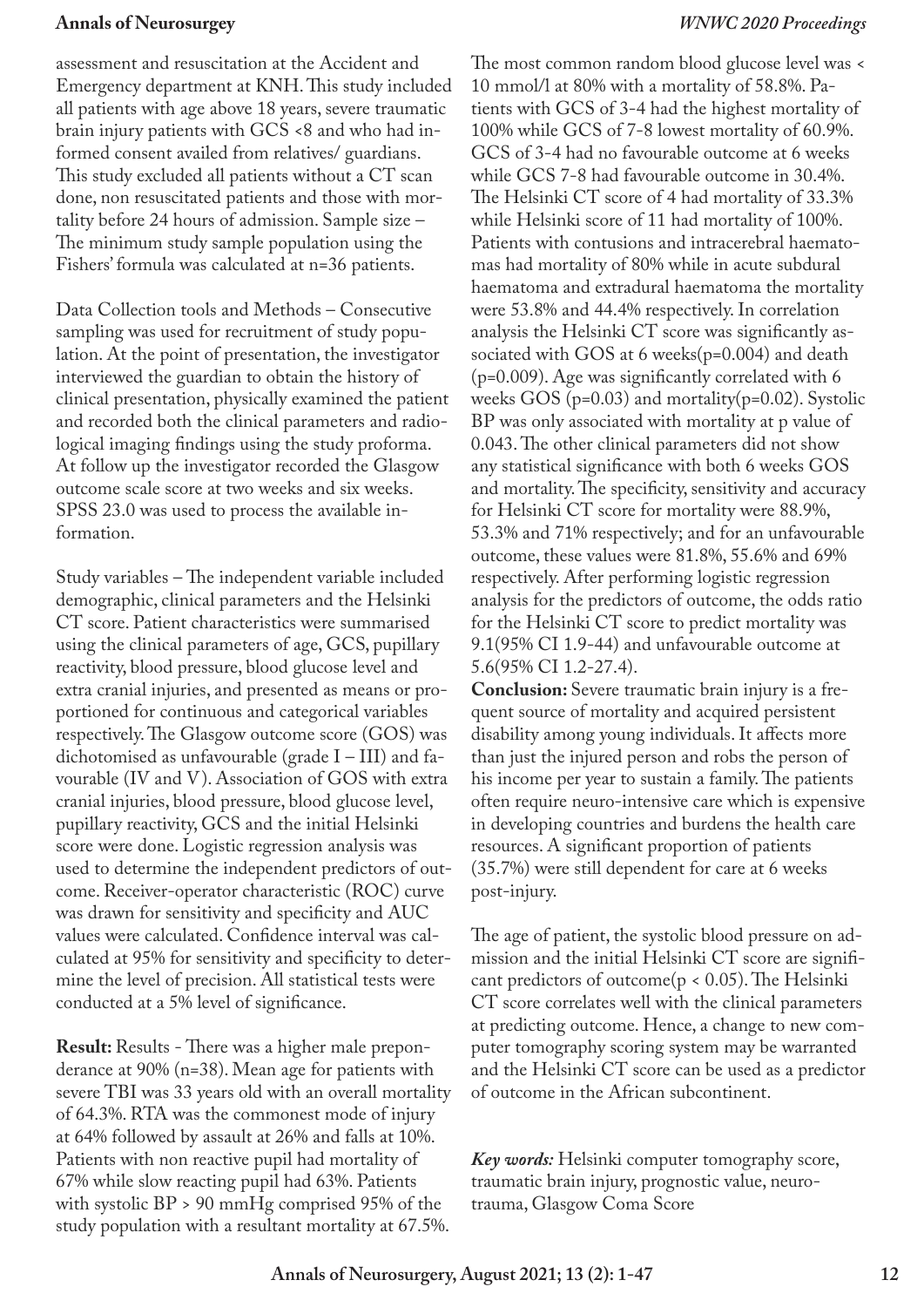**Abstract 24** [Flash]

**Anterior spinal cord fissuring: a predictor of spontaneous resolution of syrinx?**

Kartik Manoj Multani, Boyina Jagadishwar Rajesh, Krishna Kumar, Anjani Kumar Yashoda Hospital, Secunderabad, India; kartik.multani@gmail.com; India

**Objective:** Syringomyelic affliction of spinal cord is usually seen in association with variety of cranio-vertebral junction anomalies i.e. Chiari malformations, basilar invagination/impression, atlanto-axial instability etc. The natural history is not very clearly understood and a majority of patient present with slowly progressive neurological deficit followed by sudden rapid deterioration. At present, there is a general consensus to offer surgical decompression in all patients diagnosed with Chiari I malformation with Syrinx irrespective of their symptoms in order to prevent delayed neurological worsening. Few authors have reported spontaneous resolution of syrinx with persistent tonsillar herniation without operative treatment. We report one such patient and propose anterior spinal cord fissuring as a plausible cause of spontaneous drainage of syrinx. We also propose an idea to keep such patients with anterior spinal cord fissure seen in index scans to be followed up conservatively closely instead of upfront Chiari decompression

**Method:** Case report : A 21-year-old female with history of birth asphyxia had an episode of generalised tonic clonic seizure during sleep at the age of 12 years. She was evaluated with non-contrast computed tomography (NCCT) scan of brain in 2010 which showed area of hypodensities in left temporal lobe which were suggestive of ischaemic damage and patient was managed conservatively with anti-epileptics. In 2011 Patient had similar episode of seizures for which she underwent Magnetic resonance imaging (MRI) brain which showed gliosis in left temporal lobe and bilateral occipital poles along with an incidental finding of tonsillar herniation with no evidence of syrinx and a diagnosis of seizure disorder with Chiari I malformation was made (Figure 1). Patient had similar episodes infrequently for three consecutive years and had multiple changes of antiepileptic medication regime by a neurologist followed which she was one-year seizure free.

In 2017, she again had an episode of GTCS and she was referred to neurosurgery OPD. MRI showed similar cranial findings as was seen in 2011 scan with cervical cord syrinx at C2, C3 level (Figure 2). Till

date patient showed no high cervical cord or posterior fossa symptoms. Considering Chiari I malformation with a large syrinx, patient was advised Posterior Fossa Decompression with duraplasty but Patient was not willing and was lost to follow up.

She returned to our OPD after one year with willingness to undergo surgery in 2018. Till now, patient was asymptomatic for syrinx/Chiari malformation since her index visit. An MRI cervical spine was ordered as a routine preoperative imaging protocol. To our surprise MRI showed persistent Tonsillar herniation as seen in 2017 but no syrinx in cervical cord. (Figure 3). We retrospectively reviewed all the radiological investigations and found a fissure in substance of spinal cord anterior to syrinx which was connecting it to subarachnoid space in 2017 MRI study (Figure 4). During the course of her treatment she remained asymptomatic for cervical disease. **Result:** Spontaneous resolution of syrinx with persistent tonsillar herniation in patients with Chiari malformation is very rare. Less than 10 such cases have been reported in literature till date. Role of abnormal CSF flow is very well established in development of syrinx but due to variable natural history of the disease, the correct pathogenesis and predictive factor for spontaneous resolution of syrinx is not clearly established. This uncertainty challenges the present recommended surgical treatment of syrinx in all the patients.

**Conclusion:** With our report, we propose spinal cord fissure as a predictive factor for spontaneous resolution of syrinx and recommend to keep such patients who are asymptomatic under follow up and not to consider surgery irrespective of the size of syrinx. Further studies including documentation of flow across such fissure with CSF flow study (CINE-MRI) is needed to support this evidence. Also, reduction of syrinx can result in increased space at craniospinal junction which can promote progression of tonsillar herniation and thus, we recommend to keep such patients in close regular clinicoradiological follow up to detect early worsening signs of tonsillar herniation even after complete resolution of syrinx.

*Key words:* spontaneous resolution of syrinx, syringomyelia, Chiari malformation, conservative management of Chiari with syrinx, anterior spinal cord fissuring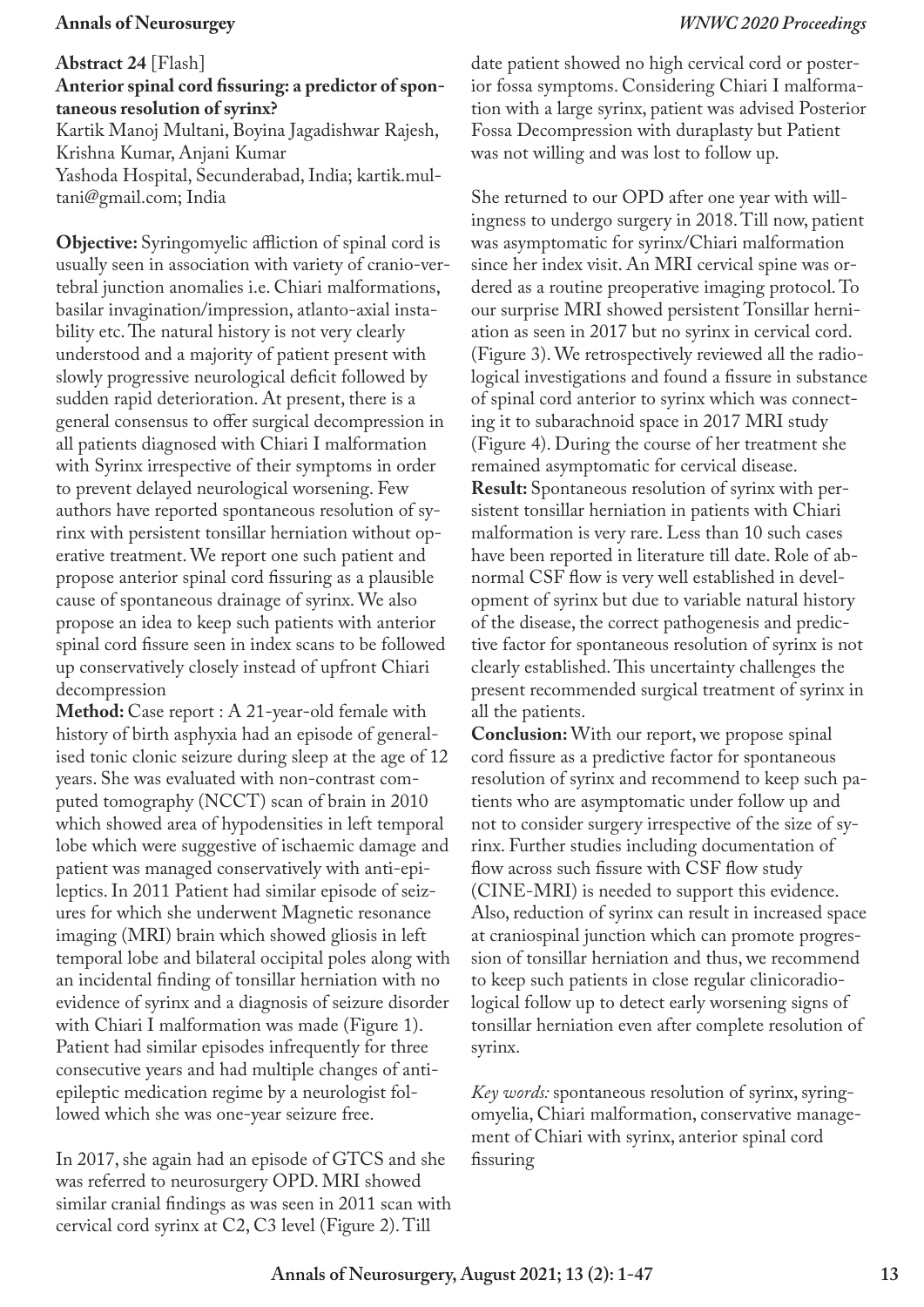#### **Abstract 25** [Oral]

## **Utility and pitfalls of high field 3 Tesla intraoperative MRI in neurosurgery: A single centre experience of 100 cases**

Kartik Manoj Multani, Anandh Balasubramaniam, Boyina Jagadishwar Rajesh, M. Maila Sharath Kumar, Nitin Manohara, Anjani Kumar Department of Neurosurgery, Yashoda Hospitals, Secunderabad, India; kartik.multani@gmail.com;

**Objective:** In India, several centres are using iMRI system. Ours' is the first centre to acquire high field 3 Tesla iMRI system. The aim of this paper is to share our one year experience with the implementation of 3T iMRI in neurosurgical procedures and to evaluate its use to improve our surgical outcomes in neuro oncological conditions.

**Method:** Prospective observational study conducted from August 2017 to July 2018 at Yashoda Hospital, Secunderabad. All patient undergoing 3T iMRI guided resection of ICSOLs were included in the study.

All iMRI were conducted using a 3 Tesla machine (MAGNETOM SKYRA, Siemens medical system, Erlangen, Germany). At our centre, the magnet is located in the room adjacent to neurosurgery operating room (OR) i.e. "NEAR BY OT TYPE". Before the start of procedure, the patient is positioned on MRI compatible head pins (DORO LUECENT®) attached to sliding patient board on operating table (MAQUET MAGNUS OR TABLE SYSTEM™). All skin to skin contact surfaces is covered with cotton rolls. Navigation system is placed and virtual position of patient inside gantry is anticipated using Bore gauze which mimics MRI gantry size ([Figure 1A1a). ]. MRI staff is informed 30 minutes prior to expected arrival for intraoperative imaging. Routine imaging is withheld, and floor of MRI suite and corridor along with MRI surface is sterilized using Disinfectant (BACILLOCID®, Ramen & Weil). When the need for Intra-operative imaging is felt, the surgery is suspended and all the ferromagnetic instruments are removed from patient's body and surgical site is packed with antibiotic incise drape (IOBAN-TM) after filling the surgical cavity with saline. Patient is wrapped in a sterile plastic drape and checked with a metal detector for any accidentally left metal instruments on patient's body. The MRI machine has a detachable trolley which is wheeled in and docked to operating table. An iMRI checklist is filled by team of neuroanesthetists before transfer of patient to ensure patient, personnel and equipment

safety. After checklist patient is transferred to iMRI trolley and shifted to MRI room through a dedicated sterile corridor. Once in the imaging suite, patient is connected to MRI compatible ventilator and monitors using compatible ECG electrodes and oximeters ([Figure 1B1b). ]. A team of dedicated neuroanesthetists and neurosurgeons observe the patient throughout and strict asepsis is maintained. The acquired images are analysed by experienced neuroradiologists and neurosurgeons for any residual tumour and complications like bleeding, infarcts etc. ([Figures 2, and 3)].

Following The following variables were recorded:; preoperative imaging diagnosis, presence or absence of residue in Intra-operative imaging, whether or not iMRI modified our surgical decision, complications and mishaps attributed to iMRI, time required to shift and time required for image acquisition.

The resection status based on iMRI was divided into three 3 categories. Patient with no residue in iMRI were classified as "primary gross total resection (GTR)", patients with residues seen in iMRI and surgery was continued with GTR confirmed in postoperative post-operative scan were classified as "Secondary GTR", patients with residue seen but decision of aborting the surgery or partial resection of residue was taken were classified as "Subtotal resection (STR)", and the total number of primary and secondary GTR was termed as "Total GTR"

The data was recorded using a spreadsheet software (EXCEL, Microsoft, Redmond, USA) and was analysed statistically.

**Result:** A total of 100 patients with various intracranial SOLs were included in the study. Primary GTR was achieved in 44% (44/100) and residue was detected in 56% (56/100), secondary GTR was achieved in 37% (37/100) and decision of discontinuing surgery was taken in 19% (19/100), due to presence of tumour remnant in eloquent cortex or adjacent to major vascular structures. ([Graph 1)].

 Out of 100 cases, the most common surgical indications were intra-axial SOLs (42%) and pituitary macroadenomas (30%) followed by other extra-axial lesions. iMRI was able to detect residues in 59.52% (25/42) intra-axial SOL, 60.00% (18/30) pituitary adenomas, 45.45% (5/11) meningioma,71.42% (5/7) CPA mass lesions, 50% (1/2) craniopharyngioma and 33.33% (2/6) intraventricular SOLs. ([Tables 1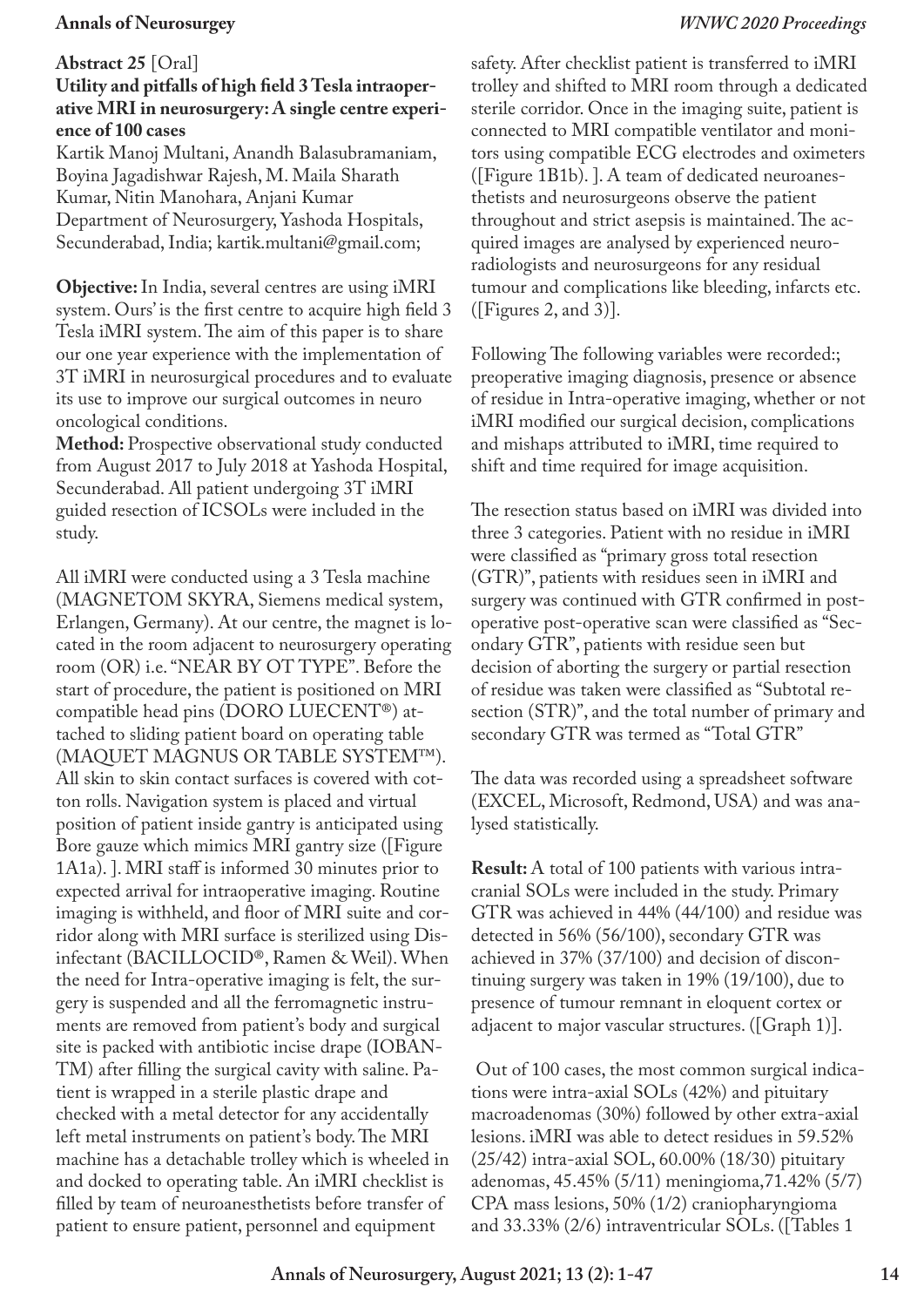& and 2)].

iMRI also helped us to improve our extent of resection (to achieve secondary GTR) in 76% (19/25) detected residues in patients with intra-axial SOLs, 55.55% (10/18) pituitary adenoma residues, 60% (3/5) meningioma residues, 60% (3/5) CPA residues, 100% (2/2) residues of intraventricular SOL. ([Table 3)].

We also noted and analysed the mishaps occurred during imaging and complications in the early postoperative period. Coil induced and contact Radiofrequency burns were seen in 3 cases (3%)(1) , circuit disconnection and transient rise in ETCO2 occurred in 1 patient (1%) and minor easily resolvable technical issues like problems in docking the MRI trolley and sliding the patient on MRI trolley was recorded in total 18 patients (18%). Post-operative infections were seen in 2% which was comparable to our infection rate in non-iMRI guided surgeries.

The mean time required for shifting and image acquisition in first 20 cases was 85.6 minutes which was reduced to 37.4 minutes in next 80 cases due to multiple repetitions and adoption to the shifting process and reduction in number of MRI sequences to identify residual tumour.

**Conclusion:** Setting up and effective utilisation of any new surgical adjunct has its own challenges. iMRI success depends on multi-departmental efforts, good communication between group persons involved and sincere team work. The team of neuroanesthetists and technical staff plays a pivotal role for successful and safe image acquisition. Our experience shows that it takes multiple iteration of the shifting process, along- with initial training session and mock drill, proper education of neurosurgical technicians and nursing staff, meticulous data collection and auditing to analyse and smoothen the work flow. Institution protocols and checklists should be prepared to reduce any untoward events.

Limitations of our work include not describing the efficacy of iMRI in various grades of gliomas separately and not comparing it with the control conventional resection group along with no analysis of long term surgical outcome, overall survival and progression free survival rates of the patient which needs further attention.

So, to conclude, 3TiMRI is a valid and state of the

art technology which can help us achieve better extent of safe resections, and in turn can improve prognosis in patients with intracranial SOLs.

*Key words:* intra-operative MRI, adjuncts in neurooncology, maximising resections of glioma

## **Abstract 26** [Poster]

**Cervical medullary compression by brown tumour** Anasse Mejdoubi, Mohamed Khoulali, Nabil Raouzi, Noureddine Oulali, Fayçal Moufid Neurosurgery service, University hospital center Med VIP-box 60050, Oujda, Morocco; anasse.mejdoubi@gmail.com; Morocco

**Objective:** The brown tumour or fibrocystic osteitis is a benign bone lesion resulting in an abnormality of bone metabolism integrating in the context of hyperparathyroidism. The spine is an exceptional location and can be complicated by spinal compression. **Method:** We report a case of cervical brown tumour revealed by a medullary compression table **Result:** This is a patient aged 65 years, followed for chronic inflammatory rheumatism seronegative, who consults for heaviness of the four members evolving since a year of progressive worsening. The examination objectified an asymmetric tetraparesis. Medullary MRI showed a lesional process of C4-C5-C6 vertebrae with intracanalar extension and spinal cord compression. Biologically, hypercalcaemia at 120mg/l with hyperparathyroidism. The patient underwent decompression surgery with a double anterior and posterior approach associated with a parathyroidectomy. The postoperative course was marked by the recovery of the neurological deficit and the normalisation of the calcaemia.

**Conclusion:** Spinal brown tumours with spinal cord compression are extremely rare, requiring decompression surgery and spinal stabilisation.

*Key words:* brown tumour, hyperparathyroidism, cervical medullary compression, decompression surgery.

#### **Abstract 27** [Poster]

**Intradural spinal tumours : about six cases** Anasse Mejdoubi, Mohamed Khoulali, Nabil Raouzi, Noureddine Oulali, Fayçal Moufid Neurosurgery service, University hospital center Med VIP-box 60050, Oujda, Morocco; anasse.mejdoubi@gmail.com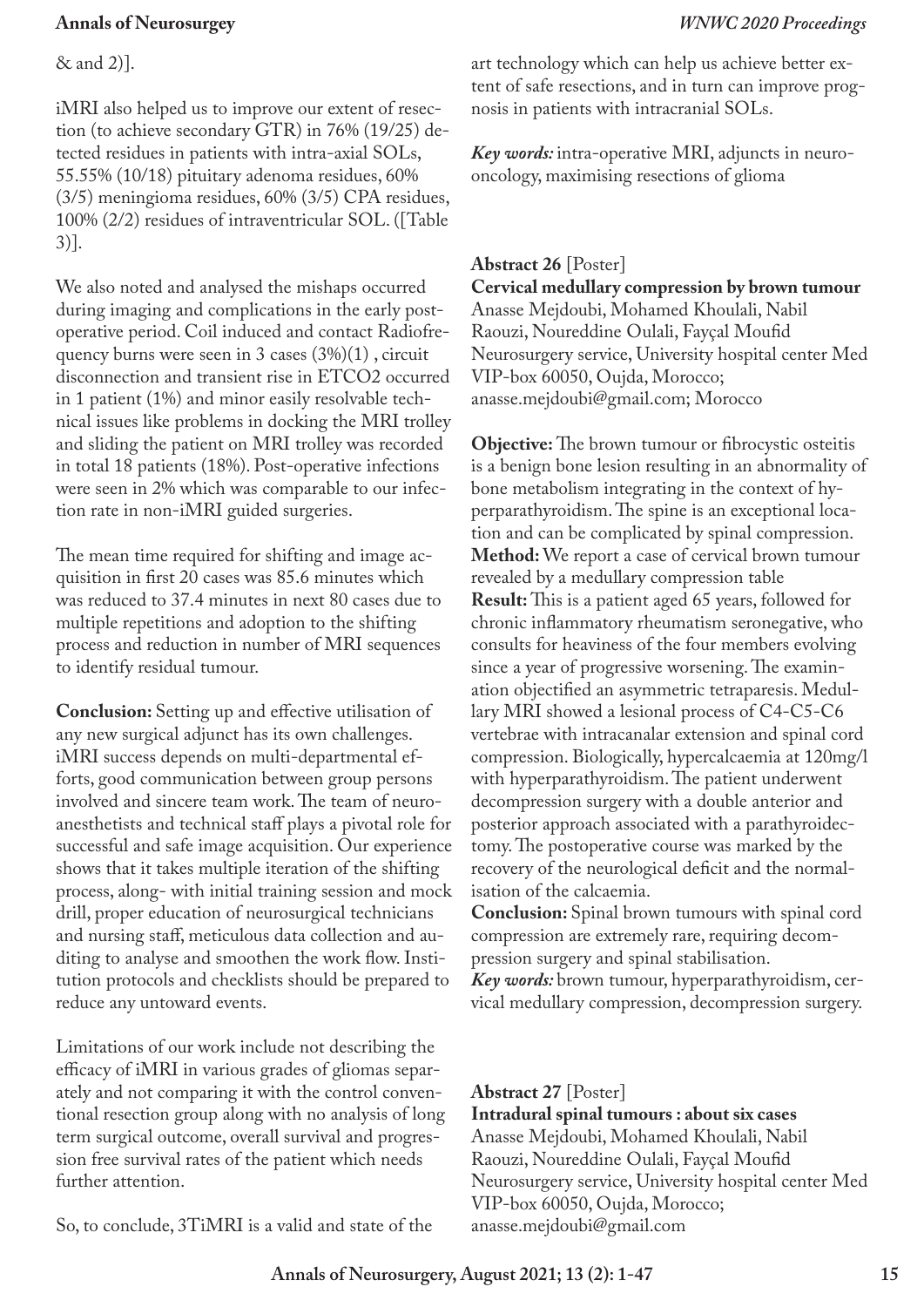**Objective:** Intradural spinal tumours are rare tumours whose evolution is slow and the clinical symptomatology varied and not very specific. Intradural tumours account for less than 10% of spinal tumours. There is a distinction between extramedullary and intramedullary tumours. MRI is the test of choice for diagnosis. The treatment is based on surgical excision

**Method:** We report a series of six cases collected over a two-year period in the neurosurgery department at Oujda University Hospital.

**Result:** The average age of our patients was 44 (27) years - 67 years). There is a female predominance: four women and two men. The symptomatology was dominated by discrete and progressive neurological deficits with genito-sphincteric disorders. All our patients benefited from a spinal MRI. The lesions were intradural extramedullary in five cases, intradural intramedullary in one case. The level of lesions was predominant at the thoracolumbar hinge. All our patients have undergone surgical treatment. The excision was total in 5 cases, subtotal in the case of the intramedullary tumour. The anatomopathological study was in favour of a neuroma in 3 cases, a meningioma in one case, an ependymal cyst in 1 case and an intramedullary oligodendroglioma in 1 case. In the case of medullary oligodendroglioma, a complement by radiotherapy has been indicated.

**Conclusion:** Intradural spinal tumours are rare with an annual incidence of 0.74 per 100,000 population. Extramedullary tumours represent 90%, intramedullary tumours 10%. These tumours are most often revealed by spinal pain, which may be associated with motor and / or sensory deficit of progressive or subacute onset and with vesicosphincteric disorders. Magnetic resonance imaging is the key examination in the assessment of these lesions. Meningiomas and neuromas are the most common extramedullary intradural tumours, they are usually benign and their treatment is mainly surgical with often complete excision. Medullary tumours, very rare, are mainly represented by astrocytomas and ependymomas whose excision is more difficult but remains the only possible treatment.

*Key words:* intradural spinal tumours, MRI, surgical excision

## **Endoscopic treatment of pituitary macroadenoma in CHU Oujda**

Anasse Mejdoubi, Mohamed Khoulali, Nabil Raouzi, Noureddine Oulali, Fayçal Moufid Neurosurgery service, University Hospital Center Med VI, P-box 60050, Oujda, Morocco ; anasse.mejdoubi@gmail.com

**Objective:** The endoscopic endonasal surgery of the pituitary gland represents the gold stand in the management of pituitary adenomas. It is characterised by its minimally invasive character and benefits from the contribution of endoscopy

**Method:** The objective of our work is to report our experience in the management of pituitary macroadenomas and to highlight our results. Through a retrospective study of a series of thirty (30) cases operated at the neurosurgery department at Oujda by endoscopic endonasal transsphenoidal over a period of three years

**Result:** In our series, there is a female predominance: sixty seven (67) % of women. The average age of our patients was forty two (42) years old. Clinical symptomatology was dominated by neurological signs and visual disturbances. A hormonal biological assessment was performed in all patients including all anterior pituitary hormones

Pituitary adenoma was no-secreting in fifty three (53) % of cases. All of our patients benefited from the pituitary MRI and nasosinus CT. We obtained in our series the following result: twenty (20) % of microadenomas and eighty (80) % of macroadenomas. All of our patients were operated on by endoscopic endonasal transsphenoidal. The excision was considered: - total in 76.1% of cases - subtotal in 14.3% of cases - partial in 9.6% of cases related to the fibrous or haemorrhagic nature of the tumour. The postoperative complications in our series were marked by the occurrence of cerebrospinal rhinorrhoea in 9.52% of cases, meningitis in 4.76% of cases and diabetes insipidus in 9.52% of cases. **Conclusion:** Pituitary endoscopy has grown considerably over the past twenty years. It has made great progress in the management of pi-

tuitary macroadenomas *Key words:* pituitary adenomas, no-secreting adenoma, endoscopic endonasal surgery

**Abstract 29** [Flash]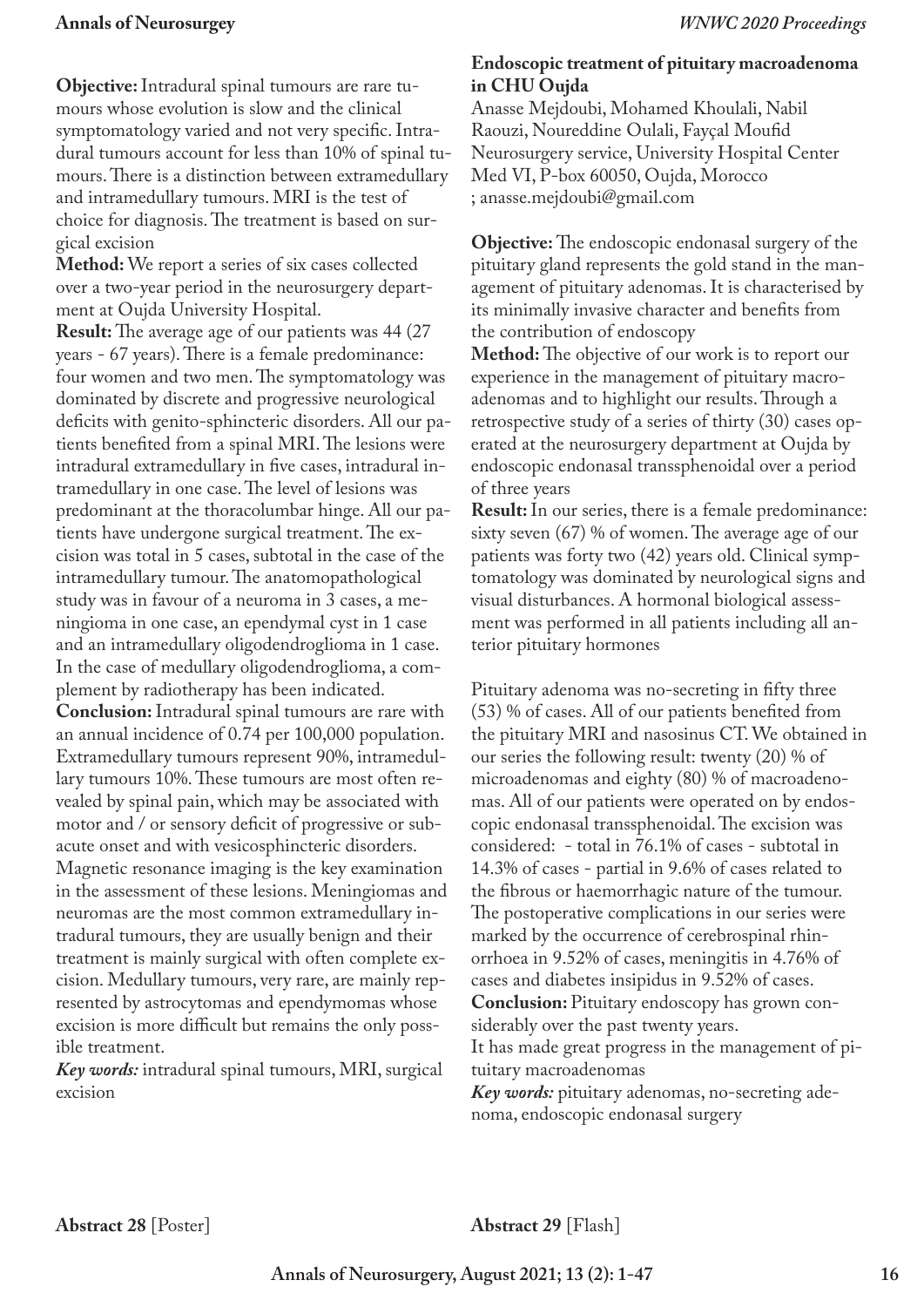#### **Rachischisis: a case report**

Khalil Ayadi MD, Fatma Kolsi MD, Anis Hachicha MD, Omar Hattab MD, Brahim Kammoun MD, Mohamed Zaher Boudawara Professor of neurosurgery Habib Bourgiba Hospital, Sfax, Tunisia Contact: khalilayadi@gmail.com

**Objective:** Rachischisis consists of a failure in the closure of the posterior part of the neural tube, leaving the spinal cord exposed. It can be diagnosed during early pregnancy. Few cases can be seen at birth **Method:** We report the case of a baby boy who was admitted in the department of Neurosurgery at the Habib Bourguiba University Hospital for rachischisis complicated with meningitis.

**Result:** A term baby boy was delivered by vaginal birth. The pregnancy was not monitored. Parents were not consanguineous. The baby had a spontaneous cry at birth. On inspection, there was a 16 X 6 cm red mass, located in the back of the boy, covered by a thin layer of skin. The baby was paraplegic. In the second day of life, liquid was flowing out of the lesion and the baby had fever. Meningitis was suspected and antibiotics were started. The lesion was covered with sterile dressing that was changed daily. MRI was performed showing that it was rachischisis. The baby died at day 15 of life

**Conclusion:** Rachischisis is a very complex birth defect. Babies have often other congenital defects associated. MRI contributes to the diagnosis. Mortality is very high.

*Key words:* rachischisis, meningitis, pregnancy

## **Abstract 30** [Poster]

**Hydatic cyst of the posterior fossa: a case report**

Khalil Ayadi, Fatma Kolsi, Ines Cherif, Anis Hachcicha, Brahim Kammoun, Mohamed Zaher Boudawara Habib Bourguiba Hospital, Sfax, Tunisa; khalilayadi@gmail.com

**Objective:** Cerebral hydatic cysts are unusual. Infratentorial localisation is very rare.

**Method:** We report the case of a young boy who was operated in the Department of Neurosurgery at the Habib Bourguiba University Hospital for a hydatic cyst located in the posterior fossa.

**Result:** A 3-year-old boy was admitted for headache and walking disturbance. Neurological exam revealed a bilateral convergent strabismus associated with a static and kinetic cerebellar syndrome. CT scan showed a large cyst situated in the vermis associated with tri-ventricular hydrocephalus. The lesion was not enhanced with contrast agent. The boy under-

#### went

surgery and the cyst was completely removed. The patient was symptom-free after surgery and treatment by albendazole was started. Pathology confirmed that the lesion was a hydatic cyst.

**Conclusion:** Cerebral localisation of hydatic cysts is rare. It usually affects children and is often revealed by increased intracranial pressure syndrome. Imaging is very helpful and pathology can confirm the diagnosis. Surgery is the treatment for this infectious disease.

*Key words:* hydatic cyst, cerebellum, CT scan, surgery

#### **Abstract 31** [Poster]

## **Occipital meningoencephalocoele: two case reports**

Khalil Ayadi MD, Fatma Kolsi MD, Anis Hachicha MD, Mansour Khrifech MD, Firas Jarraya MD, Mohamed Zaher Boudawara, Habib Bourguiba Hospital, Sfax, Tunisia; khalilayadi@gmail.com

**Objective:** Occipital meningoencephalocoele is a rare defect that is less and less seen nowadays **Method:** We report the cases of two female babies who were treated at the department of Neurosurgery at the Habib Bourguiba University Hospital for occipital meningoencephalocoele.

**Result:** Both babies were delivered by caesarean section. In the two cases pregnancy was poorly monitored. They both had a spontaneous cry at birth. On examination, a large mass (12 X10 cm and 8 X 5 cm in size) protruding from the occipital area was found. On palpation, soft tissue was felt within the mass. One of the babies had a club foot and flexion deformity of the hip, the other one had no congenital defect. MRI revealed in both cases a large defect in the occipital bone with extra-axial fluid,

meninges, brain matter and ventricles entering the defect. A Reparative surgery was performed (one at the age of 18 days and the other at the age of 53 days). Postoperatively, both patients had uneventful recovery.

**Conclusion:** Occipital meningoencephalocoele is a very rare type of neural tube defect. Preoperative MRI provides useful information to assess prognosis and plan the surgical management. Morbidity and mortality rates are very high.

*Key words:* occipital, meningoencephalocoele, MRI

**Abstract 32** [Poster]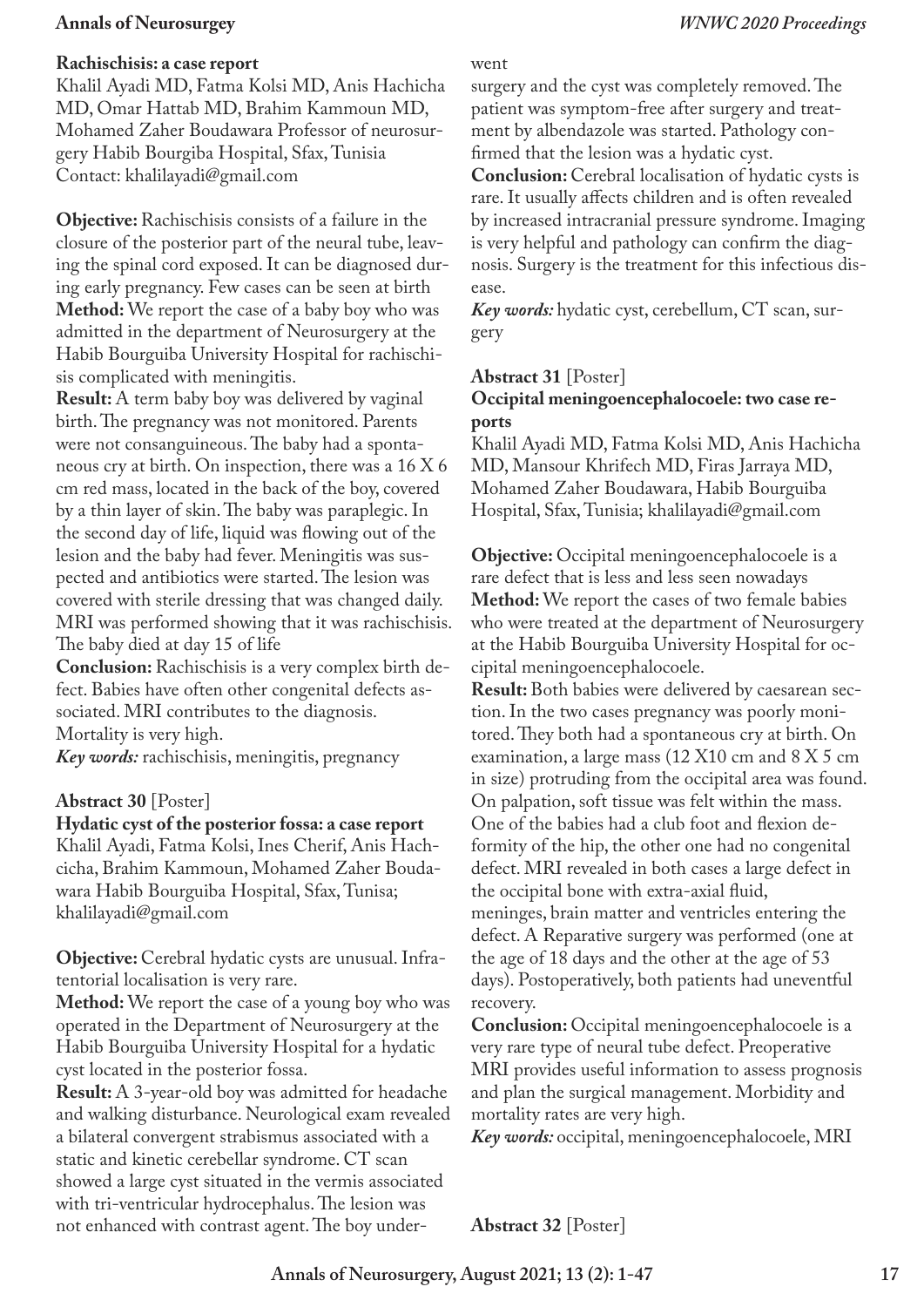#### **Place of decompressive craniectomy in traumatic brain injury**

Khalil Ayadi, Fatma Kolsi, Mansour Khrifech, Anis Hachicha, Brahim Kammoun, Mohamed Zaher Boudawara, Habib Bourguiba Hospital, Sfax, Tunisia; khalilayadi@gmail.com

**Objective:** To study the epidemiological, clinical, radiological, biological, treatment and outcome of patients who underwent a decompressive craniectomy after severe traumatic brain injury. To identify the variations in surgical technique of decompressive craniectomy and its clinical, radiological and manometric indications. To assess the vital and functional prognosis after decompressive craniectomy and highlight the statistical correlation with the various parameters studied

**Method:** Retrospective study which lasted 8 and half years ( January 2006 to 30 June 2014) and including 100 severe traumatic brain injury patients (mean age 38.72, sex -ratio 5.66). Accident public roads occupy a large part in the causation. We proposed to study the epidemiological, clinical, radiological, biological, treatment and outcome of patients who undergone a decompressive craniectomy after severe traumatic brain injury and the various indications and techniques decompressive craniectomy and finally highlight the factors correlated with the prognosis in double univariate and multivariate analysis. **Result:** The final outcome was marked by 44% mortality. The 56 survivors were classified according to the Glasgow Coma Score (GOS): (GOS 5; 37, 71%), (GOS 4; 32.14%), (GOS 3; 19.64%) and (GOS 2; 12.5%). The prognostic study was made based on the survival and quality of life. Independent factors related to mortality were: age> 60, GCS <6, bilateral dilated and fixed pupils, the shift on the median line ≥10 mm and not opening the dura mater. Independent factors correlated with poor functional outcome (GOS 2.3) were: GCS <6, hypoxaemia (Sa O2 <90%), the shift on the median line ≥10 mm, not taking the mannitol 20% preoperatively, not opening the dura mater. Independent factors correlated with a good prognosis (survival) were: age between 21 and 40 and opening the dura mater with plasty. Independent factors correlated with a good functional outcome (GOS 4.5) were: taking the mannitol 20% preoperatively and the time of surgery  $\leq 6$  fortunes. **Conclusion:** In cases of severe traumatic brain injury, one must not consider the refractory intracranial hypertension as an entity without any therapeutic option, for when medical treatment is exceeded. A

decompressive craniectomy can bring interesting results if the indication is put on time for well-selected patients.

*Key words:* decompressive craniectomy, traumatic brain injury, Intracranial hypertension, acute subdural haematoma

### **Abstract 33** [Poster]

**Melanocytoma mimicking a pituitary adenoma**  Khalil Ayadi, Fatma Kolsi, Haitham Najar, Anis Hachcicha, Brahim Kammoun, Mohamed Zaher Boudawara, Habib Bourguiba Hospital, Sfax, Tunisia ; khalilayadi@gmail.com

**Objective:** Melanocytoma is a rare tumour. It is one of the melanocytic tumours of the central nervous system developed from leptomeningeal melanocytes derived from the neural crest.

**Method:** We report a case of pituitary localisation melanocytoma in a patient treated in the neurosurgery department in the Habib Bourguiba Hospital **Result:** A 41-year-old patient was admitted in the Department of Neurosurgery in Habib Bourguiba university hospital for a progressive visual acuity decline over the past year associated with headache and vomiting over the past 10 days. The examination finds a decrease in visual acuity with a slight papillary pallor at the fundus examination. Cerebral MRI shows a voluminous expansive sellar and supra-sellar process, with a double cystic and fleshy component, a macro-adenoma was suspected. The diagnosis of craniopharyngioma was unlikely in the absence of calcification. The biological check-up shows low cortisol, hypothyroidism and slight hyperprolactinemia. The patient underwent surgery through a transsphenoidal approach. The peri-operative aspect of the tumour was blackish.

Histological examination concluded that it was a melanocytoma.

**Conclusion:** Melanocytomas represent 0.1% of brain tumours. The location in the sella turcica is rare. The MRI shows a dense or hyper-intense iso signal in T1 and intense hypo in T2, and a homogeneous contrast recording. These tumours have specific histological and immunohistochemical characteristics. The clinical course of melanocytomas is sometimes marked by local recurrences. The malignant transformation of melanocytomas is exceptional. The treatment of melanocytomas of the central nervous system is based on complete surgical excision. Radiation therapy is reserved for recurrences and for intermediate grade melanocytoma. *Key words:* melanocytoma, pituitary adenoma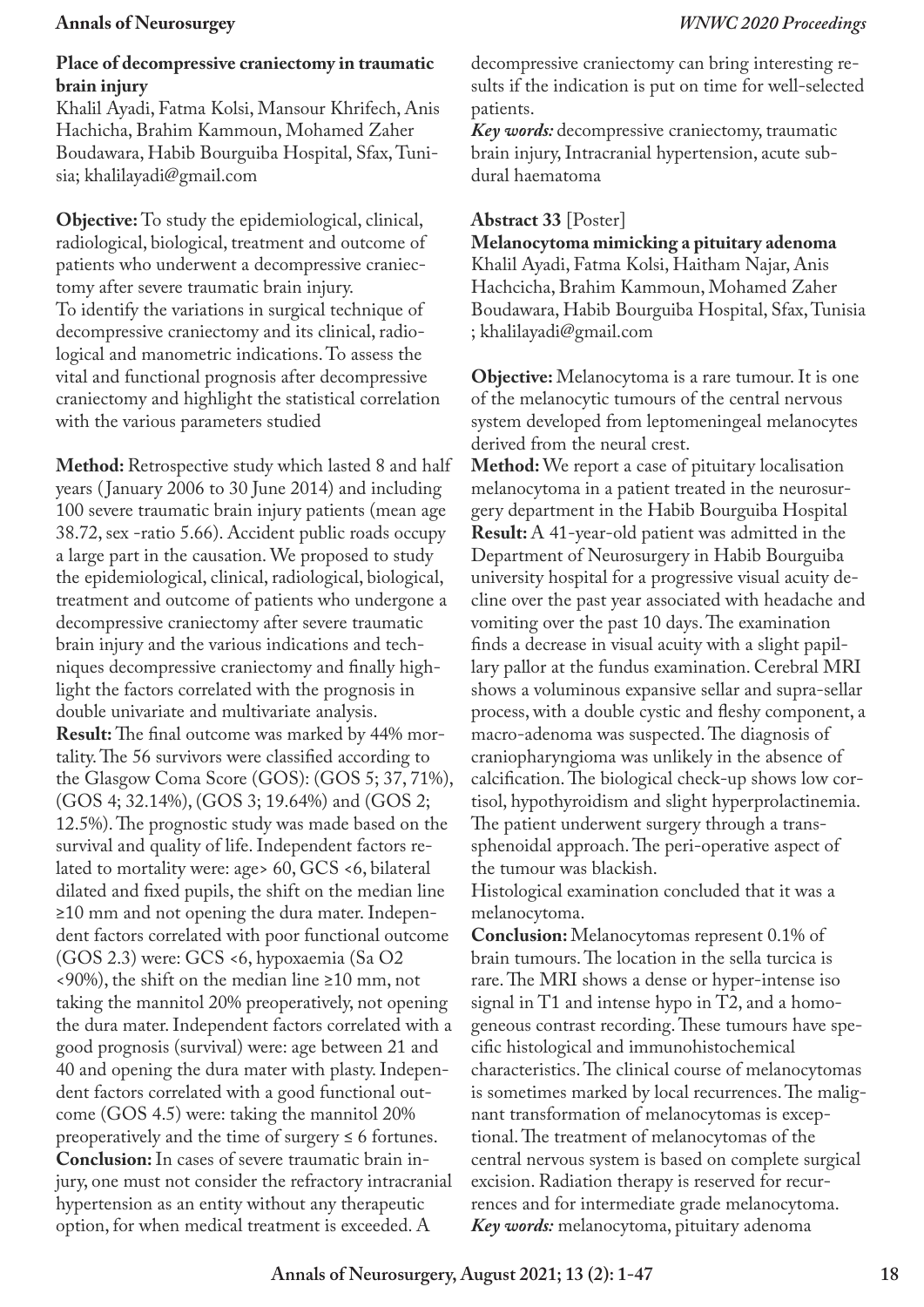## **Abstract 34** [Flash]

## **Intracerebral hematoma: an unusual mode of revelation of acute lymphoblastic leukaemia: a case report and review of the literature**

Khalil Ayadi, Fatma Kolsi, Anis Hachicha, Mohamed Znazen, Firas Jarraya, Mohamed Zaher Boudawara, Habib Bourguiba Hospital, Sfax, Tunisia Contact: khalilayadi@gmail.com

**Objective:** Intracerebral haematoma accounts for 20% of the mortality of acute lymphoblastic leukemia (ALL). It is unusual for intracerebral haematoma to be the first manifestation of ALL. **Method:** We report an unusual way of presenting an ALL in a patient treated in the Department of Neurosurgery in the Habib Bourguiba Hospital. **Result:** A female infant, aged 1 year, with no particular medical history, was admitted for macro crania evolving for 2 months without history of fever or trauma. The examination objected a tense anterior fontanel, with facial dysmorphia. Biology showed hyperleukocytosis at 14400Elts/mm3, thrombocytopenia at 97000 and haemoglobin at 9.7 g/dl. Cerebral CT showed a collection under the right hemispheric dura that was enhanced with the contrast agent associated with a spontaneously hyperdense right temporal mass with osteolysis of the right temporal bone. Brain MRI concluded that there was a right hemispherical empyema with a right temporal intraparenchymal haematoma. During the operation, dura mater and the subdural space contained a thick fibrous tissue and in continuity with an intraparenchymal haematoma. Post-operatively, bi-cytopaenia with leukopenia at 1900 Elts/mm3 and severe anaemia at 5.3g/dl was observed. The patient died in the early postoperative period. Pathological examination was in favor of an acute T lymphoblastic leukaemia.

**Conclusion:** Acute Leukaemia should be suspected in case of hyperleukocytosis with intracerebral haematoma. A quick and accurate diagnosis will help to make the right therapeutic choice and improve prognosis.

*Key words:* acute lymphoblastic leukemia, Intracerebral haematoma

## **Abstract 35** [Flash]

## **Intramedullary tuberculoma: A case report and literature review**

Khalil Ayadi, Fatma Kolsi, Anis Hachcihca, Ines Cherif, Firas Jarraya, Mohamed Zaher Boudawara Habib Bourguiba Hospital, Sfax, Tunisa; khali-

## layadi@gmail.com

**Objective:** Intramedullary tuberculoma is a rare condition for which diagnostic and therapeutic management may be difficult. Clinical manifestation is that of slow spinal cord compression. If medical treatment is still indicated, surgical treatment is still being discussed.

**Method:** We report the case of a patient treated for an intramedullary tumour in our department in the Habib Bourguiba Hospital.

**Result:** A 21-year-old patient with a history of treated pulmonary tuberculosis, was admitted for progressive walking disturbances with sphincter disorders. Neurological examination found para paresis. There was no fever and no meningeal syndrome. Achilles reflexes were weak while patellar ones were abolished with a bilateral Babinski sign. There was a T8 sensory level with decreased tactile and painful sensitivity of the lower limbs, proprioceptive ataxia, a bladder globe with overflow urination and anal hypotonia. Biological exploration was normal. Medullary MRI showed an intradural nodular process with meningeal attachment the spinal cord developed at the T7 vertebrae. The process was in hypo signal in T2 weighted sequences, with an intense and homogeneous enhancement with contrast agent injection. Urgent T6 to T8 laminectomy was done. However, the spinal cord was not stretched intraoperatively and the dura mater appeared to be infiltrated by the tumour. Total excision was impossible due to the extremely important pseudo inflammatory reaction and the degree of adhesion of the process. The postoperative period was marked by clinical improvement. The diagnosis of intramedullary tuberculoma was confirmed by the pathological examination. **Conclusion:** Intramedullary tuberculoma is a rare condition. Treatment is essentially medical. Surgery should be reserved in case of rapid neurological deterioration or diagnostic doubt. *Key words:* tuberculosis, paraparesis, MRI

#### **Abstract 36** [Poster] **Transdural approach for upper lumbar disc herniation**

Khalil Ayadi, Fatma Kolsi, Anis Hachicha, Mohamed Amine Hadj Taieb, Firas Jarraya, Mohamed Zaher, Habib Bourguiba Hospital, Sfax, Tunisia; khalilayadi@gmail.com

**Objective:** Upper lumbar disk herniation is not frequent. It represents 1 to 2% of all disc herniations. Surgical approaches are different from usual low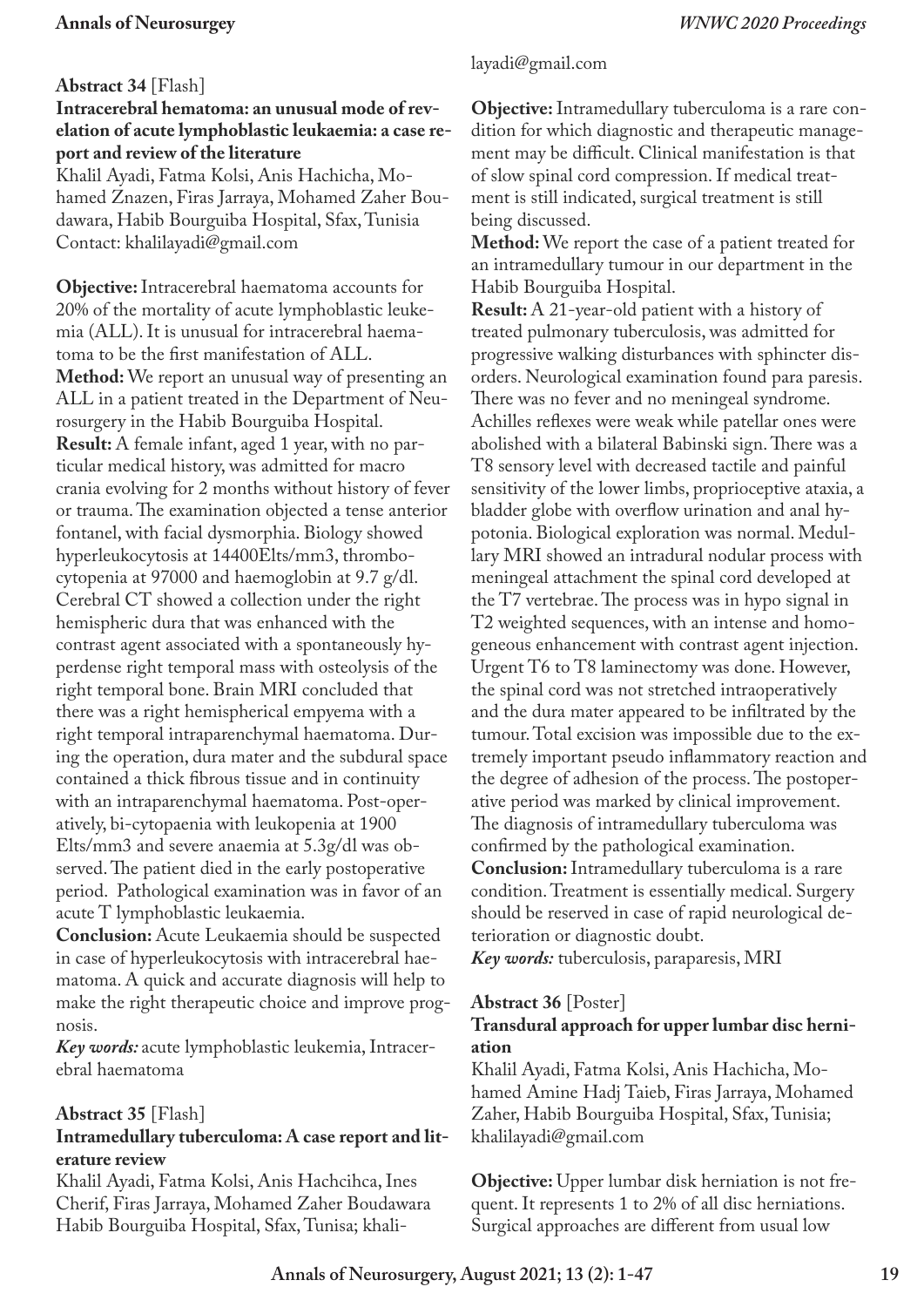lumbar disc herniations due to the difficulty in mobilising the nerve root.

**Method:** We report the case of a patient treated with a transdural approach for a lumbar disk herniation in our depatrment.

**Result:** We report a case of a 27-year-old man was admitted in the department of neurosurgery in the Habib Bourguiba teaching hospital for back pain and bilateral L3 radicular pain following a fall. The pain was not relived by analgesics. There was no motor nor sensitive deficit. MRI revealed a giant L1- L2 disk herniation. The patient underwent surgery. The herniated disc was extracted through a transdural approach. The patient developed a discrete motor deficit in the L5 trajectory (4/5). He was discharged one week after surgery. The motor deficit disappeared few weeks later thanks to physical rehabilitation.

**Conclusion:** Surgery of upper lumbar disc herniation represents a challenge to surgeons and requires a long learning curve to master.

*Key words:* lumbar disk herniation, transdural approach

## **Abstract 37** [Flash]

### **Association between breast cancer and glioblastoma, is it a coincidence?**

Khalil Ayadi, Fatma Kolsi, Anis Hachicha, Haitham Najjar, Brahim Kammoun, Mohamed Zaher Boudawara, Habib Bourguiba Hospital, Sfax, Tunisi; khalilayadi@gmail.com

**Objective:** Breast cancer is the most common cancer in women. In many cases, it can be associated with another tumour. However, the association between breast cancer and glioblastoma is rare and has been reported only in few

cases in the literature.

**Method:** We report the case of a woman with a history of breast cancer who was treated in our department for a glioblastoma.

**Result:** We report the case of a 37-year-old woman with a history of breast cancer. She had a TisN0M0 breast cancer in the right breast at the age of 22. Only surgery was performed and the patient was followed up in the oncology department. She was admitted to the department of neurosurgery in the Habib Bourguiba university hospital in Sfax, Tunisia, for an increased intracranial pressure syndrome. Physical examination did not reveal any neurological deficit. CT scan showed a left parietal lesion. MRI and a full body CT scan were performed. Surgery was performed. The patient was symptom-free after

surgery and had no deficit.

Pathology revealed that the lesion was a glioblastoma. The patient was treated with radiation and chemotherapy.

**Conclusion:** Association between breast cancer and glioblastoma has been reported in few cases in the literature. Genetic mutations and hormones are the most implicated factors. Prognosis is not better than other patients with

glioblastoma.

*Key words:* breast cancer, glioblastoma, genetic mutations, radiation therapy

## **Abstract 38** [Poster]

**Primary epidermoid cyst of the cauda equina**

Ayadi Khalil, Fatma Kolsi, Anis Hachicha, Mohamed Znazen, Firas Jaraya, Mohamed Zaher Boudawara, Habib Bourguiba Hospital, Sfax, Tunisia; khalilayadi@gmail.com

**Objective:** Intraspinal epidermoid cyst is very rare. It represents 0.5 to 1% of all spinal tumours. The cauda equina is an uncommon location in such cases. **Method:** We report the case of a patient who was treated in the department of neurosurgery in the Habib Bourguiba hospital for a primary epidermoid cyst located in the cauda equina.

**Result:** We report the case of a 44-year-old female. The patient has been suffering from chronic lumbar pain for two years. During the last two months, she reported a weakness of both lower limbs with a retention type sphincter malfunction. Neurological examination showed paraparesis with abolished deep tendon reflexes. Lumbar spine MRI showed a posterior intradural and extramedullary oval tumoural formation extending from L1 to L5. Surgery was performed and complete removal was not possible due tight adherences to the cauda equina nerve roots. Histological examination was in favour of an epidermoid cyst. The patient had a good recovery. She was symptom-free few weeks after surgery. **Conclusion:** Epidermoid cyst of the cauda equina is

a rare finding. Despite its location and surgery difficulties, the post-operative results are promoting. *Key words:* cauda equina, epidermoid cyst

**Abstract 39** [Poster]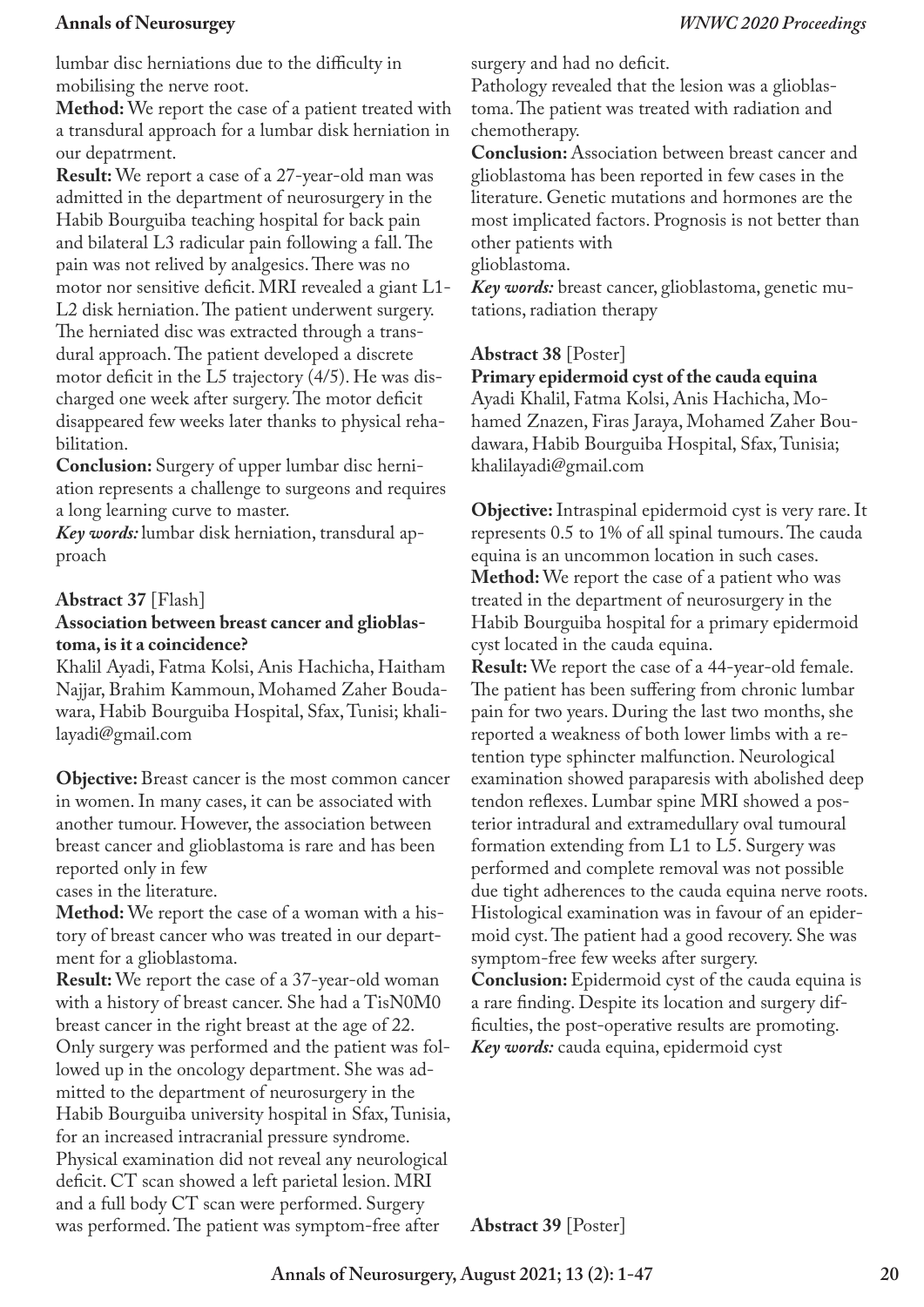#### **Primary neuroectodermal tumour of the spine**

Khalil Ayadi, Fatma Kolsi, Anis Hachicha, Mohamed Amine Hadj Taieb, Brahim Kammoun, Mohamed Zaher Boudawara, Habib Bourguiba Hospital, Sfax, Tunisia; khalilayadi@gmail.com

**Objective:** Primary neuroectodermal tumour is a malignant neural crest tumour. It usually develops in the brain in children and young adults. Secondary localisation in the spine is possible through the cerebrospinal fluid. However, a primary localisation is rare.

**Method:** We report the case of a young patient who was treated for a primary neuroectodermal tumour located in the lumbar spine, in the department of neurosurgery in the Habib Bourguiba Hospital in Sfax, Tunisia.

**Result:** The patient is a 33-year-old man. He had no previous medical history. He was complaining of lower back pain for 6 months. He was admitted to our department for sudden exacerbation of the pain with walking disturbances. There were no sphincter disfunction associated. Physical examination noted a flask paraplegia, with abolition of deep tendon reflexes and a L1 sensitive level. Spinal MRI revealed a single well-limited right posterior lesion at the level of L1-L2. The patient underwent urgent surgery and the lesion was completely removed. The patient improved after surgery and was symptom-free after physical therapy. Pathological exam was in favor of a Primary neuroectodermal tumour.

**Conclusion:** Primary neuroectodermal tumour is a malignant tumour that rarely develops in the spine. Prognosis remains poor despite progress in medical treatment.

*Key words:* neuroectodermal tumour, spine

### **Abstract 40** [Poster] **Sacral hydatidosis**

Khalil Ayadi, Fatma Kolsi, Anis Hachicha, Ines Cherif, Firas Jarraya MD, Mohamed Zaher Boudawara, Habib Bourguiba Hospital, Sfax, Tunisia; khalilayadi@gmail.com

**Objective:** Hydatidosis is a parasitosis caused by the larva of the taenia *Ecchinococcus Ganulosis.* The bony localization of hydatidosis remains rare and is characterized by its clinical latency which delays diagnosis and favours the extension of the affection. **Method:** We report the case of a patient who was treated for a sacral hydatid cyst in the department of neurosurgery in the Habib Bourguiba hospital, in Sfax, Tunisia.

**Result:** The patient is a 44-year-old man with no medical history. He was living in a rural area and was a shepherd. The patient was admitted for progressive back pain. He noted that he had sexual impotency for few weeks and no sphincter dysfunction. Clinical examination objected an isolated distal paraparesis. Lumbar MRI revealed multilocular cystic lesions in the sacrum with osteolysis. The patient underwent surgery. The removal of the cysts was challenging and could not be complete. The patient developed a distal motor deficit after surgery. Pathology was in favour of hydatidosis. Albendazole was admitted to the patient. With physical therapy the patient had partial mobility; however, sexual impotency did not improve.

**Conclusion:** Vertebral hydatidosis is a rare entity. It is characterised with its latency. Symptoms are not specific and spinal MRI is the key to diagnosis. Treatment depends on maximal cyst removal and on medical treatment. Prognosis is generally poor. Prevention is the best means of protection. *Key words:* hydatidosis, vertebral, sacral

#### **Abstract 41** [Oral]

#### **Extrusion of distal shunt catheter: a report of three cases**

Benjamin Mutiso, Nimrod Mwang'ombe, University of Nairobi; Kenya; kasyokaben@gmail.com

**Objective:** To describe three unusual shunt complications seen in a tertiary referral hospital in Kenya **Method:** Three cases of distal catheter shunt complications are described here. This patients were seen in the neurosurgical unit in within a period of one year. Possible hypothesis of shunt extrusion are also explored. Ideal management of a patient with distal shunt catheter extrusion is discussed.

**Result:** Individual management outcomes for each patient are discussed in the article

**Conclusion:** Shunt extrusion is a rare distal catheter complications that if managed well has good outcomes

*Key words:* hydrocephalus, ventriculo-peritoneal shunt, distal catheter extrusion

#### **Abstract 42** [Flash]

**Maternal care of a quadriplegic patient** Noor ul Huda Maria, Qurrat ul Ain Siddiq HS,PINS,CPSP, Pakistan; drnoorneuro@gmail.com

**Objective:** We want to share our experience with a quadriplegic patient who gave birth to a healthy baby at 37-weeks gestation spontaneously and without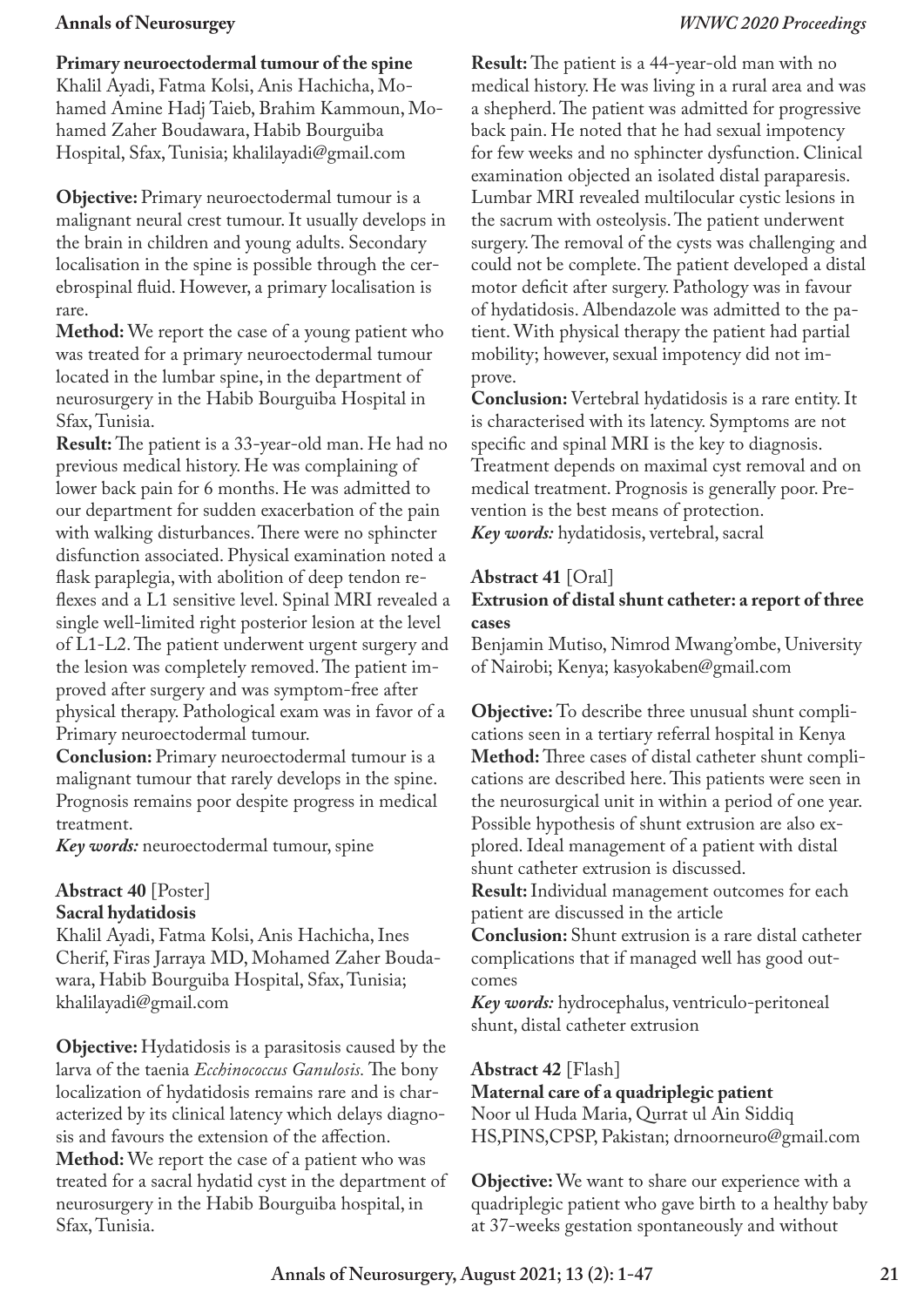any immediate and delayed complications.

**Method:** Here we are sharing a case report and the literature review on the topic of spontaneous vaginal delivery in quadriplegic patients.

**Result:** It is case report from our hospital of a 28 year-old primigravida who acquired spinal cord injury at 36-week of pregnancy as fracture of C3 vertebra. She acquired the injury while she was waiting for her husband who was in a shop while sitting on the front seat of her car when a truck hit her parked car from behind. She was immediately rushed to the ER. Her motor power was 0/5 in all four limbs. She was admitted and the family was counselled. She had SLIC score of 6. The gynaecology and obstetric department was involved and evaluation of foetal well being was done. The patient was admitted and was kept under observation. After 1 week, patient's attending mother noticed and felt contractions and the duty doctors was notified. Patient was fully dilated and the baby was delivered safely even without forceps assistance. The patient did not suffer from any postnatal complication as well. also performed literature review regarding the management of pregnant quadriplegic patients and any increased risk of pregnancy and birth related complications.

**Conclusion:** Normal delivery is possible in quadriplegic patients. In some studies, an increased risk of urological sepsis has been suggested. Some studies suggested use of forceps assistance but in our case, our patient had an uneventful normal delivery without forceps assistance and our patient did well during her postpartum period.

*Key words:* SVD, quadriplegia

## **Abstract 43** [Flash]

## **Anterior mini-temporal approach for tumours of the temporal lobe**

Francisco Javier Dorado Capote, Julia Eva Martín Colom, Elena Moya Trillo, Antonia Garcia Iglesias, Alvaro Toledano Delgado, Juan Solivera Vela UGC de Neurocirugía y Neurofisiología. Hospital Universitario Reina Sofía, Córdoba, Spain; jdcapote@gmail.com

**Objective:** Minimally invasive procedures have demonstrated benefits compared to common techniques by diminishing comorbidities and showing better aesthetical results. Thus, the aim of this study is to analyse our results with temporal lobe resections through anterior mini-temporal approach.

**Method:** We carried out a retrospective observational analysis of anterior mini-temporal approach for temporal lobe resections performed in our hospital. Based on this criteria, seven cases were included. Grade of resection, size of craniotomy, survival time, complications, and hospitalisation rates were examined.

**Result:** Complete supramarginal resections were successfully performed in 100% of patients, verified by immediate post-operative magnetic resonance. Average size of craniotomies was 3cm, verified with post-operative CT-scan. After microscope resection, the endoscope was used in order to obtain a greater view of the resection cavity and surgical field, and evaluate the grade of resection. All patients had favourable outcomes, there were no complications after surgery or during hospitalisation. Any post-operative bleeding, infections or damage of the frontal branch of the facial nerve were reported. All patients had an early recovery, and average hospitalisation rate was three days.

**Conclusion:** This study demonstrated that anterior mini-temporal approach for temporal lobe resections is a safe technique. The comparison with common craniotomy revealed that this minimally invasive procedure had similar survival time, with the benefits of reduced operative time and stay time in the operation room, less risk of infections, lesser hospitalisation rates, diminished soft tissue manipulation, better aesthetical outcomes, less temporal muscle atrophy and less chewing pain.

*Key words:* mini-craniotomy, mini-temporal, endoscope, temporal and tumours

## **Abstract 44** [Oral]

**Microvascular decompression for hemifacial spasm. Our experience and literatur review** Efdal Erdoğan, Yahya Cem Erbaş, Serhat Pusat, Ersin Erdoğan, Ufuk University Medical Faculty Department of Neorology, Ankara ,Turkey; Nörospine Center,Ankara,Turkey; University of Health Science, Sultan Abdulhamid Training and Resarch Hospital, Department of Neurosurgery, İstanbul, Turkey; pusatserhat@yahoo.com

**Objective:** In this study, we examined the hemifacial spasm patients operated in our clinic with the literature.

**Method:** Hemifacial spasm is a disease that causes involuntary contraction of the facial muscles. It also causes social withdrawal because the disease is caused by unintentional contraction of muscles. Hemifacial spasm is a curative disease if treated properly. We presented 60 patients with follow-up from 78 patients who were operated between 2016- 2020. The ages of the patients are between 23-71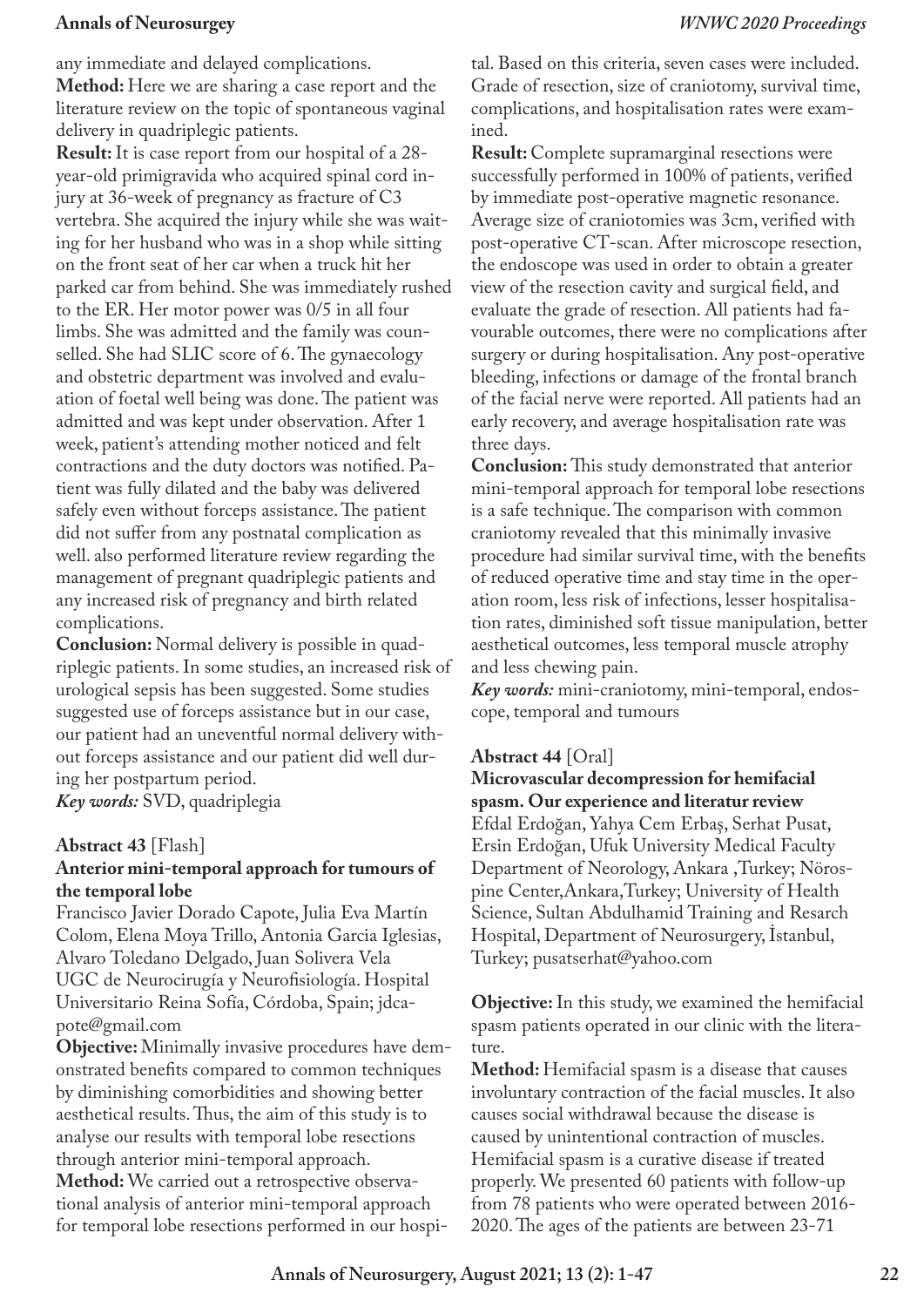(mean 45.89) and F/M 32/28. Hemifacial spasm was detected on the left side in 26 patients and on the right side in 34 patients. In 18 of these patients, aica, 18 in pica, 4 in vertebral + pica, 2 in basils, 2 in venous base, 2 in basilar torticollis, 2 in vertebral artery + aica, 4 in vertebral + pica. + aica, pica + aica in 4, and vertebral arterial pressure was detected in 4. Patients were operated in the lateral decubitus position. Permanent retractor had not been used in any patient. Vascular contact was sought in medulla region, 2-3 mm above the cranial nerves, where the facial nerve is jutted, 9,10,11. Intraoperative monitoring was not used in patients.

**Result:** Patients being postoperative were not reoperated. Facial paralysis has not occurred in any patient. Loss of partial hearing occurred in 3 patients. Wound monitored due to cos flow in 3 patients. Surgical cured were provided to all patients. None of these patients had mortality or morbidity. **Conclusion:** Hemifacial spasm is a disease that can be treated with surgery

*Key words:* hemifacial, spasm, decompression

#### **Abstract 45** [Poster]

**Spindle cell oncocytomas of the pituitary gland** MECHERGUI Haifa, Dr BOUALI Sofien, Dr KERMANI Nadhir, JMAL Nesrine, Dr ABDEL-RAHMEN Khansa, Dr kALLEL Jalel, National institute of Neurology Tunis, Tunisia; haifaamechergui@gmail.com;

**Objective:** Spindle cell oncocytoma is a rare tumour of the pituitary gland with a dual diagnostic and therapeutic problem. Given the non-specific nature of the presentation, the diagnosis is based solely on anatomopathology. It is likely that the quality of the surgical gesture will condition the prognosis, but this gesture is not without risks and no prognostic factor has been identified to date. The number of cases described is currently insufficient to conclude to a standardised management.

**Method:** Our case is about a years old man who present a headache and a rapidly new occurring diplopia. He presented with bitemporal hemianopsia **Result:** The patient underwent trans-sphenoidal surgery with a good operative follow-up. A complete excision was made Anatomopathology concluded that it was a spindle cell oncocytoma of the adenohypophysis.

**Conclusion:** The evolution of these benign tumours, little described in the literature, is characterised by a tumour progression that can threaten the visual prognosis and require early surgery. In addition, they are hypervascularized tumours that cause preoperative difficulties and have a much higher risk of haemorrhage than adenomas, which limits the possibility of complete removal. *Key words:* pituitary gland, oncocytoma

### **Abstract 46** [Poster]

## **Primary dural lymphoma: case report and review of the literature**

Mechergui Haifa, Bouali Sofiene, Kermani Nadhir, Ben Atig Fatma; National Institut of Neurology Tunis, Tunisia; haifaamechergui@gmail.com

**Objective:** MALT lymphomas of the dura, are an uncommon form of CNS lymphoma, accounting for an even smaller proportion of dural masses. They are, however, the most common form of primary dural lymphoma. On imaging, they are difficult to diagnose pre-operatively as primary dural lymphomas share many similarities with meningiomas which are vastly more frequent.

**Method:** we report the case of a 51-years-old who present a chronic headache evolving since 2 years. The clinical exam show an exophthalmos grade II. The MRI shows a pachymeninges with fibrous appearance located at the level of the pericerebellar region and in the cavernous sinus extended to the orbital apex. The patient was operated. An excision of fibrous thickening has been carried out. **Result:** Histological analysis led to the diagnosis of MALT type B lymphoma, localised to the dura mater.

**Conclusion:** Primary lymphoma arising in dura is exceedingly rare. Literature describe only 14 reports of similar entity. Primary lymphomas arising in dura appear to have a more favourable clinical course compared to PCNSL and may require a less aggressive treatment.

*Key words:* lymphoma, MRI

#### **Abstract 47** [Oral]

**Issues in craniovertebral and spinal instability** Atul Goel, Seth G S Medical College and K E M Hospital, Mumbai, India; atulgoel62@hotmail.com

**Objective:** The author will present his philosophy on the manipulation of articular facet joint in the management of a number of complex anomalies of craniovertebral junction and rest of spine. An alternative strategy of treatment of degenerative spine will be presented.

**Method:** The experience is with over 30 year experience with C1-2 fixation and about 10 years experi-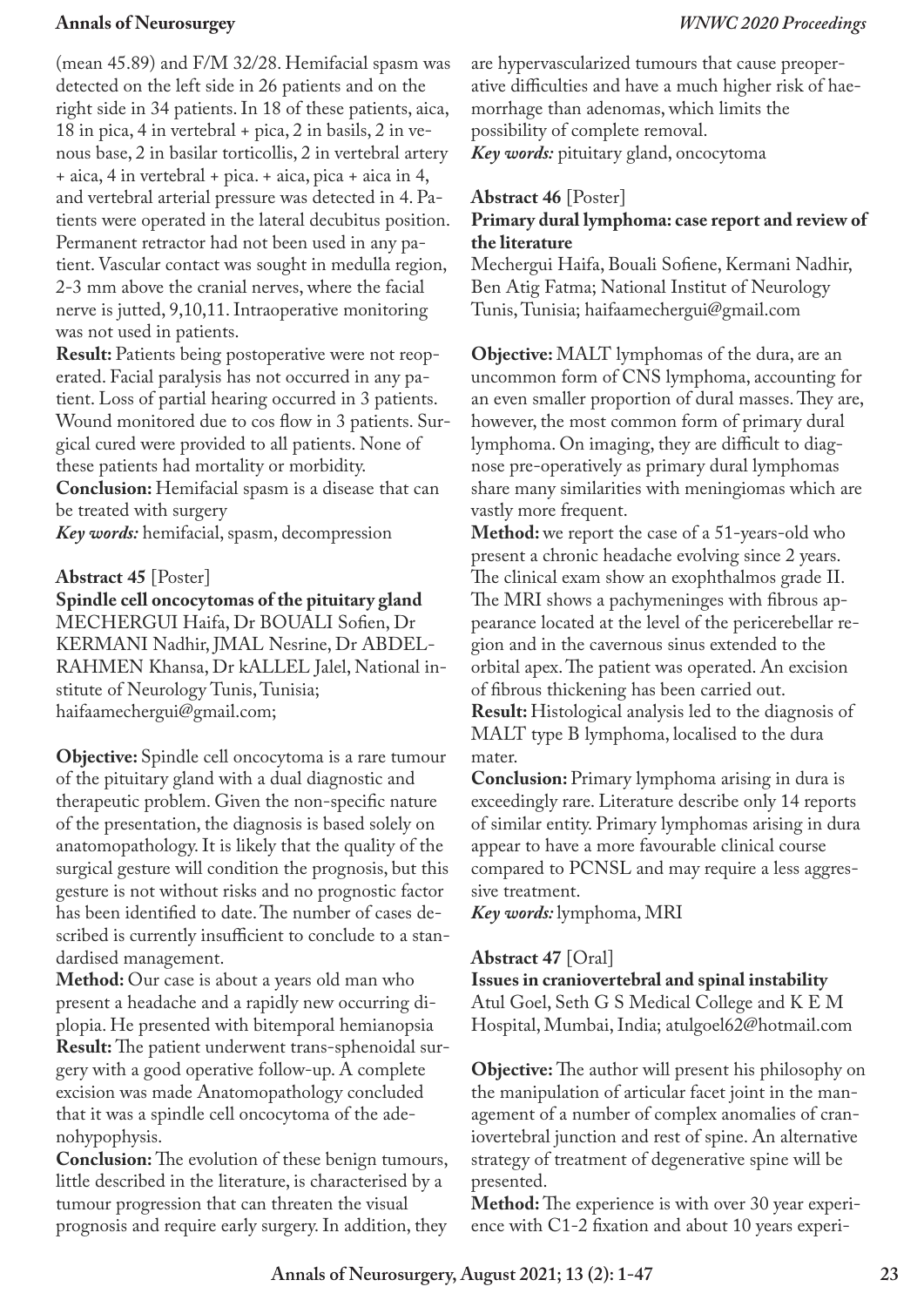ence with cervical and lumbar spine where facetal distraction and fixation of the spinal segment was done. Wide removal of the articular cartilage, stuffing of bone graft with or without a metal spacer provides a wide ground for bone fusion and for stabilisation. Facetal distraction was done using specially designed 'Goel' facet spacers.

**Result:** Attempts at fixation of the joint, manipulation and distraction of the facets can result in restoration of the alignment of the craniovertebral junction and clinical recovery. Facetal distraction of the subaxial spine (cervical, thoracic, lumbar) provide remarkable stability to the spinal segment, restores the intervertebral and spinal canal dimensions and results in immediate clinical recovery. The procedure ultimately results in arthrodesis of the spinal segment. No manipulation or resection of any part of the disc, ligament or bone is required.

**Conclusion:** Reduction of the joint cavity space, listhesis of the facets, arthritis of the cartilage, and destruction of the facets are the primary causes of a wide range of pathological entities that involve the craniovertebral junction and the spine. Facet treatment is effective and relevant.

*Key words:* craniovertebral instability, spinal instability, atlantoaxial fixation, spinal fixation

## **Abstract 48** [Oral] **Limbic System – Anatomical and Surgical Correlates**

Abhidha Shah, Neurosurgery, Sukhdeep Jhawar, Atul Goel, Seth G S Medical College and KEM Hopsital, Mumbai, India; abhidha@gmail.com

**Objective:** A fibre dissection technique was used to study the limbic system and Papez circuit in particular. The relationship of the various components of the limbic system to normal anatomical structures and their relevance to surgery was studied.

**Method:** Six previously frozen and formalin-fixed cadaveric human brains were used. The fibre dissection techniques described by Klingler were adopted. The primary dissection tools used were handmade, thin and wooden and curved metallic spatulas with tips of various sizes.

**Result:** All the connections of the limbic system have been anatomically demonstrated. The course, length and anatomical relations of the structures that make up Papez circuit is delineated. Papez circuit begins in the hippocampus, continues into the fornix to reach the mamillary body. From there the mamillothalamic tract continues to the anterior nucleus of

the thalamus, which in turn connects to the cingulum by means of the anterior thalamic radiations. The cingulum courses around the corpus callosum to end in the entorrhinal cortex which then projects to the hippocampus. The whole circuit has been anatomically dissected in the hemisphere first and then reconstructed outside after removing its various components meticulously.

**Conclusion:** Dissection of the brain delineates the anatomical details of the circuit clearly and assists in providing a three dimensional perspective of the limbic system. Intricate knowledge of the anatomy of this part of the brain aids the neurosurgeon while performing epilepsy surgeries, pyschosurgery and while approaching various lateral ventricular and third ventricular tumours.

*Key words:* limbic system, paper circuit, surgery, limbic tumours, paralimbic tumours

## **Abstract 49** [Poster] **Amoebic cerebral abscess: a report of four cases with literature review**

Krifa Elyes, Mechergui Haifa, Abdelrahmen Khansa, Jemel Nesrine, Bouali Sofien, Kallel Jalel Department of Neurosurgery , National Institute of Neurology, Tunis; haifaamechergui@gmail.com; Tunisia

**Objective:** Cerebral amoebic abscess is a rare infection but fatal. Since its identification in 1965, few cases have been observed world-wide.

**Method:** The objectives of this study were to characterise the clinical, radiological, histological, prognostic and therapeutic aspects of this pathology with a review of the literature. We report four cases of cerebral amoebic abscess that were admitted to our department between 2010 and 2020

**Result:** Four men and one woman, aged 33, 43 ,44 and 56 respectively, were operated on. The diagnosis was confirmed by histological and serological examinations. No mortality was observed.

**Conclusion:** It is sporadic but it present a public health problem and usually has a poor prognosis. *Key words:* amoebic abscess, cerebral abscess, MRI

### **Abstract 50** [Oral]

### **Vasopressin performance in chronic pain: study through systematic review**

Laura Beatriz Martins, Gabriela Ferreira Kalkmann, Isabella Carla Barbosa Lima Angelo, Matheus Zago Soares dos Santos, Thania Gonzalez Rossi. 1. University Nove de Julho.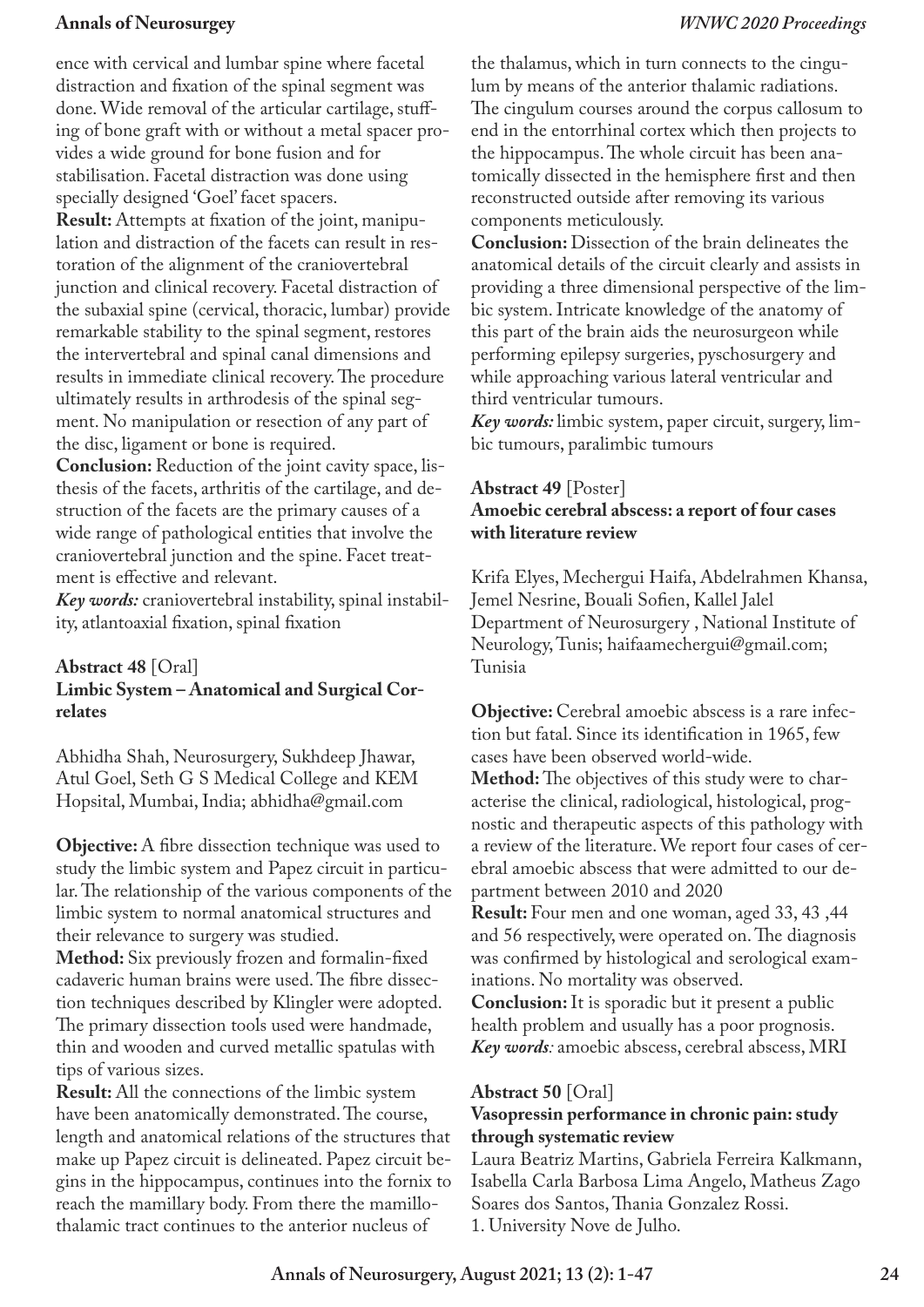2. Federal University of Paraná. 3. Catholic University of Pernambuco, Brazil laura.martins@uni9.edu.br

**Objective:** To present a systematic review analysing the relationship between the role of vasopressin in chronic pain (CP).

**Method:** The systematic review was performed according to the guidelines contained in the Preferred Reporting Items for systematic reviews and metaanalyses (PRISMA). The data were extracted directly from the included papers full text. The search terms: "'chronic pain' AND (vasopressin \* OR ADH OR V1 Receiver OR v2 receptor)" were used in the PubMed / MEDLINE, Scielo, Cochrane, Lilacs and TripDataBase databases on October 14, 2020, totaling 231 identified articles (PubMed / MEDLINE: 60; Scielo: 29; Cochrane: 4; Lilacs: 60; TripData-Base: 78). After removing duplicate studies, 195 articles were selected. The inclusion criteria were: studies in humans or animals with CP diagnosed by any criteria, in any age group, observational studies and case reports, originals published in any language. Studies published only as a summary, articles that prevented their full access, prior to 1990, publications only of protocol, as well as systematic or nonsystematic reviews, were excluded. Three reviewers conducted the screening and removed studies that were not suitable based on the title and abstracts, making a total of 12 eligible. One study was excluded because it is not possible to have full access. Subsequently, four reviewers read the entire content of these articles and reached the consensus of 4 included studies. Studies that did not meet the eligibility criteria (inclusion and exclusion) were removed. Discrepancies at any stage were discussed between the authors until a consensus was reached. **Result:** The frequencies of single nucleotide polymorphisms (SNPs) of the arginine vasopressin 1A receptor gene (AVPR1A) and one of its SNPs, rs10877969, is associated with pain. CP was not significantly associated with SNP rs10877969, however this polymorphism of the gene was associated with acute pain. The difference for this association may be due to differences between samples and their heterogeneity. The catastrophic pain and depressive symptoms are associated with rs10877969, suggesting a possible relationship between AVP and chronic pain through the limbic system. Hypersensitivity to vasoconstrictors is present in CP. A study carried out the application of intradermal doses of adrenergic agonists in rats with post-ischaemic CP (PICP), verifying that the models presented pain when submitted to these vasoconstrictors for several seconds, due to the abnormal and hypersensitised response to these substances. Nociceptive behaviours increased with the use of non-adrenergic vasoconstrictors, such as AVP, and suggests that hypersensitivity to sympathetic vasoconstriction and ischaemia are important mechanisms for pain and can be used for the development of future treatments.

**Conclusion:** The correlation between AVP and CP is not well understood by the studies. As limitations, difficulties were found in finding studies in the databases that evaluated this hormone in patients diagnosed with CP. However, it was possible to observe that there is a change in the serum concentration of AVP in the presence of CP that causes justifiable symptoms to its abnormal values, but it has not been clarified yet whether it is a consequent or causal link of CP. This change in AVP should be better studied to clarify its pathophysiological pathways that may be related to CP, enabling studies that improve existing treatments for CP patients.

*Key words:* chronic pain, V1 receptor, V2 receptor, vasopressin

### **Abstract 51** [Oral]

### **Role of neuroendoscopy (rigid and flexible) in management of hydrocephalus in children: our experience in last 2 years.**

Shighakolli Ramesh, Konanki Ramesh, MA Jaleel Kamineni Hospitals, Rainbow Hospitals, India Contact: srameshns1@gmail.com

**Objective:** Hydrocephalus is significant burden in paediatric age group. Endoscopic third ventriculostomy (ETV) has become standard of care in management of hydrocephalus. Aim of this study is to analyse outcome in children and identify factors related to failure or success of endoscopic third ventriculostomy.

**Method:** This is a retrospective study done in patients who underwent endoscopic third ventriculostomy during 2017 to 2019 at Kamineni hospital, Rainbow children hospital Hyderabad, Telangana. During the study period around 52 Endoscopic third ventriculostomy were done. ETV was success full in 33 children (64%). Out of 52 patients 30 were male and 22 were female child. ETV was performed in various aetiologies. 18 patients were due to Aqueductal stenosis with obstructive hydrocephalus, 3 patients were in obstructive hydrocephalus due to space occupying lesions in and around 3rd and 4th ventricle, 18 patients in communicating hydrocephalus, 7 patients in dandy walker variant with hydroceph-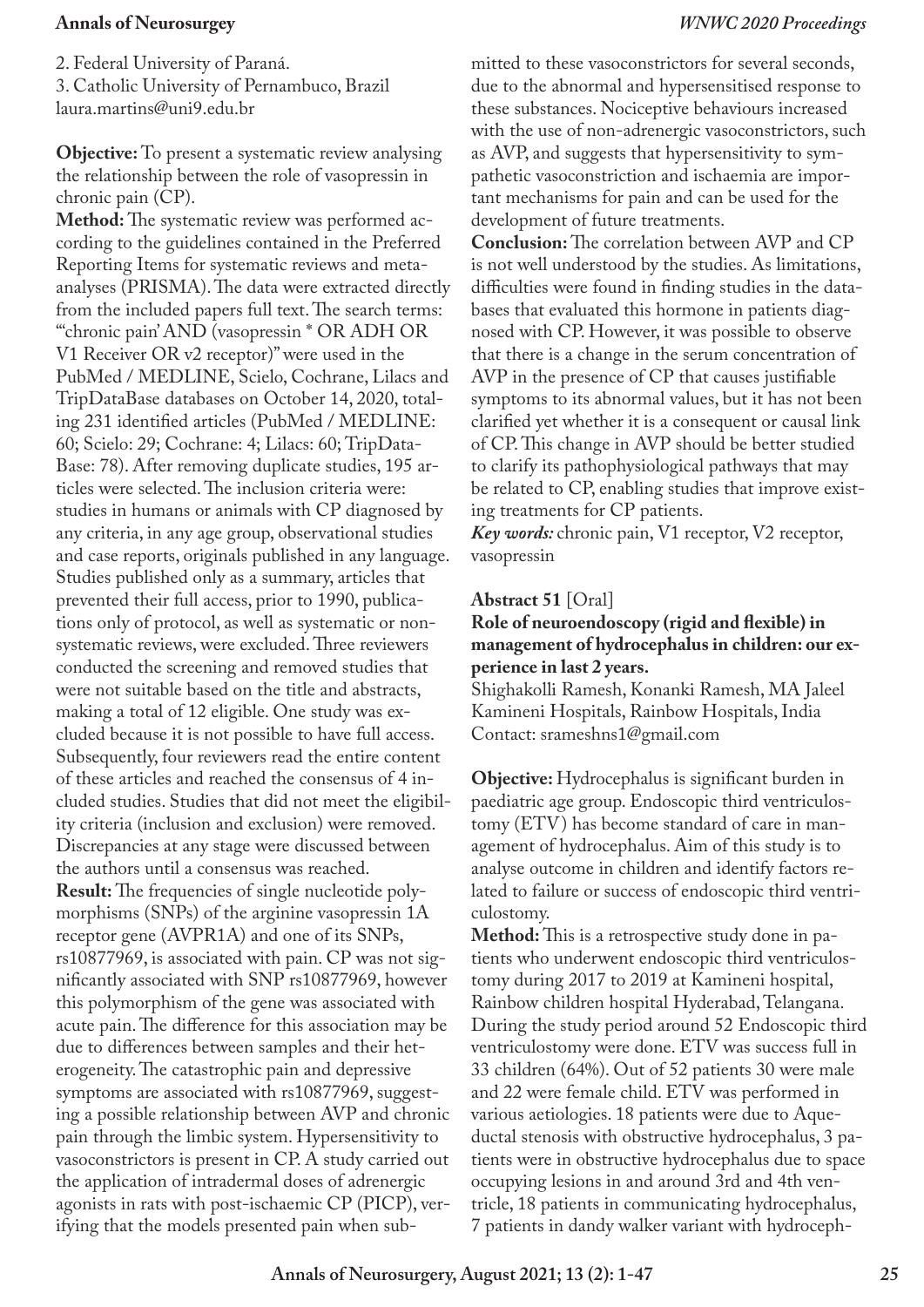alus, 5 patients in preterm IVH and 1 patient in multi-septate hydrocephalus. Having flexible neuroendoscope in armamentarium helps is performing trans lamina terminalis third ventriculostomy (ETV-LT) in cases where floor is not suitable for standard third ventriculostomy. ETV LT was done in 2 cases. Aqueductoplasty was done in 5 cases adjuvant to standard third ventriculostomy. Subdural hygromas were seen in 4 cases. 1 child improved with conservative management with successful third ventriculostomy, 2 children required burr hole evacuation of sub dural hygroma, 1 children who was managed conservatively had arrested hydrocephalus.

**Result:** ETV was success full in 33 children (64%). Non requirement of another CSF diversionary procedure like ventriculo-peritoneal shunt is considered to be success of surgical procedure. Relationship between success of ETV and various factors like aetiology of hydrocephalus, ante-natal diagnosed, post-natal complications, age at ETV, head circumference, previous shunt were assessed.

**Conclusion:** Endoscopic third ventriculostomy was performed in 52 children. Success of Endoscopic third ventriculostomy was seen in 33 children (64%). Postnatal complications and infection are poor prognostic factors for success of third ventriculostomy. Success of ETV is comparable with adults. Endoscopic third ventriculostomy should be offered as first line of management for shunt free survival in children.

*Key words:* hydrocephalus, rigid and flexible neuroendoscope, endoscopic third ventriculostomy, endoscopic third ventriculostomy- lamina terminalis

### **Abstract 52** [Flash]

## **Bobble head doll syndrome in multiloculated hydrocephalus**

Shighakolli Ramesh, Momin Abdul Jaleel Kamineni Hospitals, Rainbow Hospitals; srameshns1@gmail.com; India

**Objective:** Multi-loculated hydrocephalus is defined as multiple, separate, isolated CSF compartment or compartments within the ventricular system that may progressively enlarge. Multi loculated hydrocephalus is most difficult form of hydrocephalus to treat. Most commonly multi-loculated hydrocephalus presented with raised intra cranial pressure symptoms, increasing head circumference in infants, headache in elder children. Other common presentations are seizures, difficulty in walking, weakness of limbs: monoparesis or hemiparesis. Bobble head doll syndrome (BHDS) is uncommon syndrome characterised by head bobbing, usually seen in children with third ventricular or supra-sellar arachnoid cyst. **Method:** We present a case of 20 months old child K/C/O obstructive hydrocephalus, post ventriculoperitoneal shunt, presented with increasing head circumference, raised intra cranial pressure and abnormal head movement i.e., bobble head doll syndrome. Our literature search didn't reveal any association of multi loculated hydrocephalus with bobble head doll syndrome. Child underwent Navigation guided Neuro-endoscopic guided fenestration of multiple locules into single locule and was drained by ventriculo-peritoneal shunt.

**Result:** Post operatively abnormal head movement disappeared.

**Conclusion:** Our literature search didn't reveal any association of multi loculated hydrocephalus with bobble head doll syndrome. Aim of multi-loculated hydrocephalus was to communicate all locules into single cavity

*Key words:* multi-loculated hydrocephalus, neuroendoscopy

## **Abstract 53** [Oral]

## **Minimally invasive surgical options for the treatment of medium to large vestibular schwannomas: technical nuances**

Fabrizio Salvinelli\*°, Fabio Greco\*°, Stefano Dallari<sup>1</sup>, Maurizio Gladi^, Maurizio Trivelli\*°, Denis Aiudi, MD^, Erika Carrassi^, Maurizio Iacoangeli^°. \*Department of ENT Surgery, Campus Bio-Medico University, Rome, Italy; °Oto-Neurosurgery and Skull Base Surgery Division, Campus Bio-Medico University, Rome, Italy; ^Department of Neurosurgery, Marche Polytechnic University, Umberto I General University Hospital, Ancona, Italy; <sup>1</sup>Department of ENT Surgery, Murri General Hospital, Fermo, Italy. f.greco@unicampus.it; Italy

**Objective:** Treatment of vestibular schwannomas presents many controversial aspects, from the indication to the selection of the best treatment option. In the era of stereotactic radiotherapy, microsurgery has to be competitive in terms of providing the best chances of functional preservation and complete tumour removal. The two most commonly used surgical approaches are the retrosigmoid suboccipital and the presigmoid translabyrinthine. We describe our experience regarding the endoscopy-assisted presigmoid retrolabyrinthine approach (EAPRA) and the use of the exoscope in the translabyrinthine approach.

**Method:** From May 2009 to June 2020, 25 patients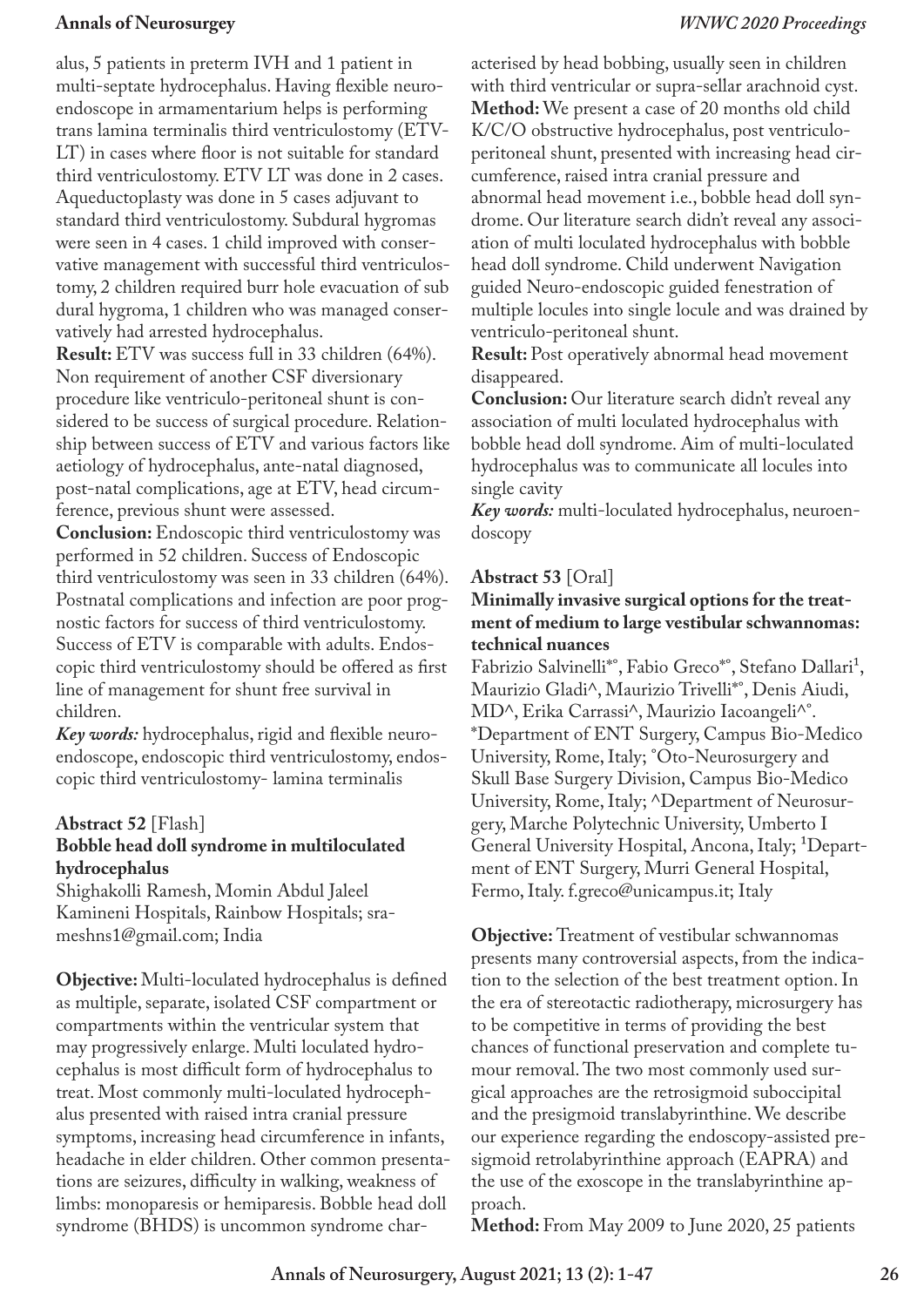affected from large sporadic vestibular schwannomas were surgically treated in Our department. The EAPRA was used in 23 patients. Exoscope-assisted trans-labyrinthine approach was used in the remaining two patients.

**Result:** In the EAPRA group a complete tumour removal was obtained in 20 out of 23 patients. Postoperative transient facial nerve function impairment or worsening was observed in 3 cases, and hearing deterioration in 2 patients. No threatening complications occurred after surgery, and the length of hospitalization was usually less than 10 days. In the two patients treated by using the exoscope a complete resection of the schwannoma was obtained, without any complications.

**Conclusion:** The EAPRA can provide direct access to the cerebello-pontine angle along with labyrinthine complex preservation, conserving hearing function and allowing minimal cerebellar retraction. Endoscopic assistance is a crucial adjunct in the presigmoid retrolabyrinthine approach in order to overcome the limits imposed by labyrinthine complex preservation. It ensures complete visualization of the intracanalicular portion of the schwannoma, thus improving the rate of a radical tumour resection. The EAPRA could represent a valid surgical option in vestibular schwannoma surgery. In our preliminary experience, also the use of the exoscope can help a good visualization of the surgical field, allowing a safe and complete resection.

*Key words:* otoneurosurgery, skull base surgery, minimally invasive techniques, technical nuances

### **Abstract 54** [Flash]

### **Management of Intraventricular haemorrhage in Haemophilia. Case Report and Review of literature**

Johnstone Muthoka, Wilfred Munialo, Walter Mwanda, Nimrod Mwang'ombe University of Nairobi, Kenyatta National Hospital, Nairobi (Kenya) Contact: muthokajm@gmail.com

**Objective:** To highlight the challenges faced during the management intraventricular haemorrhage in Haemophiliacs and share forms of intervention that would be useful in resource poor settings. **Method:** We report the case of a 10-year-old Haemophilia A patient who presented to our emergency department in an altered state of consciousness (GCS 12/15). This was occasioned by a fall 5 days prior While being attended to, he went into Status epilepticus necessitating sedation, intubation and

mechanical ventilation in the Paediatric ICU. Head CT scan showed massive intraventricular haemorrhage with attendant acute hydrocephalus. A multidisciplinary team of Paediatric Neurointensivists, Haematologists and Neurosurgeons was established. Initial management by the haematology team was by fresh blood transfusions and factor VIII replacement. The patient then underwent EVD placement 3 days after admission. The EVD was placed on the side where there was no evidence of intraventricular clot. Daily monitoring of EVD drainage and serial head CT scan follow-up was done while the patient was in the Paediatric ICU.

**Result:** The patient was able to make a full recovery and was discharged home 3 weeks later. **Conclusion:** Intracranial haemorrhage should always be a consideration in haemophiliac patients presenting with neurologic symptoms. A multidisciplinary approach is the best way to ensure appropriate management of these patients with good outcomes *Key words:* Haemophilia A, intracranial haemorrhage, Intraventricular haemorrhage

#### **Abstract 55** [Oral]

**Selective vestibular neurotomy for intractable Ménière's disease in the era of endoscopy and intraoperative advanced neuromonitoring: recent experience and technical notes**

Fabrizio Salvinelli\*°, Fabio Greco\*°, Mara Capece^, Mauro Dobran^, M\*°; Valentina Liverotti^, Giulio Cavicchioni\*^, Rossella Fasinella^, Maurizio Iacoangeli^°

\*Department of ENT Surgery, Campus Bio-Medico University, Rome, Italy; °Oto-Neurosurgery and Skull Base Surgery Division, Campus Bio-Medico University, Rome, Italy; ^Department of Neurosurgery, Marche Polytechnic University, Umberto I General University Hospital, Ancona, Italy; f.salvinelli@unicampus.it

**Objective:** Vestibular neurectomy is considered a quite effective salvage-procedure to control intractable vertigo associated with Meniere's disease while preserving hearing and facial nerve function. However, it is still a potentially very dangerous procedure in terms of mortality and morbidity for, at the end, a benign disease. The present gold standard for the treatment of severe vertigo associated to Meniere's disease is transtympanic gentamicin injection and, regarding the surgical treatment, the extradural endolymphatic sac decompression surgery. With the present preliminary experience we explored the possibility, thanks to the higher magnification of-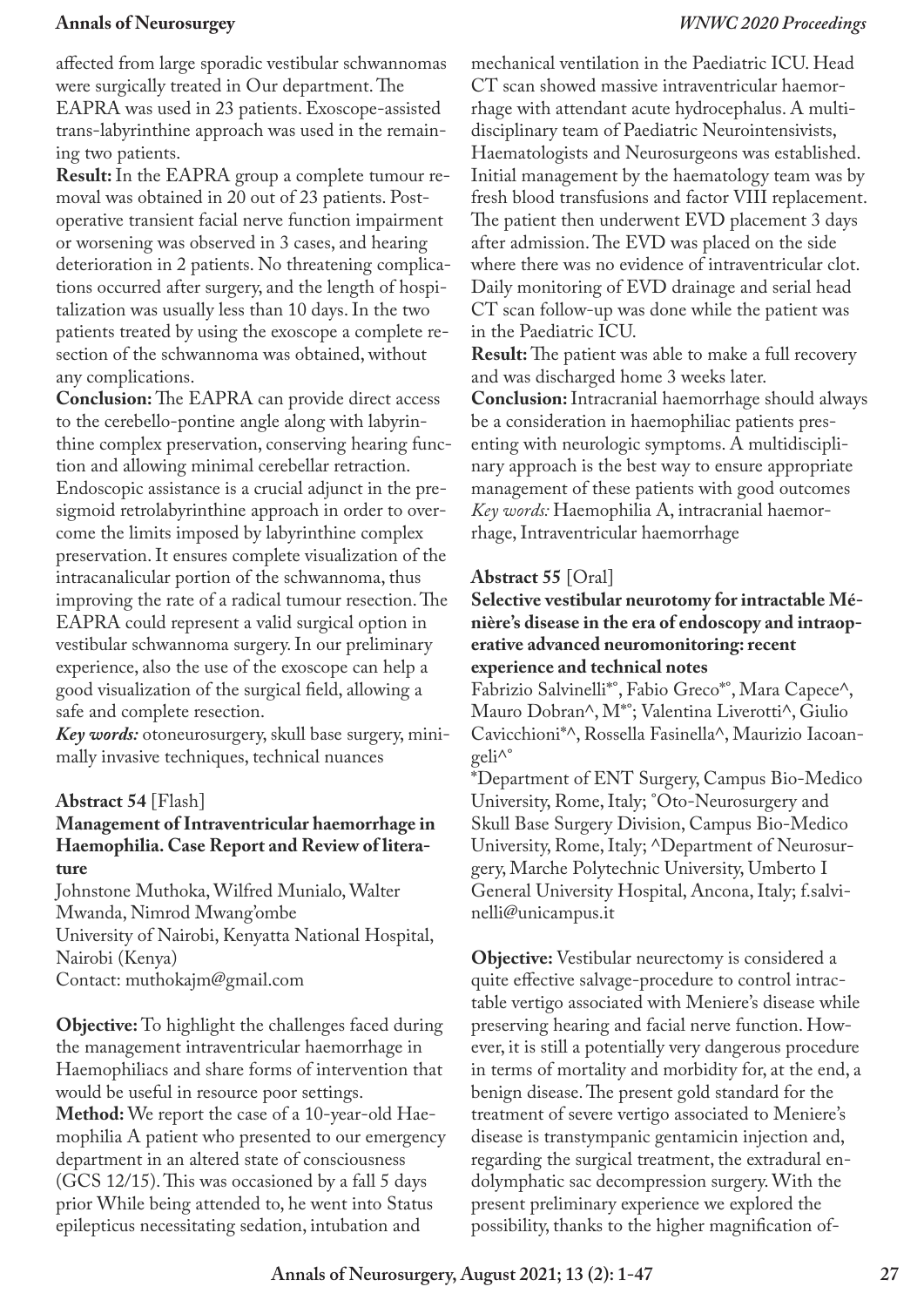fered by the endoscopic technique and the advanced intraoperative neuromonitoring, to maximise the selective section of the vestibular nerve fibers minimizing, at the same time, surgical complications. **Method:** 22 patients with disabling, intractable vertigo associated to Ménière's disease treated by a combined micro-endoscopic selective vestibular neurotomy between May 2017 and May 2019 were evaluated. All patients come from a failure of a previous extradural surgical decompression of the endolymphatic sac. Demographics, clinical signs and symptoms, quality of life, thresholds of hearing, and adverse events were documented at baseline, 1 week, 1, 3, 6, 9, 12 18 and 24 months after surgery. **Result:** At the maximum present follow-up of 2 years, vertigo disappeared in all but 2 of patients. In all cases, intraoperative neurophysiological monitoring and direct stimulation of nervous fibres allowed the selective identification of the facial and cohlear nerve. Furthermore, thanks to the better and higher magnification and visualisation provided by endoscopic technique, we were able, after the careful inspection of the cranial nerve VIII, to appreciate a slight difference in colour between the superior half (the vestibular nerve being relatively grayer) and the inferior half (the cochlear nerve being relatively whiter), which sometimes helped in demarcating the small sulcus between the two components. Moreover, after the initial partial section of the vestibular nerve by irrigating the field with saline solution, this difference become much more demarcated hence better guiding the definitive nerve section. In almost all cases, a fine vessel (arteriole) coursing along the demarcation line between the vestibular and cochlear components was identified by endoscopy while was hardly visible even at the highest magnification microscopic view. No major complications occurred, one case presented skin infection.

**Conclusion:** In our preliminary experience, the modern endoscopic technique and the intraoperative advanced neuromonitoring seem to be able to allow a precise, complete and very selective vestibular neurotomy, preserving at the same time, the cochlear and facial nerve functions. We believe that the surprisingly quite high success rate is due to the completeness of the vestibular nerve deafferentation of almost all its fibres. The main concern is the duration over the time being the follow-up still quite short. *Key words:* selective vestibular neurectomy, skull base surgery, vertigo, minimally invasive technique, surgical technique, endoscopy

## **Cavernous sinus topographic relations survey - a contribution to carotid cavernous vascular injuries endovascular treatment**

Gabriela Ferreira Kalkmann, Isabela do Prado Nascimento, Djanira Aparecida da Luz Veronez. Federal University of Paraná, Brazil; gabykalk@gmail.com; Brazil

**Objective:** Report the limits of the cavernous sinus and its relationships topographic data to contribute to the neurosurgical management of vascular lesions in the parasellar region.

**Method:** The research consists of two stages. In the first, an integrative literature review study was performed. For the selection of articles the databases of Latin American and Caribbean Literature in Health Sciences (LILACS) and Scientific Electronic Library Online (SCIELO) were used. The time frame was determined between 2008 and 2018. The inclusion criteria were articles with anatomical description of the cavernous sinus contents and its neurosurgical relationship. In the second stage, an anatomical study in 20 cadavers heads.

**Result:** In the analysis of the cavernous sinus anatomical pattern, it was found that the upper limit is continuous with the sella turcica diaphragma that lines the lower margin of the anterior clinoid process and the oculomotor triangle, located between the anterior and posterior clinoid processes and the apex of the petrous part of the temporal bone. The lateral limit is formed by the junction of the sheaths of the oculomotor, trochlear and ophthalmic branch of the trigeminal nerve. The pattern of the medial limit is traced by the presence of the abducens nerve that passes medially to the ophthalmic branch. Generally, the lateral and medial walls join inferiorly to the level of the maxillary branch upper margin of the trigeminal nerve. The lower margin limits the petroclival fissure, at the junction of the temporal and sphenoid bones. And the standard posterior limit is the petroclinoid fold, which connects the posterior clinoid process to the petrous apex. The abducens nerve enters the cavernous sinus, inferiorly, to the petrosphenoidal ligament through its posterior wall. **Conclusion:** The results obtained allowed us to conclude that, in general, the cavernous sinus presents, as an upper limit, a roof (related to the sella turcica diaphragm and the cisterns of the base) and three walls: lateral (with the temporal lobe), medial (with the sella turcica and the hypophysis) and posterior (with the posterior cranial fossa).

*Key words:* cadaver, cavernous sinus, neuroanatomy **Abstract 57** [Flash]

**Abstract 56** [Poster]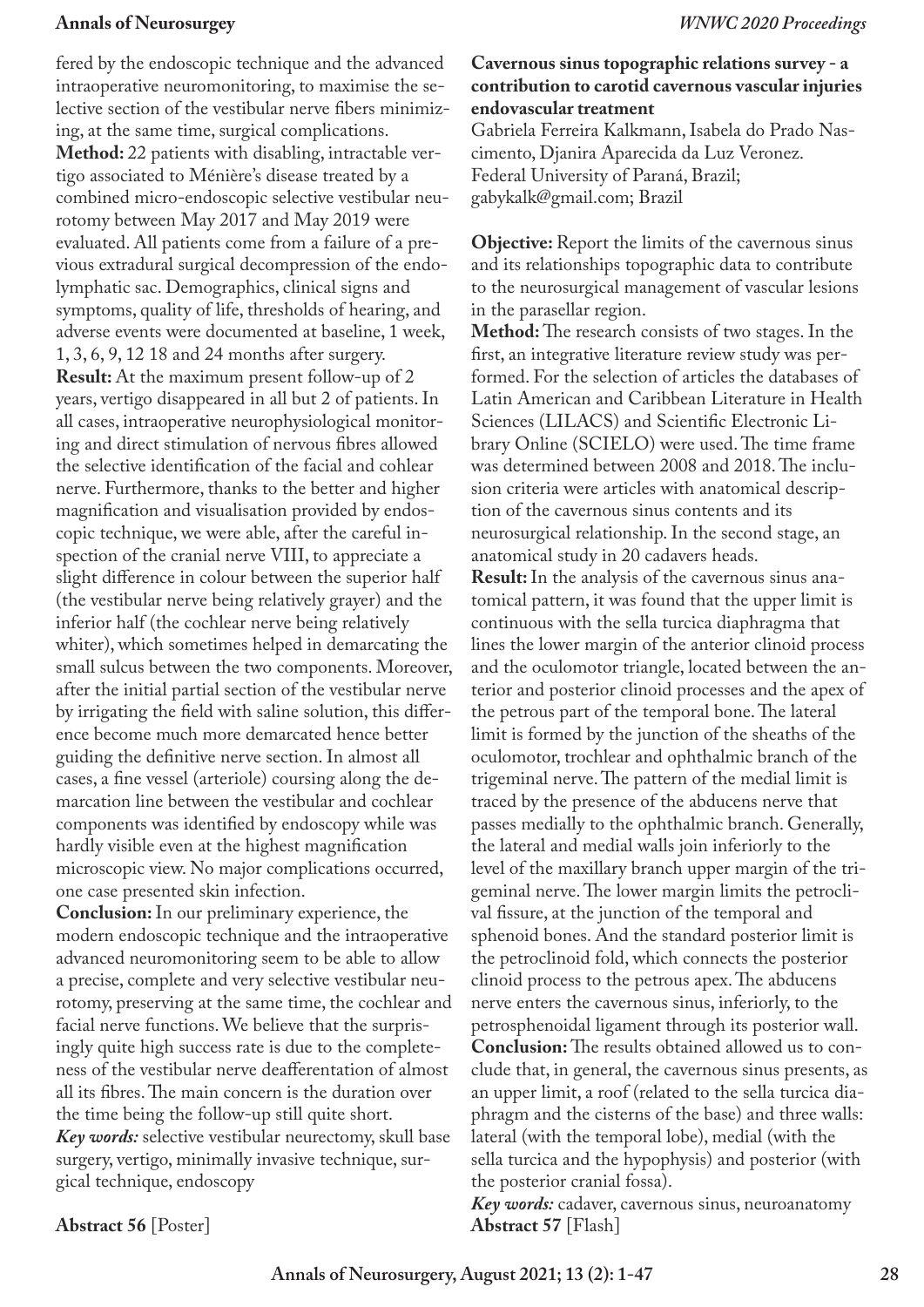### **Trigeminal neuralgia secondary to giant osteoma: a case report**

Munguía-Rodríguez Aarón Giovanni, Muñoz-García Aracely, Carranza-Rentería Octavio, Segura-Lozano Mauro Alberto Unidad de Investigación de Neurología Segura, Hospital Angeles, Morelia, México; juifrewq@gmail.com; Mexico

**Objective:** The aim of this work is to present a case of a 37-year-old woman with a history of a rightsided giant osteoma located in the skull base causing a secondary trigeminal neuralgia.

**Method:** A 37-year-old female presented with severe paroxysmal pain of 3 years of evolution on the right side of the face, radiating the territory of the V2-V3 branches of the trigeminal nerve that extended to the occipital region. The pain progressively worsened until it became incapacitating. Medical observation and laboratory tests did not show other significant alterations.

Magnetic resonance imaging showed a hypointense mass located on the inner side of the petrous apex of the right temporal bone with an irregular multilobed shape, measuring 20 mm x 36 mm x 40.5 mm extending to the right cerebellopontine angle displacing the cistern portions of the trigeminal, facial and vestibulo-cochlear nerves

For minimally invasive microvascular decompression surgery, the patient was collocated in a lateral decubitus position where a trichotomy and antisepsis were performed at the right retroauricular region followed by a retrosigmoid craniectomy of 20 mm. The cerebellopontine cistern was accessed where an abnormal osseous structure was identified originating from petrous apex and extended to the cistern of the ipsilateral cerebellopontine angle. The bone lesion was interfering with the clear identification of the cranial nerves. A biopsy of the drilled osseous tissue was taken for histopathological examination.

Osteoma was progressively drilled, avoiding to damage to the adjacent vascular and brain structures. The trigeminal nerve was identified anatomically intact in its cisternal path where an exploration was performed in order to verify that there was no hidden vascular conflict.

During the microsurgical exploration, the facial/vestibulo-cochlear nerve complex was not displaced by the bony tumour. Due to the risk of causing neurovascular damage, it was decided not to remove all the neoplasia remnant. Hemostasis of the drilled cancellous bone was performed, and microsurgical decompression to the trigeminal nerve was concluded achieving the purpose of the operation.

**Result:** In the immediate postoperative period, patient was neuropathic pain-free, neurologically intact, haemodynamically stable, with no signs of wound fistula. No alterations in hearing and facial functions were informed, only transient right-sided diplopia and facial paraesthesia were reported. At 3 and 6 months of follow-up, computerized tomography revealed no growth of the osteoma margins. At 18 months of follow-up, the patient remained asymptomatic for trigeminal neuralgia.

Only 9 cases of trigeminal neuralgia secondary to osteoma has been previously described in the literature. We report our first case after nearly 700 MVD surgeries.

We recommend not to remove the entire tumour by drilling due to the high risk of damaging important structures. Periodical imaging tests, audiometric evaluation and clinical observation of patients are necessary in order to exclude recurrence.

**Conclusion:** Despite its low incidence, osteoma of petrous bone should be considered as a cause of secondary trigeminal neuralgia. To ensure pain relief, the osteoma must be drilled carefully without damaging adjacent structures, in addition to verifying that there is no other neurovascular conflict. Trigeminal neuralgia secondary to osteoma must be diagnosed after a correct clinical, radiological and pathological evaluation.

*Key words:* tumour, osteoma, temporal bone, cerebellopontine angle, trigeminal neuralgia, microvascular decompression

### **Abstract 58** [Oral]

## **Application of a Novel Scanner-Assisted Carbon Dioxide Laser System (SmartXide2) for Minimally Invasive Neurosurgery**

Luca Giannoni, Roberto Colasanti, Francesca Rossi, Alessandro Di Rienzo^, Lucia Di Somma^, Riccardo Paracino ^, Serena Lisi^, Maurizio Iacoangeli^ \*Technical Department, ELEn Group, Florence, Italy; °Institute of Applied Physics "Nello Carrara", Florence, Italy; ^Department of Neurosurgery, Marche Polytechnic University, Umberto I General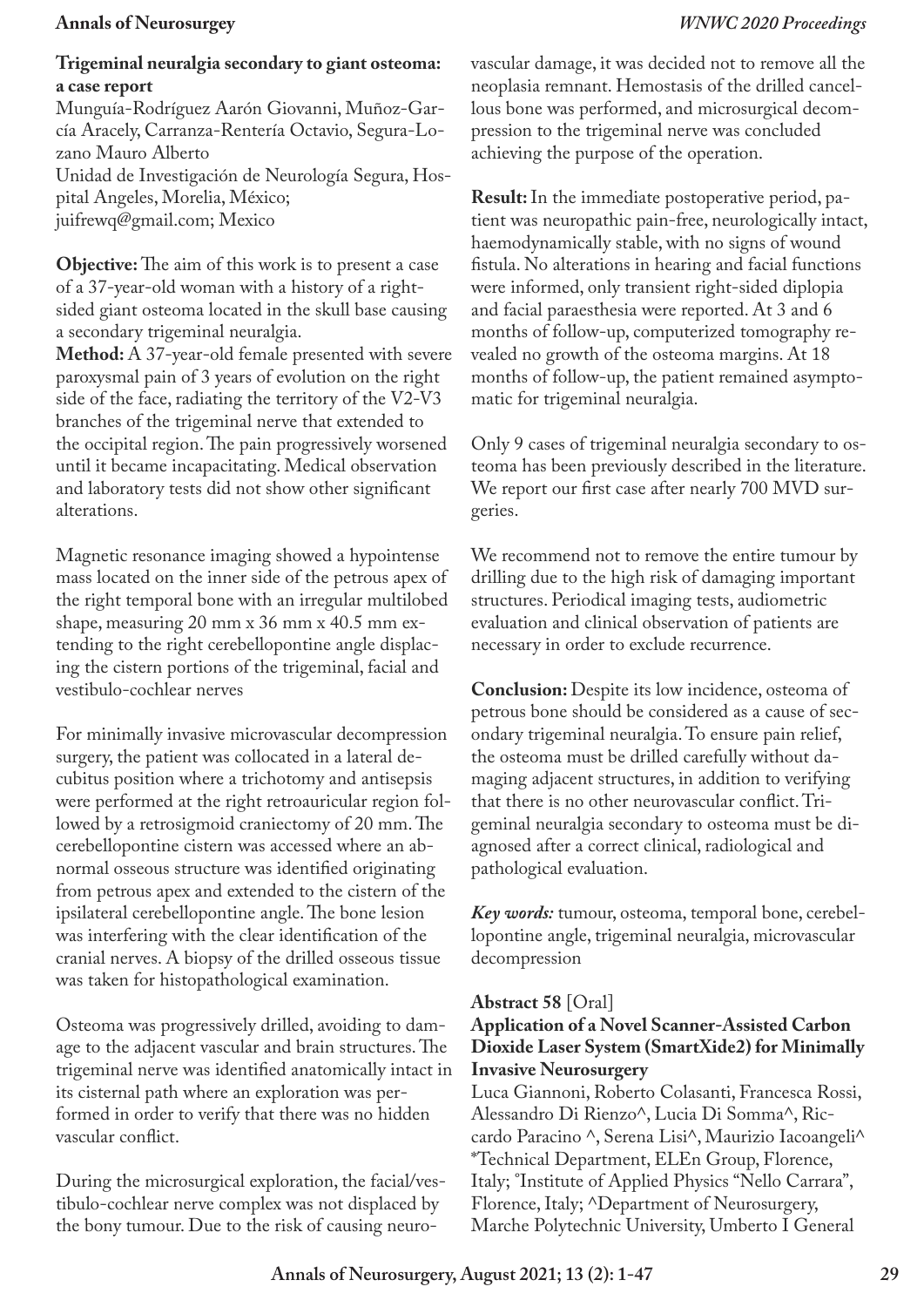University Hospital, Ancona, Italy; neurotra@gmail.com; Italy

**Objective:** Despite potential advantages, a broad diffusion of the CO2 laser for neurosurgical procedures has been historically precluded by operative limitations, such as its cumbersome design, the bulky setup and lower optical quality of the micromanipulators. Nonetheless, in the last decades, significant technologic improvements of CO2 lasers, together with a better ergonomics and quality of accessories, have made CO2 laser surgery easier and reproducible. The introduction of surgical microscanners, in particular, has allowed to perform a safer, more precise and faster laser microsurgery, while having a perfect view of the operating field (being a non-contact technique). Hereby, we report our preliminary surgical experience with the laser SmartXide2 CO2 scanning aided laser system, developed by DEKA (Florence, Italy).

**Method:** We treated 6 patients suffering from various lesions (1 vestibular schwannoma, 2 brain metastases, 1 glioma, 1 cerebral meningioma, 1 spinal neurinoma) with the aid of the SmartXide2 CO2 laser system, in order to evaluate its potential and benefits in different neurosurgical scenarios.

The laser system was a DEKA Smartxide2 60W, equipped with the high precision micromanipulator (Easyspot Hybrid version), coupled with a surgical scanner (HiScan Surgical) and connected to a Leica M720 OH5 (Leica Microsystems GmbH, Wetzlar, Germany) neurosurgical microscope through a dedicated adapter.

The focal length of the microscope was set on 300mm EFL and the CO2 laser was focused by means of the micromanipulator's zoom on the plane of view, in order to produce the best effect on tissue. At this focal length the micromanipulator produces a spot of 190Am, thus being highly precise and effective in ablation and cut.

**Result:** The CO2 laser was used, together with the traditional neurosurgical instruments, in every step of the procedures, from the initial pial incision for intra-axial tumours, as well as from the early extraaxial lesions debulking, to the progressive ablation and removal of the lesions, and, at the end of the operations, for the haemostasis of the surgical cavity. No injury to the surrounding neurovascular structures was observed. In particular, in the vestibular schwannoma case, the CO2 laser allowed a safe removal of the tumour around the VII-VIII complex and the lower cranial nerves. Immediate post-operative neuroimaging always confirmed the complete tumour removal, and showed a marked reduction of the pre-operative surrounding oedema with no evidence of cerebral/medullary contusions.

**Conclusion:** In our experience, the SmartXide2 CO2 laser, coupled with Easyspot Hybrid and Hiscan Surgical, turned out to be a suitable system for the resection of different cerebral and spinal lesions. It is an effective and precise tool to perform different neurosurgical steps and procedures. Moreover, having no consumable accessories is also cost effective. Therefore, the SmartXide2 CO2 laser may represent, in selected cases, a helpful and safe surgical instrument. It addresses some of the ergonomic limitations of the laser systems, and is able to cut/ablate and coagulate the tissue at the same time, with minimal lateral thermal spread, thus preserving the surrounding neurovascular structures.

*Key words:* laser, neuro-oncology, surgical techniques, minimally invasive neurosurgery

## **Abstract 59** [Oral]

neurotra@gmail.com

**Surgical approaches to the Cranio-Vertebral Junction Disorders: a spectrum for tailored approaches**  Maurizio Iacoangeli^°, Maurizio Gladi^, Mauro Dobran^, Alessandro Di Rienzo^, Roberto Ricca^, Fabrizio Mancini^, Pasquale Dorato ^, Fabio Greco\*°, Fabrizio Salvinelli, \*° \*Department of ENT Surgery, Campus Bio-Medico University, Rome, Italy; °Oto-Neurosurgery and Skull Base Surgery Division, Campus Bio-Medico University, Rome, Italy; ^Department of Neurosurgery, Marche Polytechnic University, Umberto I

General University Hospital, Ancona, Italy;

**Objective:** The cranio-vertebral junction (CVJ) is an anatomically complex region, affected by a wide range of tumour, vascular and traumatic diseases. In recent years surgical approaches to CVJ underwent technical improvements that increased both surgical manoeuvring space and working angle, with minimal manipulation of vascular-nervous structures. However, in some cases, the extent of bone demolition raise the issue of post-operative instability and the need of appropriate reconstruction techniques. We report our experience in a case series of CVJ diseases, discussing for each of them the type of surgical approach.

**Method:** All clinical records regarding patients undergone surgery for CVJ disorders from January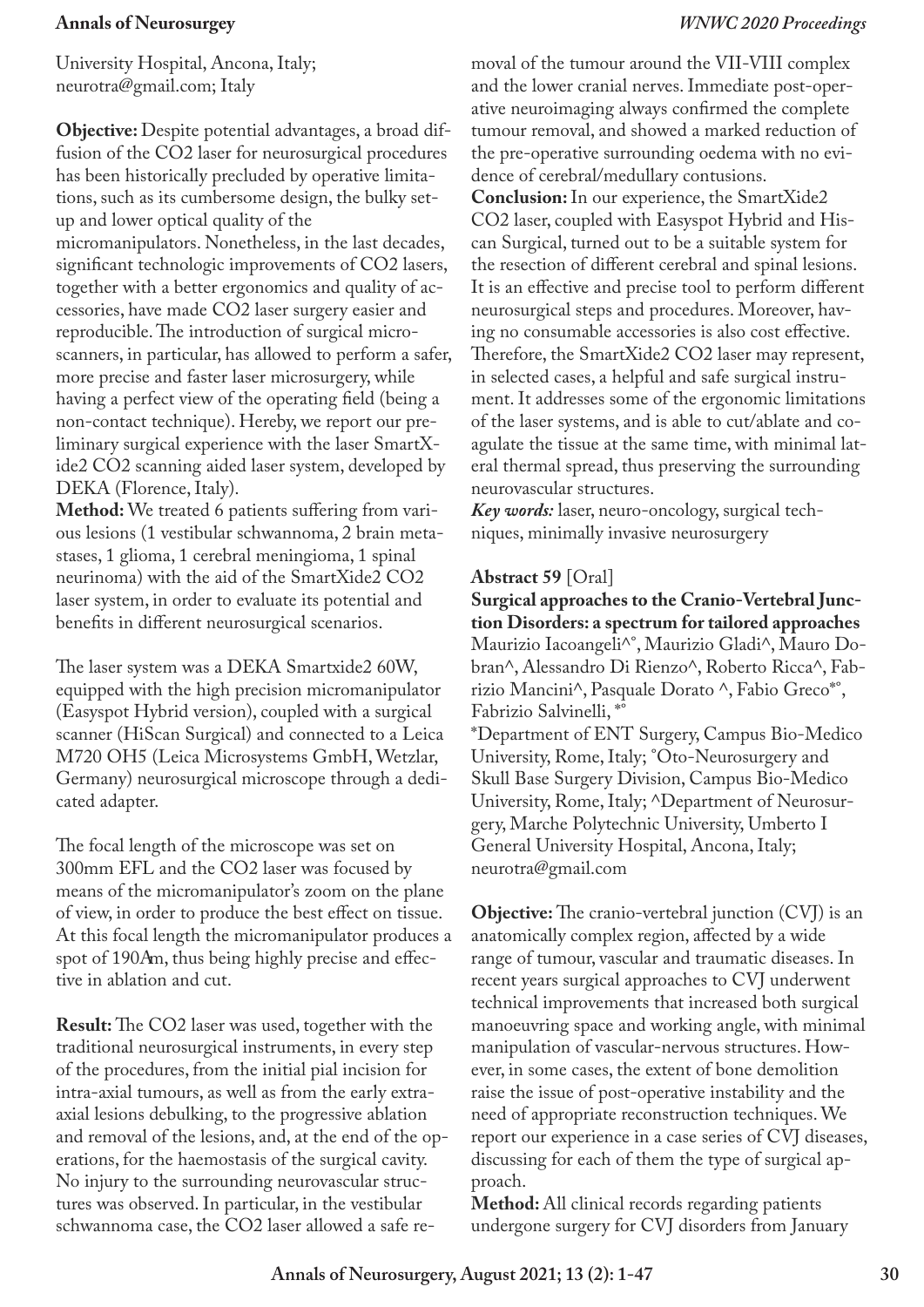2011 to January 2019 were collected. Pre and postoperatively all patients were stratified by clinical features and eventual post-surgical instability was assessed by CT scan and/or MRI evaluation. Mean follow-up was at 6 and 12 months from surgery.

**Result:** We report a series of 35 patients affected by CVJ disorders: 2 of them, affected by PICA aneurysm, and one with foramen magnum meningioma, underwent far-lateral approach; 2 with giant clival chordomas were treated with a combined endoscopic endonasal approach (EEA) and open transmandibular-transcervical approach; 1 patient with an anterior CVJ chordoma underwent an antero-lateral approach sec. Bernard George; 13 patients were treated with a combined anterior transcervical and endoscopic endonasal C1-C2 screw fixation approach for either odontoid fractures or pannus retrodontoideum; 14 patients with irreducible bulbo-medullary junction compression due to a migrated odontoid process and/or retro-odontoid inflammatory process and 2 patients with spheno-petro-clival meningiomas were subjected to an extended EEA. In the first two cases, condilum demolition was necessary to widen the exposure and clip the aneurysm. When performing the odontoidectomy, the anterior C1 arch was spared, if possible, in order to preserve spine stability. Four patients presented a CSF leakage and for 2 of them a revision surgery was needed. Post-operatively, one patient suffered from a mucosal dehiscence, with secondary healing confirmed at endoscopic endonasal outpatient follow-up. A complete tumour removal was achieved in 4 out of 6 patients.

**Conclusion:** CVJ approaches should be chosen and designed on a case-by-case basis, with the goal of achieving an appropriate surgical exposure, with the best working angle and minimising manipulation of vascular-nervous structures. Bone demolition is essential and, for selected cases, even more invasive approaches should be considered to have a shorter route to the surgical target. At the same time, whenever a bone demolition approach is chosen, the issue of post-operative instability must be addressed, in order to plan specific reconstruction techniques. *Key words:* cranio-vertebral junction, skull base surgery, spine surgery, endoscopy

**Chronic Subdural Hematoma, a cause of persistent post-dural headache in the postpartum period** Daniel Kanyata, Omar Ahmed Nassir, Victoria Gamba, Mariatu Tamimu, Christopher K Musau Kenyatta University Hospital, Kenya; Contact: danielkanyata@gmail.com

**Objective:** Describe an association between spinal anaesthesia and chronic subdural hematoma in postpartum women with prolonged post dural puncture headaches.

**Method:** Two case reports in young mothers with no identifiable risk factors other than spinal anaesthesia for Caesarean section.

**Result:** A 24 year old primiparous woman presenting 4 weeks postpartum with persistent headaches refractory to over the counter medication. On examination had no focal deficits. CT scan showed bilateral chronic subdural hematoma.

A 29 yr old presenting with a 6 week history of persistent headaches. Developed diplopia 2-weeks prior to presenting in hospital. On examination had a right sided chronic subdural hematoma. Both young mothers had successful evacuation of the haematomas and uneventful recoveries.

**Conclusion:** Since the only identifiable risk factor these patients presented with was spinal anaesthesia where the CSF dynamics were potentially altered, we propose that this is the cause of the chronic subdural haematoma in these two patients. With the large number of caesarean sections under spinal anaesthesia being done in Kenya, the contributions of chronic subdural haematoma to the maternal indices is unknown.

We therefore propose a cohort study where patients with post-dural headaches longer than 2 weeks will be followed up with imaging to determine the prevalence of chronic subdural haematoma in patients undergoing spinal anaesthesia.

*Key words:* chronic subdural haematoma, spinal anaesthesia

### **Abstract 61** [Flash]

## **Cingulotomy to non-oncological pain: literature review**

Gabriela Ferreira Kalkmann1 , Sonia Quezia Garcia Marques Zago<sup>2</sup>, Isabella Carla Barbosa Lima Angelo<sup>3</sup>, Laura Beatriz Martins<sup>2</sup>, Milena Santana da Conceição<sup>1</sup>, Thania Gonzalez Rossi<sup>2</sup> <sup>1</sup>Federal University of Paraná, <sup>2</sup>University Ninth of July, 3 Catholic University of Pernambuco, Brazil; gabykalk@gmail.com

**Objective:** To present a systematic review analysing

**Abstract 60** [Flash]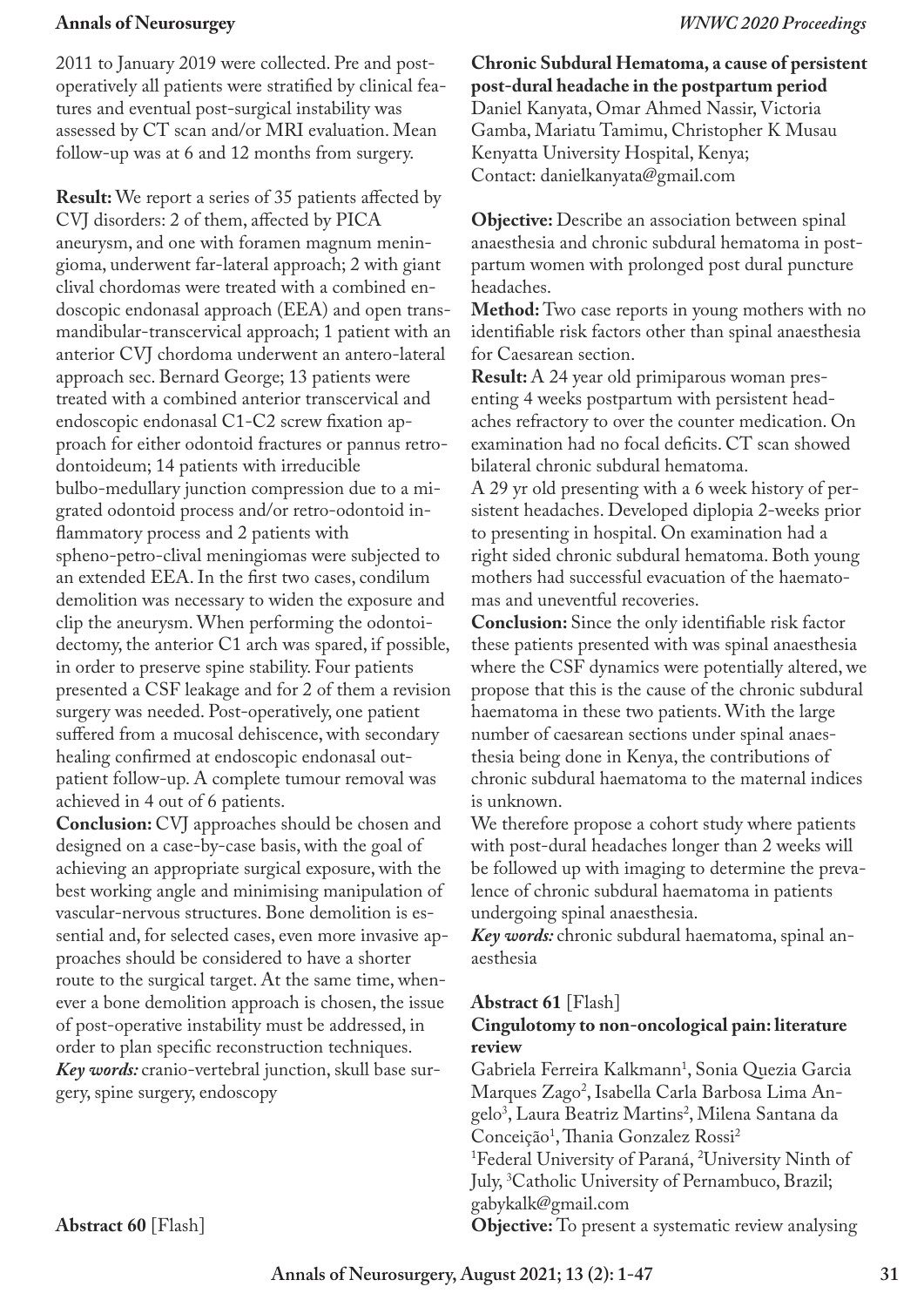the relationship between the role of cingulotomy and non-oncological pain

**Method:** Literature review according to Preferred Reporting Items for Systematic reviews and Metaanalyses (Prisma). The inclusion criteria were studies and case reports with a period between 1987 to 2019, with individuals of any determined age group, diagnosed with non-cancer pain, treated with cingulotomy, observational studies and case reports, originals published in English. Studies not developed in humans, published in databases with no abstract, systematic reviews and letters to the editor, were excluded. The literature review was carried out on July 25, 2020, on the following bases: PubMed, ScienceDirect, SciELO, Lilacs and TripDataBase, using the terms: "Cingulotomy" AND "Pain". Duplicate studies were removed, resulting in a total of 7 articles that met the inclusion criteria taking into account their citations and their respective impacts. **Result:** In quantitative somatic sensory tests and functional image of responses to painful stimuli before and after cingulotomy for obsessive-compulsive treatment, it was shown that cingulate lesions inhibit the ipsilateral Parasylvian cortex, indicating the functional connectivity between these cortical areas, a strict characteristic of network modulation of pain. In a study with 42 patients undergoing bilateral cingulotomy for the treatment of pain, depression and mood disorder, of these, eight in the postoperative period were without the initial symptoms, not needing medication or psychiatric support. But, in all cases the region where the cingulotomy was performed, showed in computerised tomography cystic areas of bilateral encephalomalacia, mostly symmetrical, well defined in the cingulate gyrus, measuring approximately 5x7mm^2. Cingulotomy does not present surgical mortality or permanent neurological morbidity. May be related to transient confusion, subtle cognitive impairment, such as attention deficits, and mild gastrointestinal bleeding. **Conclusion:** Cingulotomy can be proposed as a treatment for non-cancer pain, however, in the area where the neurosurgical procedure is performed, areas of encephalomalacia can be found during the postoperative follow-up neuroimages, being considered a procedure with no surgical mortality and permanent morbidity.

*Key words:* cingulotomy, neurosurgery, pain

**Determinants of early postoperative mortality in patients with high grade glioma in Nairobi, Kenya** Daniel Kanyata, Vincent Wekesa, Permanas Miinda Okemwa, Kenyatta University Hospital; Kenya; danielkanyata@gmail.com

**Objective:** Determine factors influencing early postoperative mortality (within 3 months) in patients with high grade glioma.

### **Method:**

Study design: a case series, with a retrospective and prospective arm carried out between January 2018 and June 2019.

Subject selection: patients with a diagnosis of high grade glioma attending the neurosurgery clinic at Kenyatta National hospital

Study procedures

Recruitment and enrolment: for the retrospective 6 month arm, patients had their records traced in the surgical operations book and files in the records department. They were then contacted and on the next visit recruited into the study. For the prospective arm, we recruited patients sequentially as they presented in the clinic until the end of the study period. All patients received routine standard of care. **Result:** The study recruited 17 patients with high grade gliomas with 15 prospective patients. The average age of patients was 45.29 yrs. There were 12 males (70.6%) compared to 5 females (29.4%). All 17 patients had primary complaints with headache, 12 patients (70.6%), being the commonest complaint. This was followed by 3 patients (17.6%) with memory loss and 2 patients (11.8%) with seizures. Twelve patients (70.6%) had secondary complaints in addition to their primary complaints. This were seizures, hemiparesis, memory loss, stiff neck, syncope and visual acuity loss. Only 4 patients had 3 symptoms at presentation. The tertiary symptoms being hemiparesis, incontinence and superstitious behaviour.

On the duration of symptoms, 2 patients (11.8%) presented to hospital less than 2 weeks after symptoms started, 6 patients (35.3%) presented between 2 weeks and 3 months, while another 6 patients (35.3%) presented more than 3 months after symptoms began.

Three patients (17.6%) gave reasons for delay symptoms not being serious enough followed by two patients (11.8%) each for whom primary physician was the cause of the delay and also lack of finances. Other reasons given by one patient (5.9%) each were

**Abstract 62** [Oral]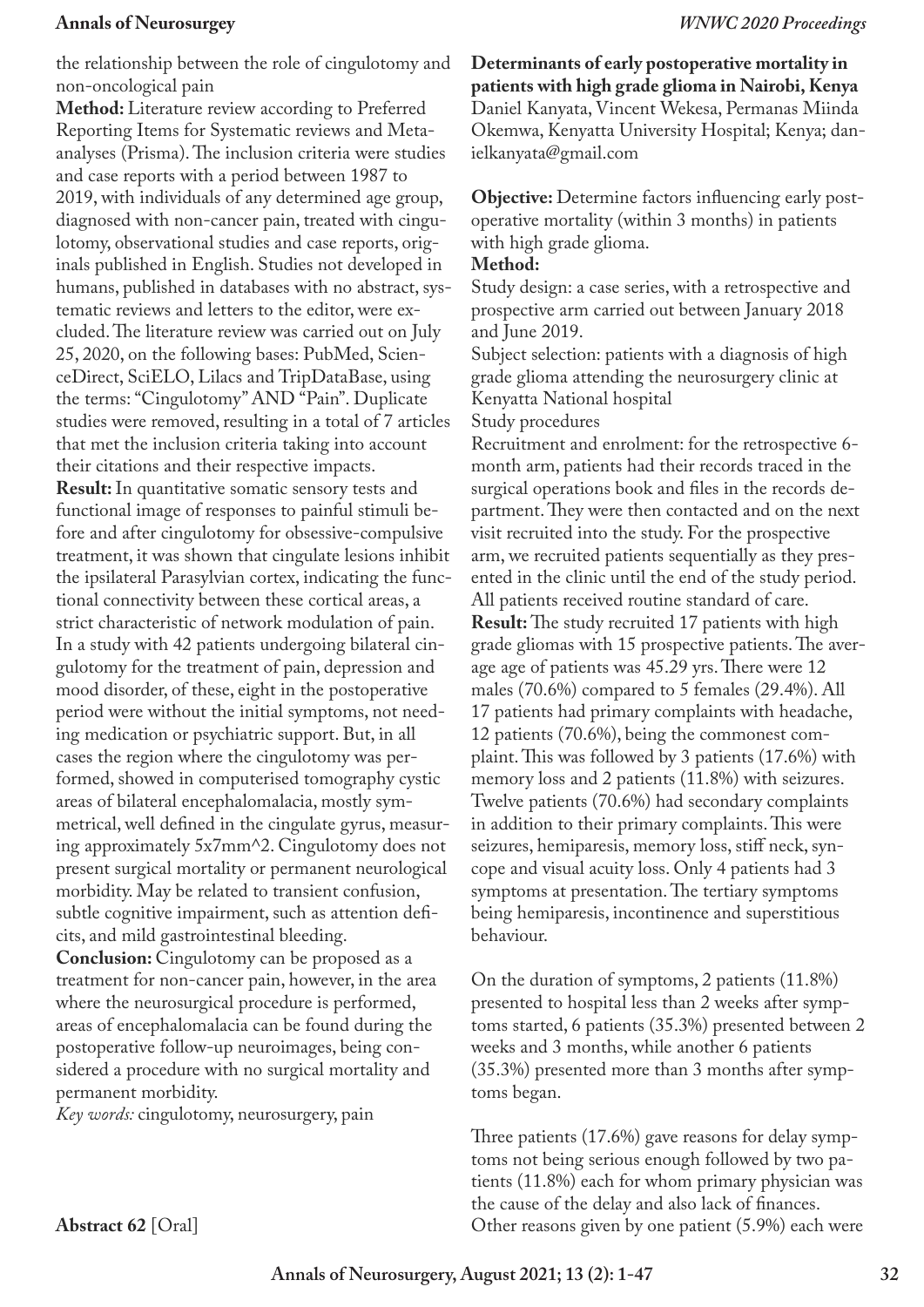they thought it was another ailment, sought alternative care and there was lack of family support.

Clinically, 10 patients (58.8%) had a Glasgow Coma Scale of 15, with 2(11.8%) having a GCS of 14 and 1(5.9%) each having a GCS of 13 and 9. The Mean Karnofsky Score was 78.7% (range 30%-100%).

On imaging, 5 patients (29.4%) were found in the parietal lobe, 4 patients (23.5%) had tumours in the frontal lobe, 3 patients(17.6%) had tumours in the temporal lobe and 2 patients(11.8%) had tumours in the occipital lobe. All tumours were supratentorial. Nine patients (52.9%) had tumours were in the left hemisphere with 5 patients (29.4%) had tumours in the right hemisphere. The mean tumour size was 118.6 cm3 +/- 94.2cm3 (range 18cm3 to 300cm3) . Ten patients(58.8%) had well defined margins compared with 4 patients(23.5%) who had ill-defined margins. Surrounding oedema was present in 17 patients(76.5%) compared to only 1 patient(5.9%) with no oedema. At three months, 7 patients (41.2%) were alive and 8 patients (47.1%) confirmed dead. Two patients (11.8%) were lost to followup. **Conclusion:** On Chi-square test, the independent factors predicting survival at 3 months included IDH-1 mutated status, duration of symptoms greater than 3 months at presentation, tumour in all other lobes except parietal lobe left sided tumours and presence of oedema on imaging.

*Key words:* high grade glioma, early post-operative mortality

### **Abstract 63** [Oral]

## **Development of guidelines for early diagnosis of childhood brain Tumours at Kenyatta National Hospital.**

Tracey T John, Nimrod Mwang'ombe, Patrick Akuku University of Nairobi, P.O Box 19676-00202 Nairobi, Kenya; traceyjhn@yahoo.com

**Objective:** To develop clinical guidelines for early diagnosis of childhood brain tumours( CBT) at a National Referral and Teaching Hospital in Nairobi, Kenya, Kenyatta National Hospital(KNH) **Method:** The study involved two phases; the first phase being a cross-sectional study on childhood brain tumours at KNH to review the pattern of presentation, Pre-Diagnostic Interval (PSI), and to establish reasons for late diagnosis. The sample included all patients between 0-12 years who met the inclusion criteria presenting with childhood

brain tumours in KNH during the study period of seven months. An informed consent was taken from the caregiver.

The second phase of the study involved a Delphi Survey, in which the results of the cross- sectional study ( first phase) were used to formulate statements for the Delphi Questionnaire. The questionnaire was presented to Neurosurgeons and Paediatricians from the University of Nairobi (UoN) and KNH. The respondents of the survey ranked their agreement to each statement using the Likert scale. The feedback was analysed and the rankings for each statement was collated. The statements that reached the level of consensus (equal to or more than 80% of the respondents' score of 7-9) were accepted. The statements that reached consensus were outlined into the final guideline document. The statements that didn't achieve consensus were eliminated.

**Result:** Sixty-one children with brain tumour between the ages of 0-12 years who met the inclusion criteria for the cross-sectional phase of the study were analysed. A total of 25 signs and symptoms were recorded. The most common signs and symptoms were headache (75.4%), nausea/vomiting (70.5%), lethargy and school difficulties (39.3%) and focal motor weakness (32.8%). The Pre-diagnostic Symptomatic Interval (PSI) ranged from one week to 3 years with a median PSI of 3 months and a mean of 7.7+/\_9.6 months. Eleven (18%) of the patients had a PSI of less than a month while 50 (82%) had a PSI longer than a month. The predominant reason for delayed diagnosis was lack of health worker expertise (59%) followed by lack of awareness by the parent/guardian (8.2%). Delphi Survey results: 18 ( 72%) of the statements achieved consensus while 7 (28%) did not meet the consensus threshold and were eliminated. The 18 statements formed the final guideline. The guideline outlined the varied presentation of brain tumours in children, assessment details and imaging recommen-

**Conclusion:** The findings have outlined the varied presentation of CBT with headache as the most common presentation at KNH (75.4%). The study also concluded that delayed diagnosis of brain tumours in children at KNH had a median PSI of 3 months and a mean of 7.7 +/\_ 9.6 months.

The main reason for the delayed diagnosis (prolonged PSI) was lack of expertise by the health

dations.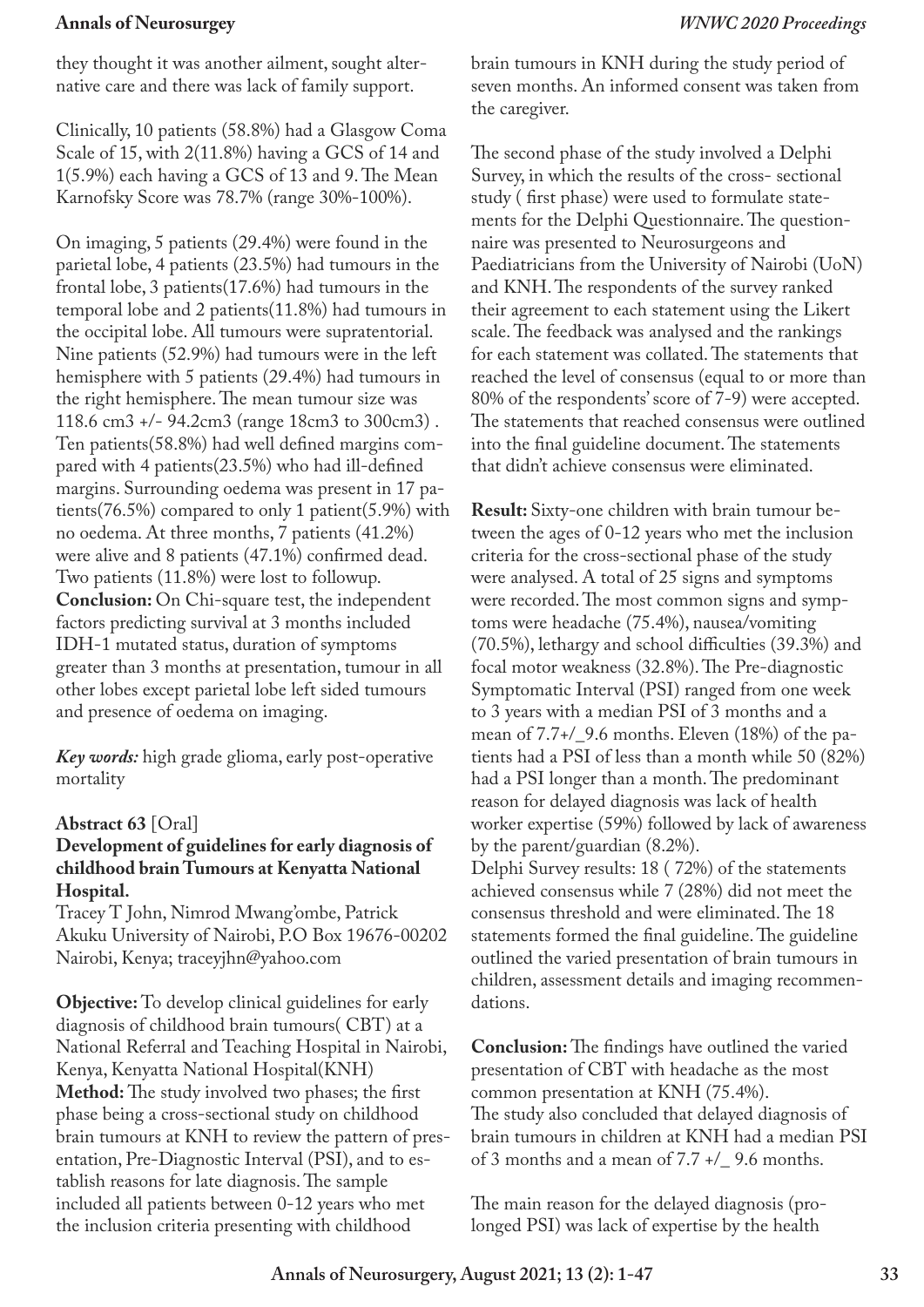#### worker (59%)

Therefore, the guideline will assist the health worker primarily by providing the varied presentation pattern of CBT as well as imaging recommendations for children with brain tumours.

## *Key words:* childhood brain tumour (CBT)

## **Abstract 64** [Oral]

**The pattern of brain tumours in Kenya. A review** Nimrod Mwang'ombe, Peter Kitunguu Neurosurgery Unit, Kenyatta National Hospital, Department of Surgery, University of Nairobi Contact: nim.juniahs@gmail.com; Kenya Conflict of interests: none

**Objective:** Previous studies have reported a lower brain tumour incidence in Africans compared to Caucasians. This may be due to under-diagnosis and underreporting due to lack of Brain Tumour Registries in most African countries. The reported annual global age-standardised incidence of primary malignant brain tumours is about 6 and 4 per 100,000 for males and females respectively in developed countries and 3 and 2 per 100,000 for males and females in developing countries. While under diagnosis may account for lower incidence of brain tumour in developing countries, ethnic differences in susceptibility to development of brain tumours may also play a role. There are differences in the epidemiology of brain tumours in children compared to adults. Medulloblastoma and low grade glioma are the most common type of tumours in children compared to adults where high grade glioma and meningioma are the most common type of brain tumours. The aim of this study was to review the pattern of the common brain tumours seen at the Kenyatta National Hospital during the pre-CT scan era and the pattern observed during the post-CT scan/MRI era and whether the advances in neuroimaging had led to earlier diagnosis and improvement in management of brain tumours in our institution.

**Method:** In this paper the authors review the varying patterns of brain tumours in Kenya by analyzing data obtained from previous studies by the author and his colleagues at the Kenyatta National Hospital over a 50 year period (1971 and 2019). Published data from over 500 patients with brain tumours who underwent surgery is reviewed and compared with data from similar studies done elsewhere in Africa and the developed world.

**Result:** Earlier studies done at the Kenyatta National Hospital in the seventies when operative management of brain tumours was first established found that gliomas made up 45% of all brain tumours. This was in the pre-CT scan era. A follow up study in the same institution reviewed data on brain tumours seen between 1984 and 1993 and found out that gliomas made up 45.8% of all the brain tumours and meningiomas 34.4%. Gliomas were found to affect a young age group with a peak at the first decade of life and were commoner in males (M:F, 1.4:1). In another study done in the same institution around the same period that evaluated the diagnostic accuracy of imprint cytology in 71 patients who underwent surgery for removal of brain tumours over a period of 6 months, meningiomas seemed to be more common than astrocytomas, (40.8% meningiomas, 26.8% astrocytomas).

Another study done between 2012 and 2014 in the same institution by Wahome and Mwang'ombe found that meningiomas were more common than astrocytomas ( 41.4% and 26.3% respectively). However these results may be as a result of patient selection, where those patients who were more likely to benefit from surgery were the ones who underwent surgery. Lack of established multidisciplinary care for management of gliomas may also be influencing the observed pattern.

The preponderance of meningiomas to occur in the female population in the developed countries is also true in the developing world as noted by Kanja and Mwang'ombe in a review of 50 patients with meningioma who underwent surgery at the Kenyatta National Hospital over a period of 8 months where the female to male ratio was 2:1.

 Late presentation was consistently common in all the studies and, in one study, was associated with total loss of vision in 20% of the children where the delay in diagnosis was associated with the pre-diagnostic symptomatic interval of 3 months. Some of the reasons for the delayed diagnosis were lack of health worker expertise and lack of awareness by the parent/guardian. A histopathological review of all brain tumour patients in children at the Kenyatta National Hospital between June 2018 and April 2019 found that 48.3% were infratentorial, 47.1% supratentorial and the rest (10.6%) were evenly distributed between thalamic, pineal and brain stem. This pattern is different from the pattern observed in the earlier pre-CT scan era studies.

**Conclusion:** Although earlier studies of patients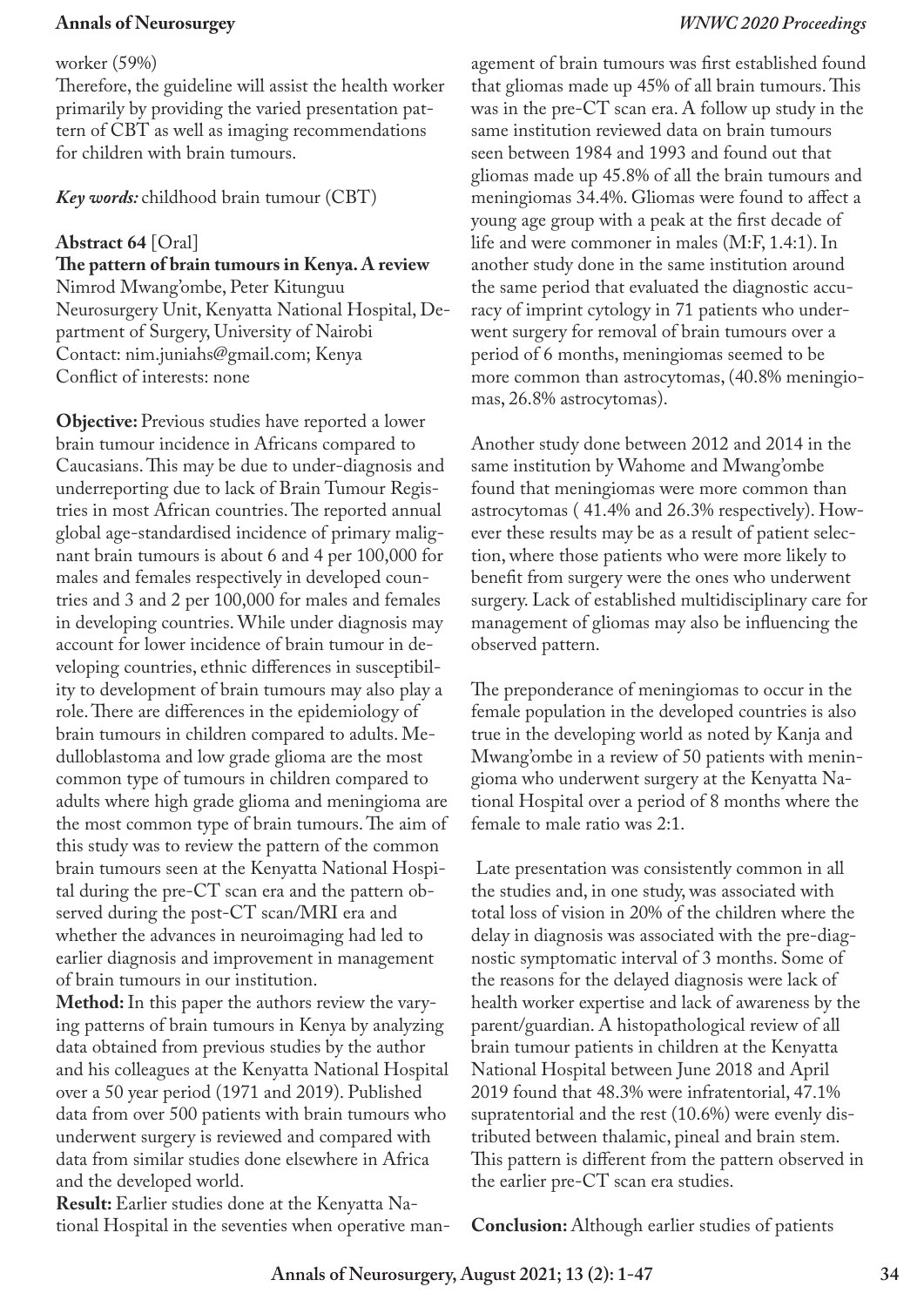who underwent surgery at the Kenyatta National Hospital found glomas to be the commonest tumours (45.8%) followed by meningiomas (34.4%) later studies of patients who underwent surgery have consistently shown meningiomas to be more common than gliomas (40.8% and 26.8%; 41.4% and 26.3%). However these observations may be as a result of patient selection where, in a developing country, emphasis may be directed towards offering surgery to those patients who are likely to benefit. In the most recent study, the distribution of brain tumours in children between the infratentorial and supratentorial compartments was almost equal in frequency. Low grade gliomas are the commonest tumours in children followed closely by medulloblastoma. Late presentation is common especially in children where 20% of the children come when already blind. This is due to shortage of health worker expertise as well as ignorance of the problem by parent/guardian. Future efforts should be directed towards addressing these issues as well as establishing population based brain tumour registry for purposes of surveillance and monitoring and the establishment of population cancer awareness programs. Such programs will provide a true picture on the frequency of various types of brain tumour in the Kenyan Population. The establishment of multidisciplinary care in the management of brain tumour patients in sub-Saharan Africa should be a major priority in all programs, in spite of the financial challenges involved

*Key words:* brain tumour. Pattern. African population

## **Abstract 65** [Oral]

### **Epidermoid cyst of the anterolateral cisterns of the brain stem treated with a minimally invasive subasterional approach**

Segura-Lozano Mauro, Muñoz-García Araceli, Carranza-Rentería Octavio, Munguía-Rodríguez Aaron Unidad de Investigación de Neurología Segura, Hospital Angeles, Morelia, México Contact: araceli\_munoz@hotmail.com; Mexico Conflict of interests: None

**Objective:** The aim of this study is to present a case series of patients operated to remove the epidermoid cyst located in the anterolateral cisterns of the brainstem and to describe our operative technique. According to our medical philosophy, the main objective of the surgical treatment is to preserve the patient's life; the second purpose is not to damage the nervous and vascular structures adjacent to the tumour to avoid neurological sequelae and complications inherent to surgery; and the third should be to eliminate the cause of the symptoms, that is the tumour resection as complete and safe as possible. **Method:** A descriptive retrospective observational study was conducted from January 2011 to October 2020. Medical records of 1,996 patients treated at our institution were reviewed. All patients presented a clinical and imaging diagnosis of neurovascular compression of the cranial nerves, manifesting as trigeminal neuralgia (TN) in any of the two clinical presentations: paroxysmal pain (typical TN) or paroxysmal with continuous persistent pain (atypical NT); other manifestations included hemifacial spasm, glossopharyngeal neuralgia, occipital neuralgia, dysfunctional hyperactive syndrome, or vertigo with tinnitus. All cases were classified by their three aetiologies as classic, idiopathic or secondary.

The distribution by age, gender, pre and postoperative imaging studies, the degree of cyst resection, postoperative evolution, complications, and the quality of life based on the Karnosfsky scale, were analysed. The follow-up period ranged from 6 to 66 months with an average of 30 months.

Patients were followed-up at 3, 6, 12 months and annually thereafter either in person or by videoconference and the control images were sent via the internet or acquired by the imaging staff of our hospital, in the pre-established periods.

**Result:** Of all the 1,996 patients, a secondary aetiology was established in 308, of which 29 were epidermoid cyst. We excluded 3 patients who presented epidermoid cysts extending toward other chiasmatic and supratentorial cisterns due to surgical method and risk of operating on them are totally different to the cerebellopontine angle approach. Infratentorial location of the cyst was determined in 26 patients, either in the posterior fossa or anterolateral cisterns. Only 6 patients underwent surgery in another institution and currently present residual tumour, pain, and are under pharmacological treatment. Almost immediately after tumour diagnosis, 18 patients were operated on at our institution. Using a minimally invasive technique, the cyst was removed completely or as completely as possible, leaving the implant attached to the brainstem or vascular structures due to the high risk of complications or death. The remaining 2 patients were not operated on as pain continues to be adequately controlled with medication.

Total removal of the tumour was achieved in 11 pa-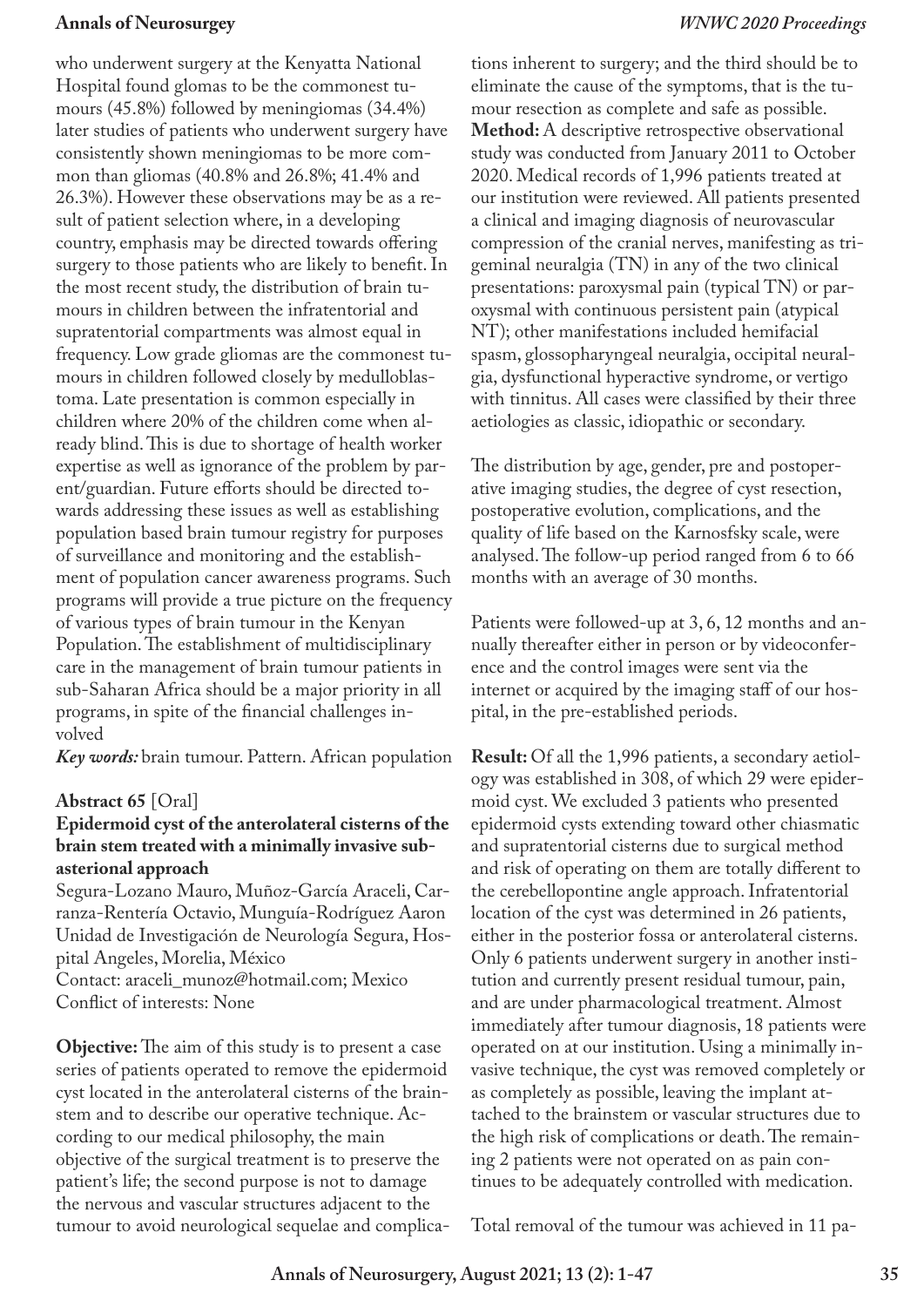tients with excellent surgical results. A total resection was considered as the removal of the squamous content, the pseudocapsule around the tumour and its indurated implant. Subtotal resection occurred when the friable content was excised, with visible remains of the pseudocapsule and/or implant. In the remaining 7 patients, it was decided not to remove the implant strongly adhered to the neurovascular structures due to the high risk of causing a neurological lesion. Only 2 patients presented postsurgical complications due to cerebrospinal fluid leak that required reopening and duroplasty in another institution. In 2 patients, MRI showed residual tumour growth at one year of follow-up, with a size of two cubic centimetres without any clinical manifestation

**Conclusion:** In our expert opinion, the minimally invasive sub-asterional approach to the surgical management of the epidermoid cyst is the best treatment alternative due to the excellent results. When an implant site is located very attached to the brainstem or neurovascular structures with less than 0.5 cm size, it is not recommended to remove it entirely due to the high risk of an irreversible neurological injury or fatal outcome.

*Key words:* epidermoid cyst, sub-asterional approach, cerebello pontine tumours, anterolateral cisterns, brainstem, skull base

## **Abstract 66** [Flash]

## **Radiological evaluation of cervical spine injuries in elderly male patients due to falls**

Nikolaos Ch Syrmos,Georgios Gavridakis Venizeleio General Hospital, �eraklion, Crete, Greece; milanako76@yahoo.gr; Greece

**Objective:** Aim of this study was to present cases of cervical spine injuries in male patients (>65 years) due to falls

**Method:** 10 cases are presented ,10 male patients, range of age was from 65 to 85 and mean age was 75.

**Result:** In all of them we performed CT and MRI studies.4 of them -40%-they had one level fracture and one level dislocation, 1 of them-10%- had two level fractures and two level dislocations , 3 of them-30%- had combined cervical and thoracic traumas and 2 of them-20% had combined craniocerebral and cervical traumas.

**Conclusion:** Radiological appropriate evaluation is essential in order to plan an optimal approach of such cases

*Key words:* cervical spine, trauma, elderly, neuroradiology

## **Abstract 67** [Oral]

**Carotid Endarterectomy - tips and tricks**

Komal Prasad Chandrachari, Narayana Health, Bengaluru, India; drkomalprasad@gmail.com

**Objective:** Carotid Endarterectomy continues to be the gold standard in management of symptomatic carotid stenosis. Case series of patients who underwent carotid endarterectomy at Narayana Health from 2009 to 2020 was analysed to derive useful operative tips and tricks.

**Method:** Fifty-two patients who underwent carotid endarterectomy at Narayana Health between 2009 and 2020 were included in the study. Their clinical and operative notes were analysed to evaluate the surgical technique.

**Result:** Age ranged from fourth to ninth decade of life, with eleven of them in their seventh decade. There were no perioperative vascular events. Two cases had operative site haematoma. One resolved with conservative treatment and the second underwent a surgical evacuation.

All surgeries were done under general anaesthesia. Shunt was not used in any of the cases. Primary closure of arteriotomy under operating microscope was the routine. Only two cases required a patch closure. In one case, internal carotid artery was ligated as the thrombus was extending proximally up to arch of aorta.

All cases were symptomatic. Transient ischaemic attack was the most common presentation. Atheromatous thrombus, calcified thrombus and floating thrombus were the common causes for carotid stenosis.

No fresh neurological deficits were noted in post-operative period. There were no major strokes in follow up. No fresh transient ischaemic attacks were reported in follow up.

**Conclusion:** Optimal case selection, developing a routine process flow, rehearsing the steps before arteriotomy and use of operating microscope are the key for a favourable outcome after carotid endarterectomy.

*Key words:* Carotid endarterectomy, carotid stenosis **Abstract 68** [Oral]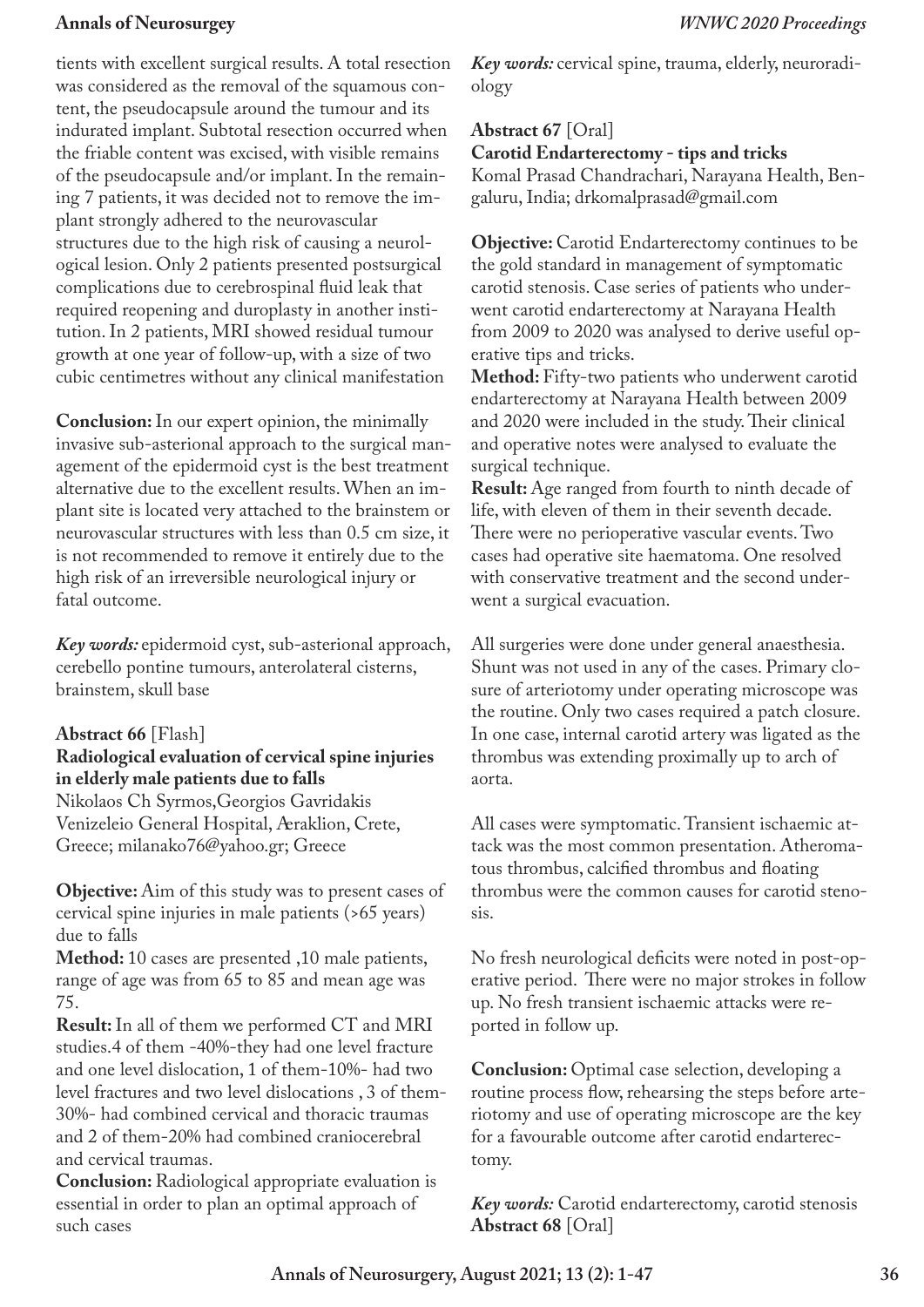### **A one year prospective study on the epidemiology of spina bifida cystica in Kenya as seen at the Kenyatta national hospital**

Samuel Njiru, Nimrod Mwang'ombe, Julius Kiboi, David Olunya

Neurosurgery Unit, Department of Surgery, Kenyatta National Hospital, University of Nairobi, Nairobi, Kenya; nim.juniahs@gmail.com

**Objective:** Spina bifida cystica is a congenital malformation of the neural tube. It is one of the most disabling developmental conditions in children. This study aims to give an insight on the clinical pattern of spina bifida cystica and factors affecting the outcome of its management at the Kenyatta National Hospital (KNH). The study will establish a baseline on parameters such as age at diagnosis and treatment, sex, county of origin, socio-economic status and levels of education. The study will determine the clinical pattern, aetiology and early post-surgical outcome of spina bifida cystica at the Kenyatta National Hospital. The role of surgery in the management of this condition in countries of sub-Saharan Africa is reviewed.

**Method:** This is a prospective hospital-based crosssectional observational study of recruited children with spina bifida cystica admitted at the KNH over a period of 12 months, from 1st September 2011 to 31st August 2012.

Data was collected using a questionnaire administered to the parents who met the inclusion criteria. The data collected was then entered and analysed using Statistical Package for Social Sciences (SPSS) version 17.0

All patients who fitted the case definition and met the inclusion criteria and gave informed consent were recruited. Confidentiality was assured.

The patient's full pre admission diagnosis, date first diagnosed, post admission diagnosis, radiological diagnosis were taken.

A complete neurological exam was conducted.

Data was coded, entered and managed in a pre-designed Microsoft Access database. Data entry was done continuously in the course of data collection. Data cleaning was performed at the end of every week and any errors encountered resolved immediately. Data analysis was conducted using SPSS version 17.0. Categorical and continuous variables were summarised using proportions and means/medians respectively. The clinical pattern of open spina bifida, associated clinical presentation and malformations

were presented as proportions. Any comparisons performed were done using t-tests for normally distributed continuous variables, Mann-Whitney non-parametric tests for non-normally distributed continuous variable, and chi-square tests for categorical variables. The data was presented using tables and graphs. All statistical tests were performed at 5% level of significance (95% confidence interval).

**Result:** A total of 65 patients were recruited into the study. The mean age at presentation of the patient was 9 days. There was a male preponderance with forty (61.5%) males and twenty five (38.5%) females. Thirty one (47%) patients were the first-borns in the family.

The average year at conception of the mother was 25.1 years with a range of 17-45 years. Fifty (76.9%) of the mothers at had income of less than Ksh.10,000 (UD\$100) per month. Only three (4.6%) mothers had a monthly income of Ksh. 40,000 (US\$400) per month and above. The location of the lesions were eighteen (27.7%) lumbar, twenty (30.8%) lumbo-sacral, thirteen (20.0%) thoracolumbar, nine (13.8%) sacral and thoracic with five (7.7%). Of the associated malformations forty two children (64.6%) had club foot, twenty (30.8%) had hydrocephalus and seven (10.8%) had kyphosis.

The median age at surgery was fifteen days. Thirty nine (60%) had spina bifida closure alone, nine (13.8%) had spina bifida closure and ventriculoperitoneal (vp) shunt placement at a later date. Nine (13.8%) had spina bifida closure and VP shunt placement simultaneously. Post operatively, twenty three (21.5%) developed wound dehiscence, twelve (11.2%) had features of wound necrosis while a further twelve (11.2%) had concomitant wound infection. Five of the children (7.7%) developed a CSF leak and four (6.2%) developed meningitis. Nineteen (29.2%) of the children developed hydrocephalus.

The cost burden to the family in terms of transport and care was in excess of ksh.45,000 (US\$400) per patient over the 30 day period of follow up in a majority of the cases, where the average monthly income is rarely above US\$100.

**Conclusion:** While the incidence of spina bifida cystica may be falling in the developed countries, it remains a very significant cause of morbidity, mortality and disability in the developing world.

In this study the consumption of folic acid pre-con-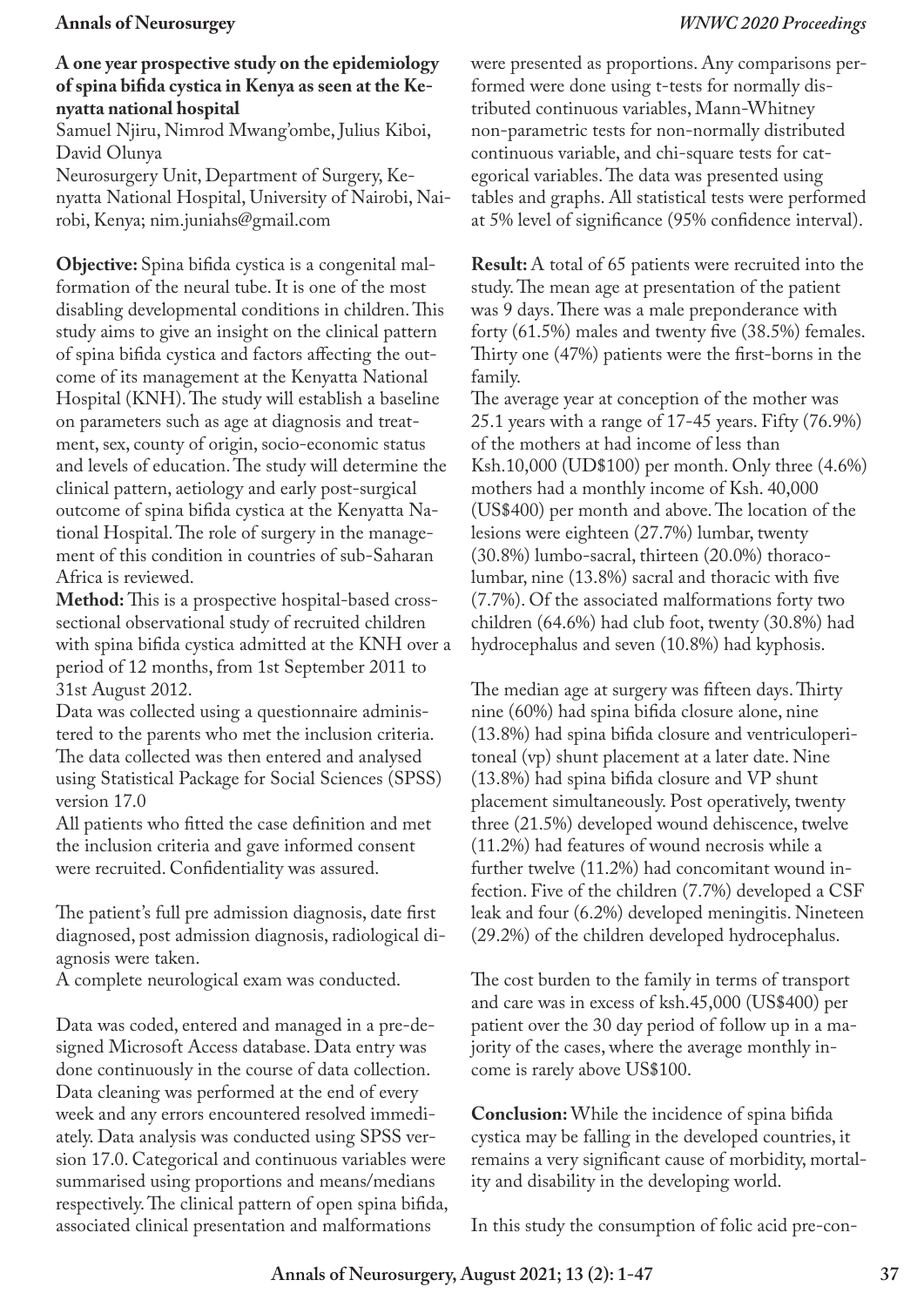ceptually was very low. It was also shown that the awareness of the benefits of once daily administration of folic acid in the reduction of the incidence of spina bifida cystica is low amongst the mothers despite what the study found to be a relatively high literacy level.

Low socio-economic status has been associated with a higher incidence of spina bifida cystica and the high cost burden associated with the treatment and care of a child with spina bifida cystica is also a major factor in the disappointing outcomes seen in the developing countries. Prevention programs should be combined with education programs not only through health facilities, but also using non health facilities such as churches and other social media. In this study, the rate of surgical site infection was rather high due to late closure of the spina bifida cystica. The surgical closure should be done within 48 hours of birth to minimise the risk of infection.

The key impact on the long-term survival of children with spina bifida is proper urological management, including urodynamic evaluation, clean intermittent catheterisation (CIC) and detrusor overactivity relaxants. CIC is effective, cheap, and feasible in developing nations. All care givers must thus be educated on how to administer CIC. The establishment of a multidisciplinary spina bifida clinic to include orthopaedic surgeons, neurosurgeons, urologist, physiotherapist and occupational therapist is currently underway in the newly established paediatric neurosurgery clinic at the Kenyatta National Hospital and this will ultimately lead to the establishment of national guidelines on management of spina bifida in Kenya that will include Folic acid fortification of packaged maize meal and Folic acid supplementation to all mothers in post-natal clinics in Health Centres as part of planned pregnancies. Cultural beliefs are an important factor in deciding whether to offer surgery or not in children with spina bifida associated with severe disabilities.

*Key words:* spina bifida cystica. surgery. Sub-Saharan Africa

## **Cervical and thoracic pain in elderly patients with rheumatoid arthritis**

Nikolaos Ch Syrmos, Argyrios Mylonas Department of Sports Science, Aristotle University of Thessaloniki, Thessaloniki, Macedonia, Greece Contact: milanako76@yahoo.gr

**Objective:** Aim of this study was the clinical evaluation of cervical and thoracic pain in elderly patients with rheumatoid arthritis (>65 years old) **Method:** 10 patients were evaluated. 5 male (50%) and 5 female (50%), and of age between 65 and 75 years old and mean age 70 years old.1 (10%) case with spine osteoarthritis , 2 (20%) cases with degenerative disc disease, 2 (20%) case with bulging disc, 1(10%) case with pinched nerve,4 (40%) cases with spinal stenosis

**Result:** Conservative management with appropriate pain killer medication in all patients. Good results in 9 (90%) patients and moderate in 1 (10%)

**Conclusion:** Accurate clinical evaluation leads to optimal results.

*Key words:* cervical pain, thoracic pain, spine, elderly

## **Abstract 70** [Flash]

### **Pleomorphic xanthoastrocytoma: a case report of a 9-year-old boy**

Peter Njeru, Nimrod Mwang'ombe, University of Nairobi, Kenya; peter.k.njeru@gmail.com

**Objective:** To describe a case of a 9 year old boy with a large

temporoparietal pleomorphic xanthoastrocytoma managed at a

tertiary referral hospital in Kenya

**Method:** One case of a 9 year old boy with pleomorphic xanthoastrocytoma is described in this article. The patient was first seen at the age 6 years, a clinical and radiological diagnosis of a large temporoparietal intra-axial tumour. A craniotomy and tumour excision was done with good clinical resolution. The child was then followed up in the paediatric neurosurgical clinic. 3 years later at the age of 9, the child was noted to have features of raised intracranial pressure and tumour regrowth on repeat imaging. Recurrence and prognosis of pleomorphic xanthoastrocytoma is explored. Management of PXA is discussed.

**Result:** Management outcome is discussed. Clinical outcome, resolution of presenting findings following surgery. Histopathologic findings, classic histopathologic findings of pleomorphic xanthoas-

**Abstract 69** [Poster]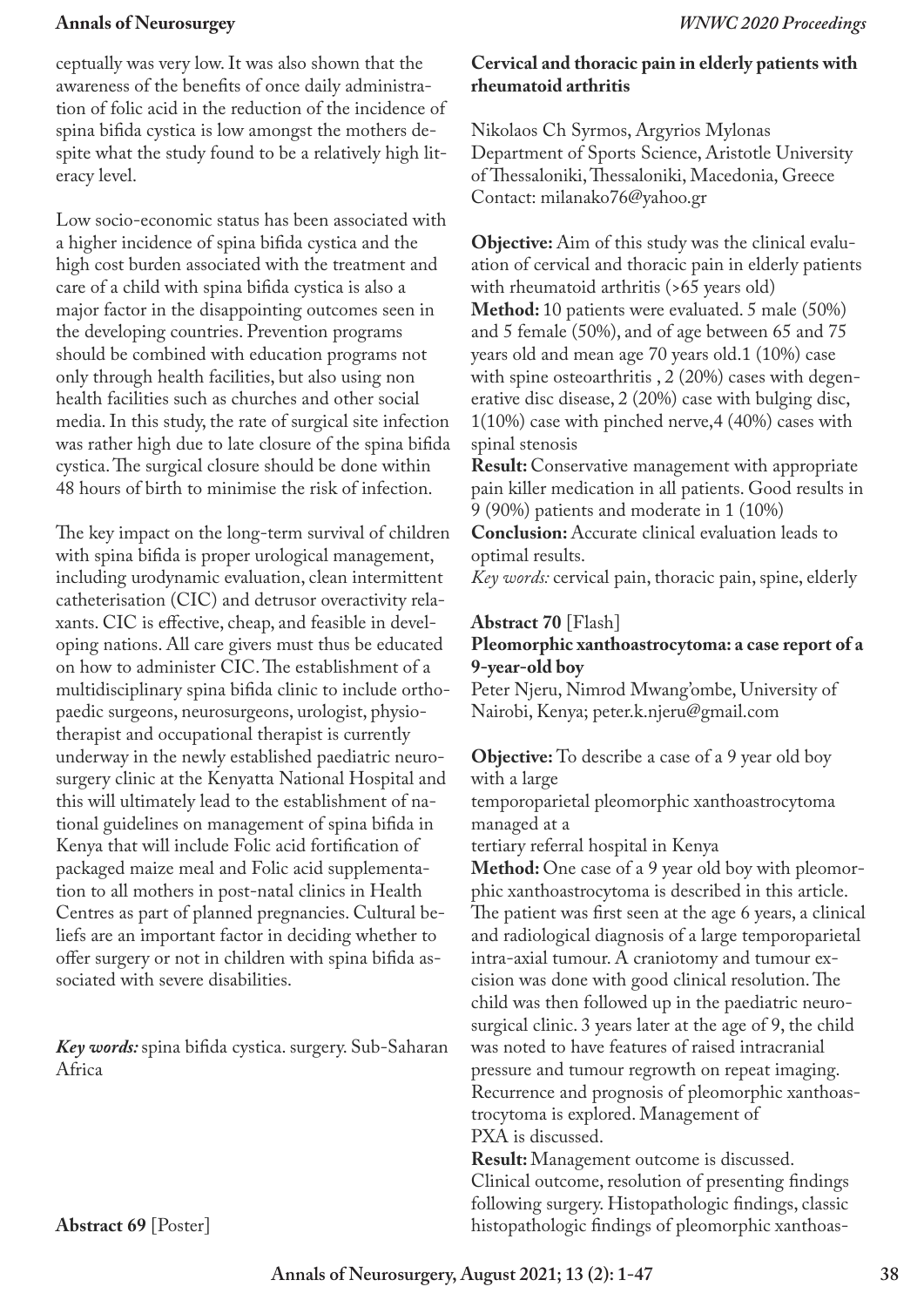trocytoma with no anaplastic features. Post-operative radiological assessment showed gross total resection. **Conclusion:** PXA are rare and preoperative diagnosis requires high index of suspicion from clinical and radiologic features. Where feasible and safe gross total resection is the preferred management. Histologic assessment should assess for features of anaplasia. PXA have good prognosis

Recurrence are managed by repeat surgery and follow up with imaging.

*Key words:* pleomorphic xanthoastrocytoma, Sub-Saharan Africa, recurrent PXA

## **Abstract 71** [Poster]

## **Cervical spine traumas, in young population radiological evaluation**

Nikolaos Ch. Syrmos, Argyrios Mylonas Department of Anatomy, School of Sports Science,. Aristotle University of Thessaloniki, Macedonia, Greece. milanako76@yahoo.gr

**Objective:** Aim of this study was to analyse the radiological evaluation and the role of x-ray, CT and MRI findings in 12 young patients ( < 20 years) with cervical spine traumas

**Method:** We analysed 12 patients with cervical spine traumas 7 male, 5 female ,mean age 21, range from 14 to 20 years

**Result:** All of them 12,100% had admission and xrays and CT-scans that confirmed the presence of cervical spine trauma. Nine patients, had also MRIscan (group 1), 3 patients, only x-rays and CT-scan (group 2). We analysed also the timing of injury, recent trauma (group I , 8 patients) and chronic trauma, more than 7 days after the initial injury (group II, 4 patient)

**Conclusion:** Further radiological studies were warranted but the combination of CT and MRI is is very useful for the evaluation and for the therapeutic approach of spinal trauma patients; evaluation is essential in spinal trauma patients

*Key words:* Cervical spine, trauma, young patients

**Radiological Evaluation of lumbar and thoracic spine injuries in elderly male patients due to falls** Nikolaos Ch Syrmos, Georgios Gavridakis Venizeleio General Hospital, Ieraklion, Crete, Greece; milanako76@yahoo.gr

**Objective:** Combination of lumbar and thoracic spine injuries are serious traumatic situations. Aim of this study was to present cases of lumbar and thoracic spine injuries in male patients (>65 years) due to falls

**Method:** 10 cases are presented, 10 male patients, range of age was from 67 to 87 and mean age was 77.

**Result:** In all of them we performed CT and MRI studies. 6 of them -60%- had two level fractures and two level dislocations ( thoracol-umbar junction ), 3 of them-30%- had combined lumbar - thoracic traumas plus cervical spine traumas, 1 of them -10% had combined both leg , thoracic and lumbar traumas. **Conclusion:** Radiological appropriate evaluation is essential in order to plan an optimal approach of such cases

*Key words:* lumbar spine, thoracic spine, injuries

### **Abstract 73** [Flash]

## **Depressive disorders after whiplash cervical spine injuries in young people**

Nikolaos Ch Syrmos Aristoteleian University of Thessaloniki, Thessaloniki, Macedonia, Greece; milanako76@yahoo.gr; Greece

**Objective:** Aim of this study is to present cases of depressive disorders after whiplash cervical spine injuries in young people

**Method:** Six (6) cases are presented. Range of age between 18 and 30 years old. All of them reported depressive disorders during the post traumatic period after whiplash cervical spine injuries mainly due to road traffic accidents.

**Result:** All of them they receive appropriate neurological, psychiatric, psychological and rehabilitation support and treatment. They managed to have a good outcome after 6-months follow up.

**Conclusion:** The development of depressive disorders after such traumatic events remains a strong predictor of a variety of dysfunction (social, personal, work, etc.) The emergence of depressive disorders in many cases remains unexplored and poorly understood . The effect into the the overall health remains a very important factor to investigate. The combination and collaboration of the various medical disciplines is essential in order to help young people.

**Abstract 72** [Flash]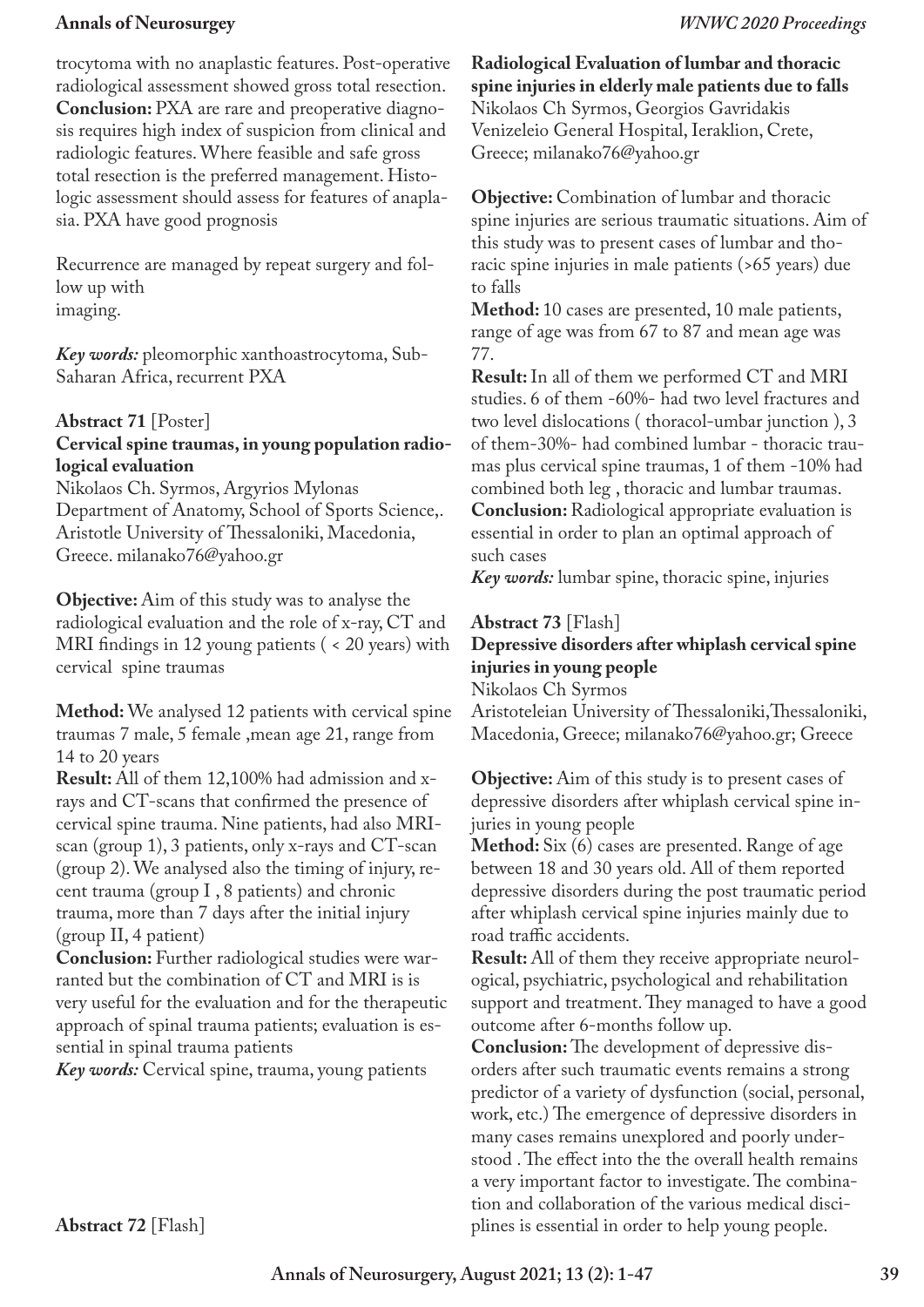*Key words:* depressive disorders, whiplash, cervical spine, injuries

## **Abstract 74** [Poster]

## **Lymphocytic pituitary disease: difficult differential diagnosis with pituitary adenomas.**

Mechergui Haifa, Kolsi Fatma, Ben Atig Fatma, Jarraya Firas, Boudawara Zaher Neurosurgery department, CHU HABIB BOUR-GUIBA SFAX, Tunisia; haifaamechergui@gmail.com; Tunisia

**Objective:** Hypophysitis is a rare autoimmune disease, corresponding to a chronic inflammation of the pituitary gland whose pathogenesis is complex and still poorly understood. It affects women more frequently. In two-thirds of cases, it occurs at the end of pregnancy or in the immediate postpartum period. The clinical and radiological signs are non-specific, making it difficult to diagnose and frequently confusing with the diagnosis of pituitary macroadenoma.

**Method:** We report the case of a lymphocytic pituitary hypophysitis taken care of at the Neurosurgery Department of Sfax. This is a 40-year-old patient, without any particular pathological history, who presented, during pregnancy (30 SA), headaches associated with visual disorders with alteration of the visual field. Emergency cerebral MRI confirmed the presence of a saline and suprasellar developing mass in contact with the optic chiasm initially identified as a pituitary macroadenoma. Clinically, there was no argument for diabetes insipidus. Hormonal testing showed physiological hypothyroidism in late pregnancy with a free T4 at 10 picomol/L ( $n = 11.22.3$ ), TSHus at  $0.04$  mIU/L (n = 0.44.5), cortisol at eight hours at 74 nmol/L and prolactinemia at 90 ng/mL  $(n = 27)$ . Immediately postpartum, the patient experienced worsening of symptoms with the development of an intracranial hypertension syndrome resistant to symptomatic treatment, worsening of visual signs .

**Result:** The patient is operated on trans-sphenoidally, with incomplete removal of a pituitary lesion with simple post-operations. The anatomopathological examination concludes that the patient has lymphocytic pituitary hypophysitis.

**Conclusion:** The diagnosis of lymphocytic pituitary disease is difficult because of its rarity and the low specificity of the clinical signs. However, in view of its potential seriousness with possible deaths related to corticotropic insufficiency, it should be sought more systematically in the face of atypical pictures

associating unexplained headaches in patients with a history of autoimmune pathologies. Although the histological diagnosis of pituitary disease can only be confirmed by biopsy or surgery, a presumptive diagnosis can often be made on the basis of context, clinical and radiological findings. The management of pituitary disease is controversial. The correction of endocrine deficiency, especially corticotropic insufficiency, remains a priority. *Key words:* pituitary gland, MRI

**Abstract 75** [Poster]

**Spontaneous meningoencephalocele of the temporal lobe in the sphenoid sinus in an adult : a case report and review of the literature**

Mechergui Haifa, Abdelmouleh Souhir, Znazen Mohamed, Meddeb Ala, Chaari Saloua, Boudawara Neurosurgery department, Chu Habib Bourguiba Sfax, Tunisia; haifaamechergui@gmail.com

**Objective:** Meningoencephalocoeles of the sphenoid sinus are infrequent lesions which occur as a result of trauma, iatrogenic injury or skull base erosion due to inflammatory or neoplastic disorders. A spontaneous meningoencephalocoele of the sphenoid sinus lateral wall is rare and it is reportedly most common in the anterior cranial fossa, temporal lobe encephalocoeles into the sphenoid sinus have rarely been reported. There are multiple theories attempting to explain the formation of these basal encephalocoele. This defect may cause spontaneous cerebrospinal fluid (CSF) rhinorrhoea or even meningitis.

Our objective is to report the theoretical aetiology, surgical technique and outcomes in patients undergoing endoscopic repair of spontaneous meningoencephalocoele of the sphenoid sinus.

**Method:** Our case is about a 35- year-old female patient applied with rhinorrhoea started 4 years ago. She had no history of cranial trauma or sinus operation. Biochemical analysis of the fluid confirmed that was CSF.

CT and MRI showed a defect in the top wall of the left sphenoid sinus and CSF collection in the left sphenoid sinus.

**Result:** The dural defect in our case was repaired successfully using pure endoscopic endonasal transsphenoidal approach.

**Conclusion:** Careful preoperative evaluation and localisation of the sphenoid defect are critical for the selection of the optimal surgical approach by using endoscopic endonasal approach which is an effective and safe treatment modality of spontaneous lateral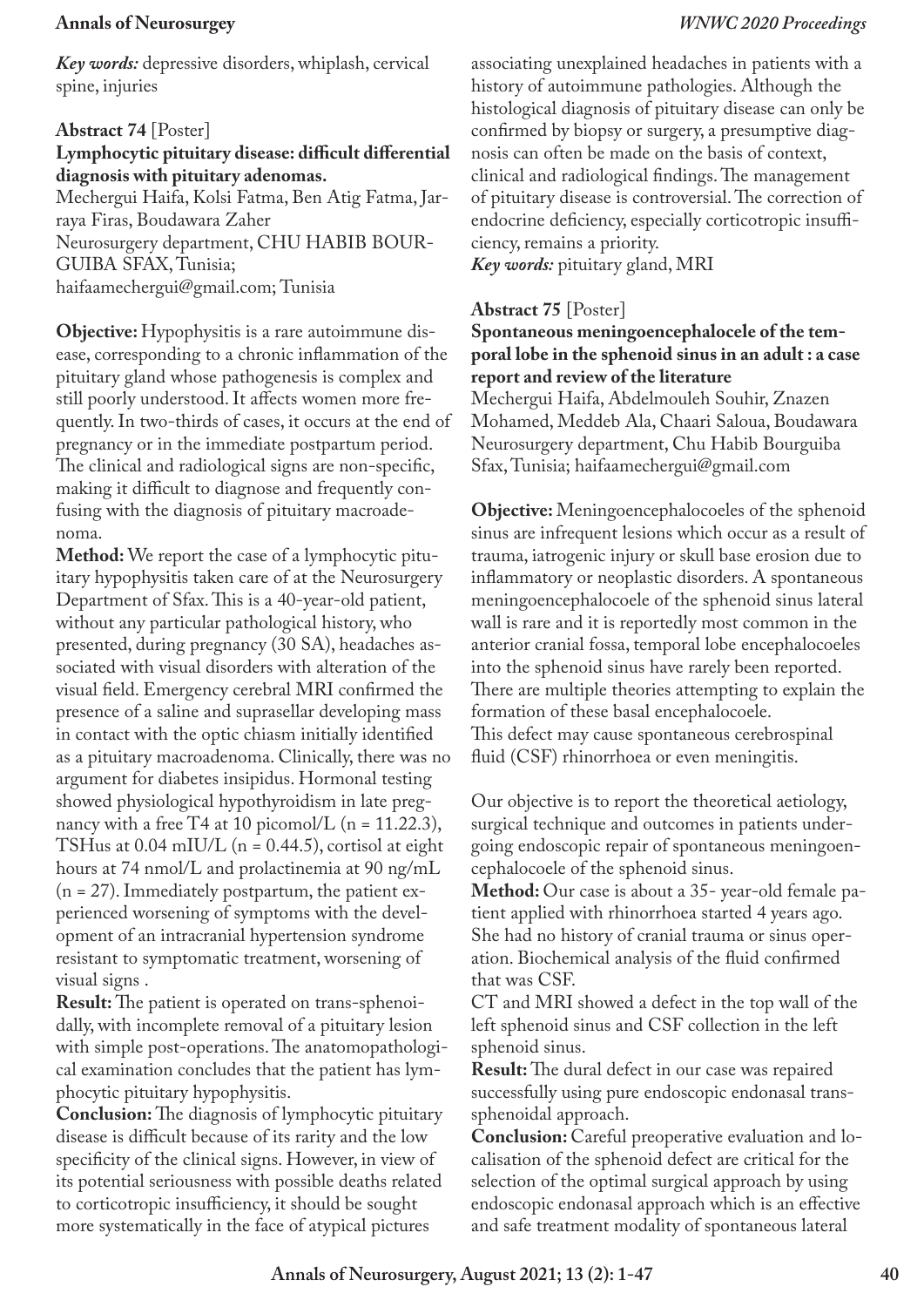sphenoid sinus meningocoeles and efficient in anterior skull base reconstruction. *Key words:* meningoencephalocoele

## **Abstract 78** [Poster]

**Intracranial Metastatic Wilms' Tumour in Children: A case report and review of literature** Mechergui Haifa, Abdelmouleh Souhir, Meddeb Alaa, Ben Atig Fatma, Chaari Saloua, Boudawara Zaher Neurosurgery department, Chu Habib Bourguiba Sfax, Tunisia; haifaamechergui@gmail.com

**Objective:** Wilms' tumour or nephroblastoma is the most common childhood renal tumour, accounting for about 6% of paediatric malignant diseases. Our aim is to describe the main epidemiological and clinical characteristics, and different radiological, pathological and treatment of this rare tumour. **Method:** We report the case of a 12 year old boy with a Wilms' tumour and brain metastasis. **Result:** our patient underwent a total excision of the lesion.

**Conclusion:** Its aetiology is unknown. The peak incidence is between 3 and 4 years of age. It may arise as sporadic or hereditary tumours.

Wilms' tumour spreads by direct invasion as well as haematogenously.

Cerebral metastases may occur in the late stages of the disease but are rarely diagnosed clinically. *Key words:* Wilms' tumour, MRI

## **Abstract 78** [Poster]

#### **Radio-induced pilomyxoid astrocytoma**

Mechergui Haifa, Kolsi Fatma, Ben Atig Fatma, Meddeb Ala, Jarraya Firas, Boudawara Zaher Neurosurgery department, Chu Habib Bourguiba Sfax, Tunisia; haifaamechergui@gmail.com

**Objective:** Radiation-induced tumours are very varied and have no specific characteristics. This highlights the difficulty of distinguishing a radiation-induced tumour from a second spontaneous tumour. The effect of conventional external radiotherapy on the appearance of a second tumour has been suspected by the increase in the specific incidence and mortality of some tumours compared to a control population.

**Method:** We report a case of radio induced pilomyxoid astrocytoma in a woman irradiated for a suprasellar tumour.

**Result:** Our patient was operated for suprasellar seminoma with adjuvant radiotherapy at a dose of 55 GY on the tumour and the ventricular system with

good post-operative clinical course. After 5 years the patient was readmitted for HICT syndrome associated with left hemiparesis. Cerebral MRI revealed a right parietal tempo ICHP. The diagnosis of radionecrosis was retained and the patient was put on high-dose corticosteroid therapy. The evolution was marked by clinical worsening with a deterioration of the neurological state despite corticotherapy. The decision was to operate on the patient as an emergency. The anatomopathological examination concluded that the patient had a pilomyxoid astrocytoma.

**Conclusion:** The radiological diagnosis of a radioinduced tumour is difficult. The main differential diagnosis is radionecrosis. Radio-induced pilomyxoid astrocytoma is a rare entity and difficult to diagnose radiologically due to the absence of radiological and clinical features. The diagnosis of certainty remains anatomopathological.

*Key words:* seminoma, radiotherapy

## **Abstract 79** [Poster]

**Benign metastatic leiomyoma of the lumbar spine** Mechergui Haifa, Kolsi Fatma, Bourgou Malek, Ben Atig Fatma, Jarraya Firas, Boudawara Zaher Neurosurgery department, Chu Habib Bourguiba Sfax, Tunisia; haifaamechergui@gmail.com

**Objective:** Uterine leiomyomas are a very common pathology. On the other hand, extrauterine leiomyomas are a rather rare and poorly known entity. In this context, the metastatic benign leiomyoma is an extremely rare pathology. The most frequent localisation is pulmonary. The lumbar localisation is exceptional.

**Method:** we report the case of a 43 year old woman with a history of myomectomy 9 years ago for benign uterine fibroma who presented with a ponytail syndrome that had been progressing for 2 months. The radiological and intraoperative aspect had evoked a lumbar neurofibroma. She had a lumbar laminectomy and total removal of the tumour. The histo-pathological examination concluded a metastatic benign leiomyoma.

**Result:** Uterine leiomyomas are rarely associated with benign ectopic tumours. In this case, they are referred to as "benign leiomyoma metastases". In the literature, reported cases of benign leiomyoma metastases are rare. They usually occur in pre-menopausal women with a history of intrauterine leiomyomas. Diagnosis is made on the basis of clinical and histopathological findings with the absence of cellular atypia, necrosis and mitosis: the three main criteria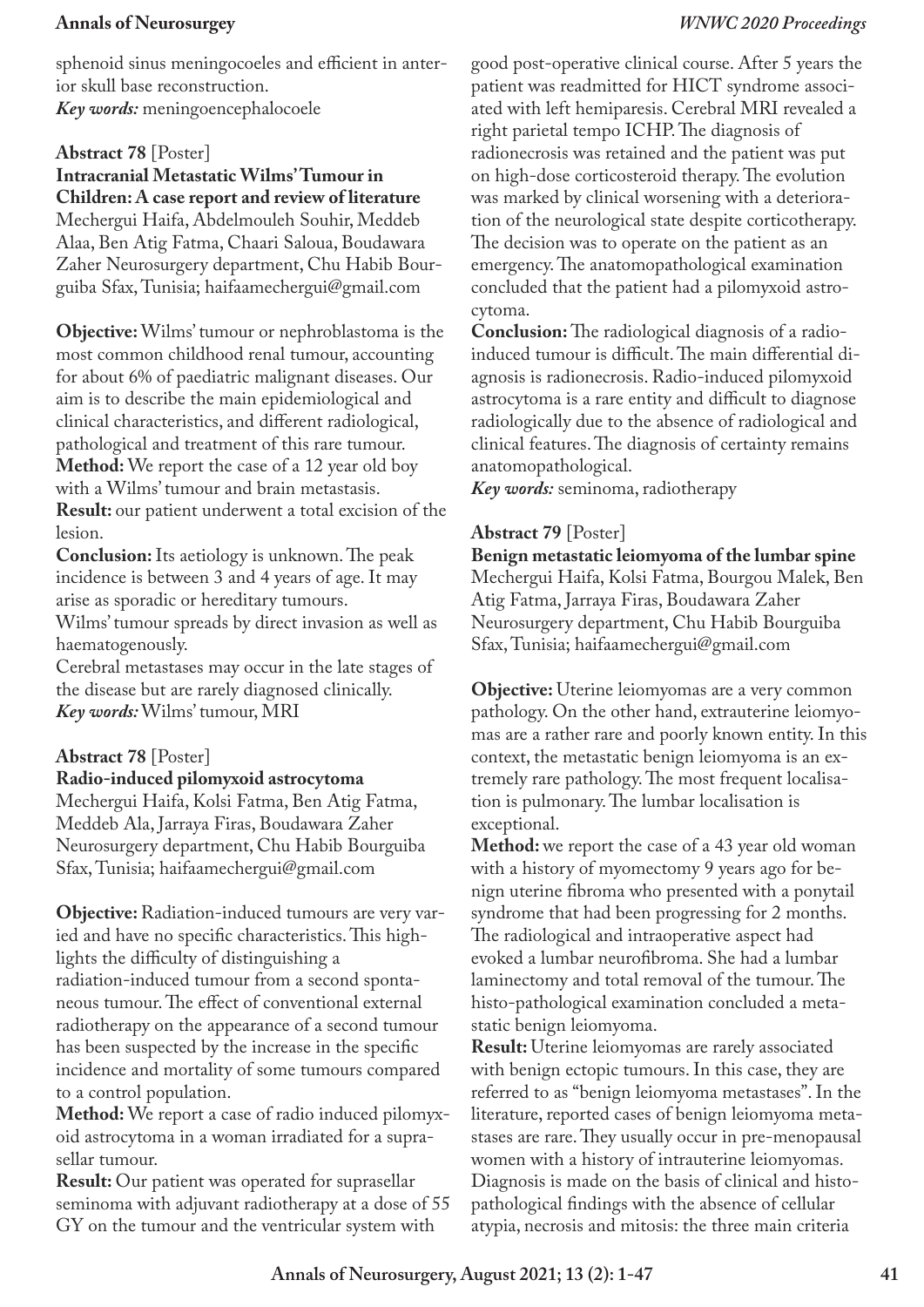used histologically to determine malignancy. On immunohistochemistry, these lesions are generally positive for oestrogen and progesterone. These tumours may regress spontaneously at menopause or after pregnancy. They are most often metastases in the lungs, heart or liver. Spinal metastases are extremely rare. The first case of skeletal leiomyomatosis was described in 1983. Since then, a few cases have been described. There is no well-established therapeutic consensus due to the rarity of these tumours. Hormone therapy has been tried with good results.

**Conclusion:** Metastatic benign leiomyoma is a rare pathological entity that never ceases to surprise the clinician with the paradox created by the metastatic potential of a benign tumour. The aetio-pathogenic hypotheses are multiple.

*Key words:* lumbar metastasis, leiomyoma

#### **Abstract 80** [Oral]

**Minimal invasive microsurgical decompression of the trigeminal nerve with +180/-180° exploration** Mauro Segura, Aaron Munguía-Rodríguez, Octavio Carranza-Renteria, Rubi Anaya-Tovar, Araceli Muñoz-García, Hospital Angeles Morelia, Mexico; Contact: info@neurologiasegura.net

**Objective:** The aim of this study is to present our philosophy about surgical management for minimal invasion microsurgical decompression of the trigeminal nerve based on three principles to follow; first, to preserve the patient´s live; the second purpose is not to damage the nervous and vascular structures adjacent to surgical bed to avoid neurological sequelae and complications inherent to surgery; and finally, the third purpose is to eliminate the cause of the symptoms, talking about trigeminal neuralgia is the facial pain; also to present step by step our minimal invasive approach in all times, always keeping in mind to be safe as possible.

**Method:** A descriptive retrospective observational study was conducted from January 2011 to October 2020. Medical records of 1,996 patients treated at our institution were reviewed with follow-up at least once a postoperative year up to ten years, according to each case. The patients included in the present study had face-to face or virtual follow-up by videoconference by the neurosurgery staff and the control images were via the internet, together with the imaging staff of our hospital, in the pre-established periods.

Step by step we describe our microsurgical decompression to release the trigeminal nerve in patients

with classic or idiopathic trigeminal neuralgia associated with single or multiple vascular, membranous and bony contact in the cerebellopontine angle.

Step 1. Positioning in supine position with elevation of the man 30 degrees and rotation of the head 45 degrees in flexion under general anaesthesia and invasive monitoring.

Step 2. Minimally invasive retromastoid approach behind the sigmoid sinus with bone access less than 20mm in diameter, durotomy and depletion of cerebrospinal fluid without the use of brain retractors, taking advantage of the surgical corridor due to gravity.

Step 3. Venous preservation of the superior petrosal venous complex.

Step 4. Microsurgical dissection of the arachnoid membrane around the venous complex, the surrounding SUCA and AICA arteries and their variants, as well as the cistern of the PC angle, trans cerebellum horizontal distal fissure.

Step 5. Internal petrous craniectomy of the suprameatal tubercle in cases of obstructing the microsurgical corridor.

Step 6. Microsurgical exploration and release with the +/- 180 degress technique described by the author along the cisternal segment of the trigeminal nerve.

Step 7. Placement and positioning of sufficient isolation material and fixed with fibrin adhesive.

Step 8. Dural, structural bone, muscle-aponeurotic planes and skin reconstruction.

Step 9. Controlled and early post-anaesthetic wakeup at the end of the surgical procedure

**Result:** All patients presented a clinical and imaging diagnosis of neurovascular compression of the cranial nerves of the brainstem, manifesting as trigeminal neuralgia (TN) in any of the two clinical presentations: paroxysmal pain (typical TN) or paroxysmal with continuous persistent pain (atypical NT); other manifestations included hemifacial spasm, glossopharyngeal neuralgia, occipital neuralgia or vertigo with tinnitus as complementary symptoms of the dysfunctional hyperactive syndrome. In the other side, all cases were classified by their three etiologies as classic 1479 cases, idiopathic 209 cases or secondary 308 cases. Including both, classical and atypical equal to 1688 cases, we resume the lessons learned from 719 microsurgical decompressive cases operated by the single author.

The distribution by age, gender, pre and postoperative imaging studies, the degree of resection per intraoperative surgeon impression, as well as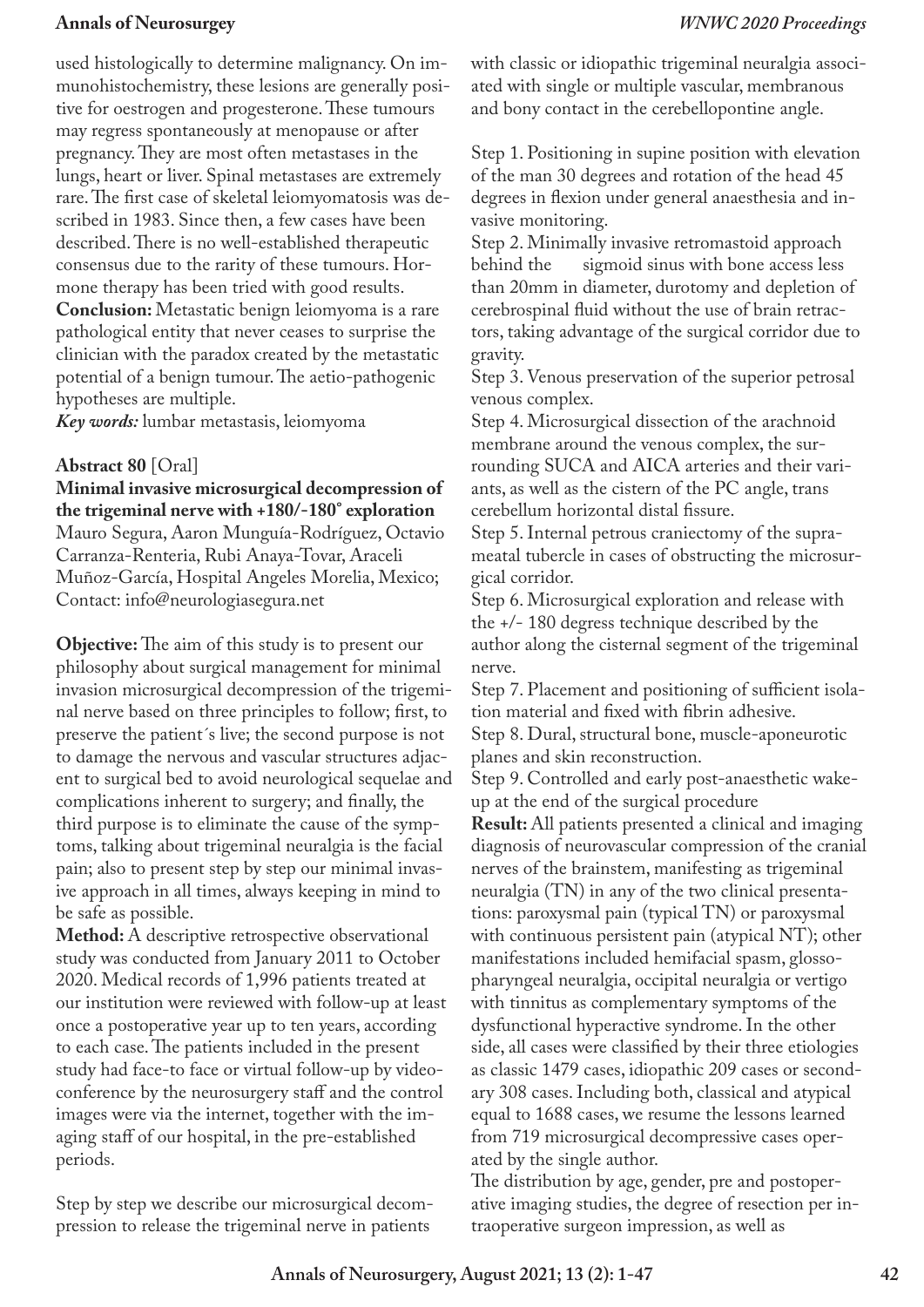postoperative evolution, complications from neurovascular injuries were analyzed. The follow-up period maximum was ten years with an average of 48 months.

**Conclusion:** In our expert opinion, the surgical management of the trigeminal neuralgia syndrome should be approach with a global vision by a multidisciplinary team of experts. The classic trigeminal neuralgia is recommended to be assess by a multidisciplinary team using a variety of the therapeutic options available such as palliative percutaneous and microsurgical with free technology access. The minimal decompression in highly specialized centers solve a high number of cases, being the minimal invasive microsurgical decompression the approach recommended in our expert opinion. Minimal invasive microsurgical decompression of the trigeminal nerve is recommended to be perform in the final phase of the neurosurgeon training, for those with experience in skull base surgery. In Latin America, we should strengthen the training of specialists in sub-disciplines typical of the specialty as required by modern global society. *Key words:* microsurgical decompression, trigeminal neuralgia, skull base surgery, facial pain surgery

## **Abstract 81** [Oral]

## **Advances and future perspectives of intraoperative neurophysiology in neurosurgery.**

Dimitrios Kefalas, Gemma Perez-Fajardo Department of Clinical Neurophysiology, Royal National Orthopaedic Hospital, London, UK Neurosurgery and Clinical Neurophysiology Unit, University Hospital Reina Sofia, Córdoba, Spain; dimitrios.kefalas.ionm@gmail.com

**Objective:** Intraoperative neurophysiology (ION) is utilized during surgery in order to monitor the functional integrity of neural structures and pathways that are at risk, or to help the surgeon to map and recognise them with the aim to preserve their function, or to localise them for optimisation of the surgical treatment. The first attempts of ION were done with cortical mapping. ION monitoring was established in spinal cases with somatosensory evoked potentials first, and the development of intraoperative motor evoked potentials afterwards. The last decades ION is evolving rapidly, allowing the monitoring and mapping of more and more structures in the spinal cord, brain, and brainstem. However, there are still several structures and functions of the nervous system that cannot be monitored or mapped during the surgery.

**Method:** We reviewed the literature for intraoperative neurophysiological monitoring and intraoperative neurophysiological mapping, with a focus on neurosurgical procedures. We identified recent advances and new methods and modalities that can be used in neurosurgery to identify specific structures, prevent neurological injury, guide the surgery, or even to improve the surgical outcome. We also identified important structures and pathways that are not currently monitorable, and modalities that are not available intraoperatively. Moreover, evolving technologies in ION were detected.

**Result:** ION can be useful in several neurosurgical subspecialties. ION is routinely used in spinal, brain and brainstem surgeries to monitor the functions of essential structures and pathways, such us primary motor, somatosensory and visual cortices, corticospinal tract (CST), medial lemniscus pathway, nerve roots, cranial nerves and their nuclei. Recent advances include CST mapping within the spinal cord, sensory cranial nerve mapping, and brainstem reflexes, such as blink, masseter H- and laryngeal. Cortico-cortical evoked potentials seem to be a promising method for monitoring of specific cortical areas and their connections. There is currently no method that can be used to monitor or map several important pathways, such as reticulospinal tract, auditory cortex and posterior visual pathway. Modalities and methods that would be useful intraoperatively, if they were available, include monitoring of ocular nerves, and autonomic system functions, and monitoring or mapping of higher brain functions during awake or asleep craniotomies. Artificial intelligence (AI) may play an important role in the future of the ION systems.

**Conclusion:** There is a tremendous improvement of ION methods during the last years, which has revolutionised neurosurgery. Nowadays, several conditions that used to be considered surgically untreatable, due to increased complexity and the high risk of serious postoperative neurological deficits, are routinely treated with the aid of ION. Recent ION methods allow near-real-time monitoring. However, the strengths and limitations of some ION techniques must be explored and/or validated. There is a continuous and dynamic interest in the development of new ION modalities. Close collaboration between ION and neurosurgical teams will help to identify and prioritise the future ION research. Practical and ethical concerns may be raised with the AI involvement in ION and neurosurgery.

*Key words:* intraoperative neurophysiology, neuromonitoring, mapping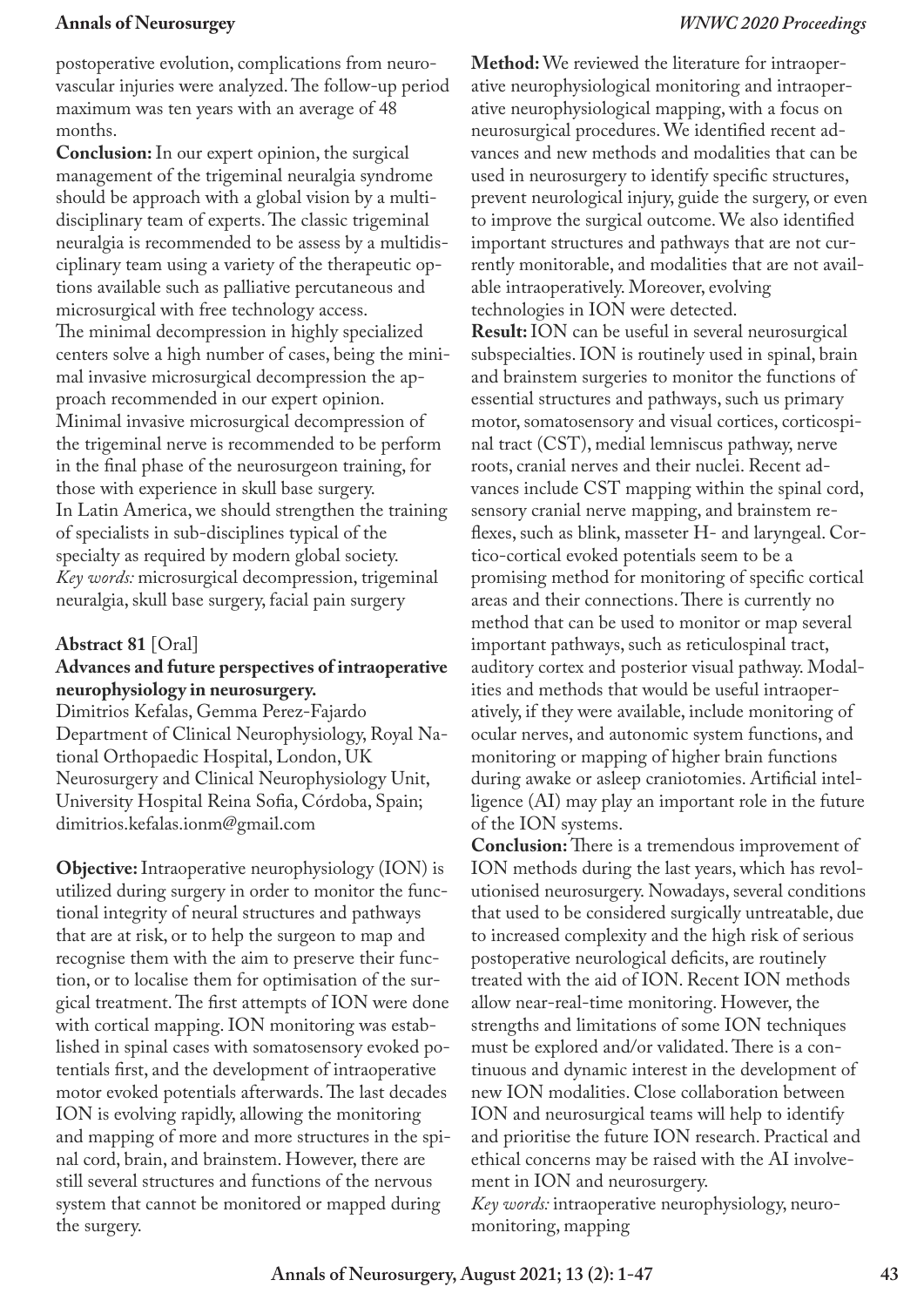#### **Abstract 82** [Oral]

## **Influence of syringomyelia on the postoperative outcomes in Chiari malformation type I patients. International, multi-center, retrospective study.**

Lukasz Antkowiak (1), Piotr Sumislawski (9), Piotr Stogowski

(2), Tomasz Klepinowski (3), Michalina Rucinska (1), Hubert

Mado (1), Tristan Balinski (4), Zuzanna Nowaczyk (5), Prof.

Adam Rudnik (8), Prof. Pawel Tabakow (4), Prof. Leszek Sagan

(3), Prof. Wojciech Kloc (6,7), Manfred Westphal (9), Marek Mandera (1)

(1)Department of Pediatric Neurosurgery, Medical University of

Silesia, Katowice, Poland; (2) Medical University of Gdansk, Poland; (3) Department of Neurosurgery, Pomeranian Medical University Hospital No. 1, Szczecin, Poland; (4) Department of Neurosurgery, Wroclaw Medical University, Wroclaw, Poland; (5) Pomeranian Medical University, Rybacka 1, Szczecin, Poland; (6) Department of Neurosurgery, Copernicus Hospital in Gdansk, Poland; (7) Department of Neurology and Neurosurgery, University of Warmia and Mazury in Olsztyn, Poland; (8) Department of Neurosurgery, Medical University of Silesia, Katowice, Poland; (9) Department of Neurosurgery, University Medical Center Hamburg-Eppendorf, Hamburg, Germany

Contact: lukaszantkowiak7@gmail.com; Poland Conflict of interests: none

**Objective:** Syringomyelia accompanies Chiari malformation type I in up to 70% of diagnosed patients. Its presence can cause irreversible damage to the spinal cord, resulting in the persistence of symptoms after successful decompressive surgery. However, recent studies have not revealed syringomyelia as a negative prognostic factor, with no impact on the Chicago Chiari Outcomes Scale scores. This study aimed to evaluate the influence of syringomyelia on the postoperative outcomes in Chiari malformation type I patients.

**Method:** We performed a retrospective analysis of symptomatic Chiari malformation type I patients from Neurosurgical Departments in Hamburg, Gdansk, Wroclaw, Katowice, and Szczecin, who underwent posterior fossa decompression between 2010 and 2018. Patients with incomplete imaging and clinical data were excluded. Outcomes were evaluated during the hospital stay and in the outpatient visits and finally assessed with Chicago Chiari Outcome Scale (CCOS) at the last outpatient visit. Statistical analysis between syringomyelia and non-syringomyelia patients' groups was performed using the Statistica 13.1 software. Quantitative data were compared using the Mann-Whitney test. To compare the effect of syringomyelia on the qualitative variables, an analysis was performed using the Pearson independence test. The level of significance was established at the level of  $p = 0.05$ . **Result:** A total number of 31 symptomatic patients from six different Neurosurgical Departments were included in the study. 13 patients were diagnosed with accompanying syringomyelia. 7 patients underwent bony-only decompression, 18 with duraplasty, whereas the remaining 6 underwent additional tonsillectomy. The clinical improvement assessed during hospitalisation showed no difference between groups (p=0.726) with an 88.9% improvement rate for nonsyringomyelia patients and 84.6% for syringomyelia individuals. CCOS pain, nonpain, functionality, complications, and total CCOS values assessed at the last outpatient visit showed no differences between both groups. Consequently, the rate of clinical improvement at the last follow-up visit has not reached statistical significance, with 61.1% for non-syringomyelia and 76.9% for the syringomyelia group (p=0.353). Moreover, there was no correlation between syringomyelia occurrence and clinical worsening (p=0.656). Furthermore, syringomyelia reduction seemed not to condition the clinical improvement in patients with Chiari-associated syringomyelia (p=0.188). We found that patients with syringomyelia were at a greater risk of reoperation (30.8%) than those without syringomyelia (5.6%), which almost reached statistical significance (p=0.059). **Conclusion:** Our findings indicate that syringomyelia does not influence surgical outcomes in patients with Chiari malformation type I. Moreover, the clinical improvement does not correlate with syringomyelia improvement. Consequently, patients with syringomyelia are not at a greater risk of clinical worsening than non-syringomyelia ones. Presented results are consistent with existing literature, which does not point to syringomyelia as a negative prognostic factor.

*Key words:* Chiari malformation type I, syringomyelia, Chicago Chiari Outcome Scale, posterior fossa decompression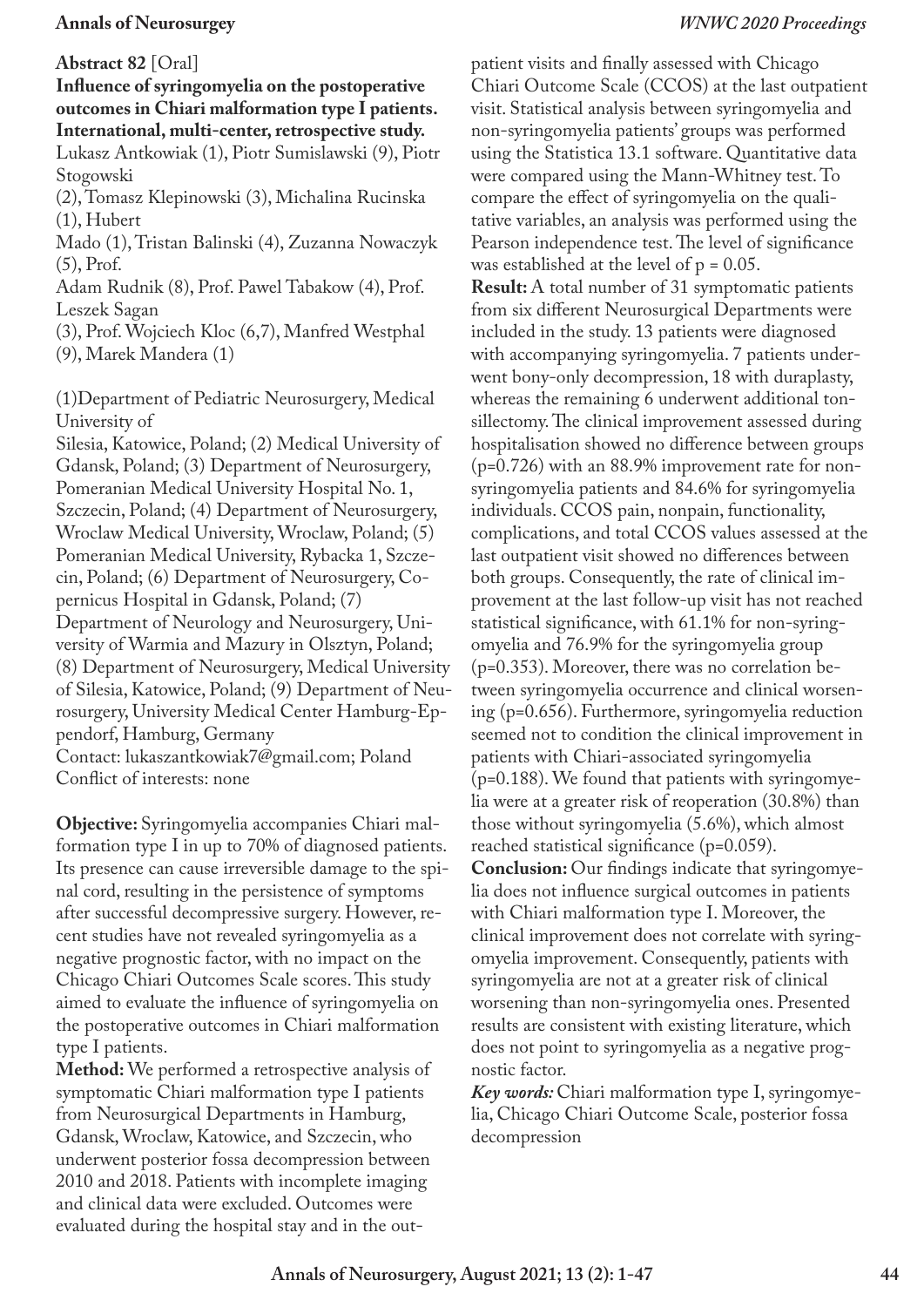**Abstract 83** [Oral]

## **Secondary effects of occult spinal dysraphism: scenario in Nepal**

Krishna Sharma Nepal Medical College, Kathmandu University, Kathmandu, Nepal Contact: krishnasharma@yahoo.com; Nepal Conflict of interests: none

**Objective:** Late presentations of secondary effects of occult spinal dysraphism with their complications are often found in orthopaedic OPD of Nepal. Due to the ignorance of the patient and even the medical fraternity implicating musculoskeletal abnormality to occult dysraphism, the diagnosis was delayed till the complications appear. An institutional experience is studies and shared here.

**Method:** This a combined prospective and retrospective study from 2010 to 2020. There were 235 patients, age ranging from 15 months to 21 years with male to female ratio of 3:2. The most common presentations were gait disturbances (67%), sphincter disturbances (45%), neurological deficit (43%), scoliosis (38%), foot deformities (25%) and mental subnormality (15%). MRI was done in all these patients which showed tethered cord in 88%, syringomyelia in 28%, Chiari I malformation in 15%, hydrocephalus in 6%, diastatomatomyelia in 6% and normal cord in 4%.

**Result:** 92% patients underwent tethering of the cord, decompression of posterior fossa in 15%, syringotomy in 8% and Ventriculo-peritoneal shunt in 6%. The significant postoperative complications included CSF leak in 6%, wound dehiscence in 11%, wound infection 4%, recurrence of tethering requiring surgery in 4 patients. The follow up was poor and in average was of 2.5 years in only about 35% patients after discharge from the Hospital.

**Conclusion:** Awareness campaigns and prophylactic folic acid distribution in ladies of child-bearing age have been initiated. More frequent mobile medical camps to remote places of Nepal have been organised to detect these patients early so that timely referral and management could be instituted to avoid the crippling complications.

*Key words:* Occult spinal dysraphism, secondary effects, tethered cord

### **Abstract 84** [Oral] **How Can We Make Global Neurosurgery Truly Global?**

Tariq Khan(1,2), Leonidas Quintana (1,3), Sergio Aguilera (4), Roxanna Garcia (5), Haitham Shoman (6), Luke Caddell (6), Rifat Latifi (7,8), Kee B Park (6), Patricia Garcia (9,10), Robert Dempsey (11,12), Jeffrey V. Rosenfeld (13,14), Corey Scurlock (15), Nigel Crisp (16.17), Lubna Samad (18,19), Montray Smith (20,21), Laura Lippa (22), Rashid Jooma (23.24), Annette Kennedy (25), Russell Andrews (1,26)

1 World Federation of Neurosurgical Societies, Nyon, Switzerland; 2. Dean & Chair, Neurosurgery, Northwest Hospital and Medical School, Peshawar, Pakistan; 3. Professor of Neurosurgery, Valparaiso University School of Medicine, Valparaiso, Chile; 4. Chair, Neurosurgery, Hospital de Iquique, Iquique, Chile; 5. Global Health Scholar & Neurosurgery Resident, Northwestern University Medical School, Chicago, IL, USA; 6. Program in Global Surgery and Social Change, Harvard Medical School, Boston, MA, USA; 7. Professor & Chair, Department of Surgery, New York Medical College and Westchester Medical Center, NY, USA; 8. Founder & President, International Virtual eHospital Foundation (IVeH); 9. Professor, School of Public Health and Administration, Universidad Peruana Cayetano Heredia, Lima, Peru; 10.Former Minister of Health, Peru 11. Professor & Chair, Neurosurgery, University of Wisconsin Medical Center, Madison, WI, USA; 12. Chair, Foundation for International Education in Neurological Surgery (FIENS); 13.Major General, Royal Australian Army Medical Corps; 14. Senior Neurosurgeon, The Alfred Hospital and Professor of Surgery, Monash University, Melbourne, Victoria, Australia; 15. Medical Director of e-Health and Professor of Anesthesiology & Internal Medicine, New York Medical College, Westchester Medical Center, Valhalla, NY, USA; 16. Co-Chair, Parliamentary Group on Global Health, House of Lords, UK; 17. Former CEO, National Health Service, UK ; 18. Permanent Council Member, G4 Alliance; 19. Pediatric Surgeon, Indus Hospital, Karachi, Pakistan 20. Assistant Professor & HSC Health and Social Justice Scholar, University of Louisville School of Nursing, Louisville, KY, USA; 21. Disaster Medicine Research Fellow, Harvard Medical School, Boston, MA, USA; 22. Consultant Neurosurgeon, Ospedali Riuniti di Livorno, Italy; 23. Professor of Neurosurgery, Aga Khan University, Karachi, Pakistan; 24. Former Director-General for Health Services, Pakistan; 25. President, International Council of Nurses,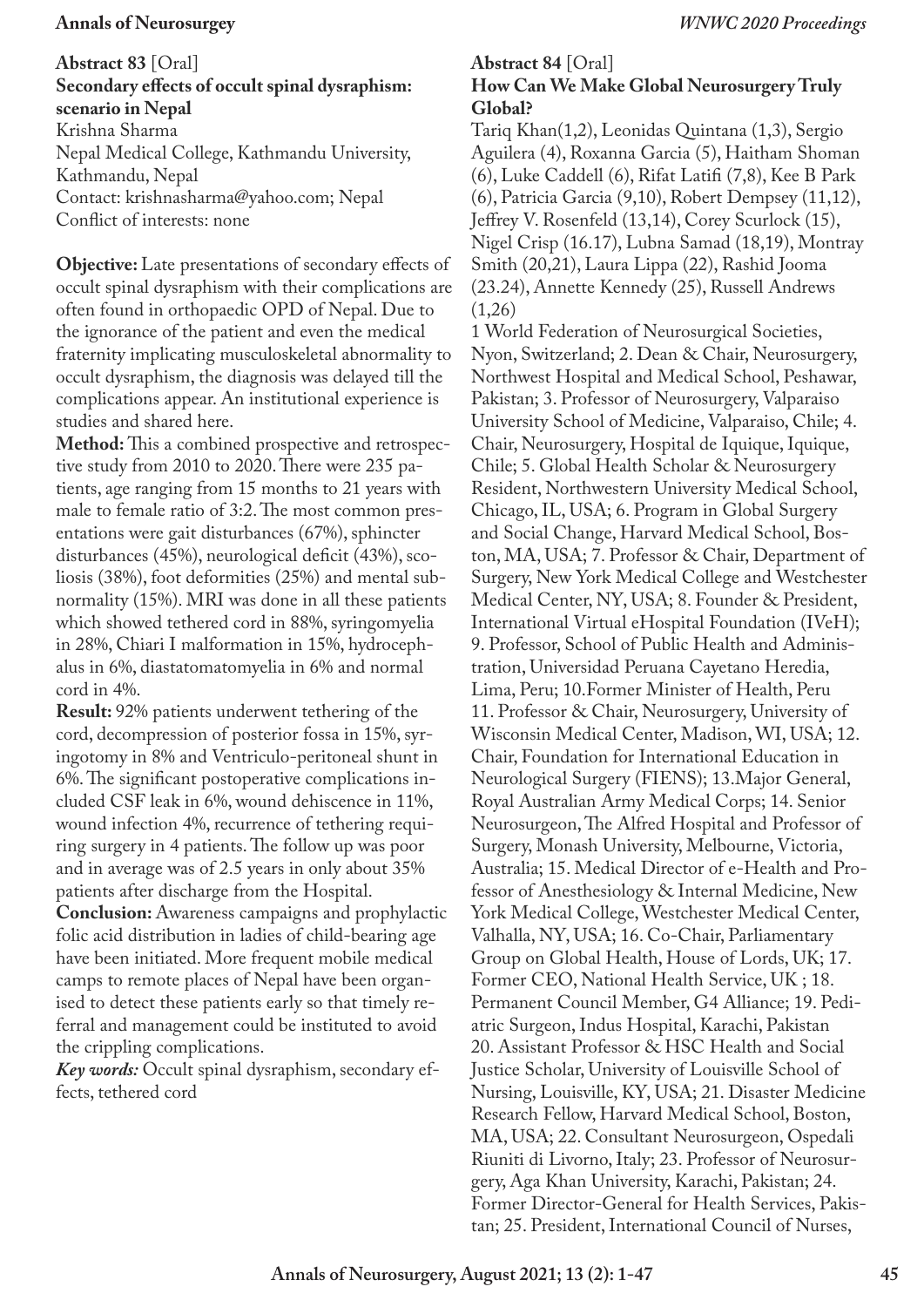Geneva, Switzerland; 26. Nanotechnology & Smart Systems, NASA Ames Research Center, Moffett Field, CA, USA; rja@russelljandrews.org; USA

**Objective:** In 2015 the United Nations (UN) established the Sustainable Development Goals (SDGs) to be achieved by 2030 – in essence a challenge to the world [UN A/Res/70/1 2015]. Also in 2015 the Lancet Commission on Global Surgery published its landmark study on the unmet needs for surgery worldwide [Meara J et al Lancet 2015]. It has been said that Global Neurosurgery has as its primary purpose "delivering timely, safe, affordable neurosurgical care to all who need it" [Rosseau G et al J Neurosurg 2019].

The "Golden Hour" of trauma care highlights the weakness of present-day surgical care in disaster response – particularly in low- and middle-income countries (LMICs). Natural disasters – notably earthquakes - frequently kill 200,000 people or more in a year. Un-natural or manmade disasters – either infrastructure failures (e.g. transportation accidents, building collapse) or terrorist/conflict events – also claim more than 200,000 lives in a typical year, with terrorist/conflict events on the increase since the beginning of the 21st century.

Neurosurgeons are notable for "rising to the challenge". In this case the challenge is to establish healthcare that greatly reduces the 1/3 of all deaths worldwide that are due to lack of surgical care.

**Method:** Global Neurosurgery began with individual neurosurgeons traveling outside their home country to cross-pollinate neurosurgical concepts and techniques. It expanded later in the 20th century with missions to other countries involving groups of individuals (neurosurgeons and often other colleagues), frequently on a recurring basis. This became formalised as centres in high-income countries (HICs) paired with centres in LMICs for clinical, research, and training exchanges – twinning or dyad programs. To broaden and enhance sustainability, paired programs involved hospital administrators and ministries of health.

During the latter part of the 20th century, evidence was gathered that 24/7/365 availability of trauma and stroke care greatly reduced morbidity and mortality. Trauma/stroke centres have become prevalent in HICs: in the United Kingdom (UK) there are approximately 30 trauma centres; in the United States (US) there are approximately 200 each of Level I

trauma centres and Comprehensive Stroke Centres. At its best, a trauma/stroke centre incorporates prevention programs, rapid and efficient prehospital care, timely surgical and intensive care, and rehabilitation. Resources include radiology, blood bank, pathology, and laboratory services.

The benefits of trauma/stroke centres are not limited to trauma and stroke. A nationwide study in India determined that at least 50,000 lives would be saved each year if the nation's population was entirely within 2 hours of a surgical centre that could treat acute abdomen [Dare A et al Lancet Global Health 2015]. Other surgical conditions with significant morbidity/mortality due to lack of timely surgery include cancer, difficult childbirth, and acute hydrocephalus.

The UN Institute for Training and Research (UNITAR) has addressed this need for expanding surgical care with the National Surgical, Obstetric, and Anesthesia Plan (NSOAP) [NSOAP Manual 2020 UNITAR 2020]. NSOAP provides an outline for improving surgical care at the country level. It identifies the stakeholders needed in all phases of NSOAP planning and implementation, as well as the 6 domains of a surgical system: infrastructure, service delivery, workforce, information management, finance, and governance.

**Result:** Numerous examples of the resources to improve surgical care are available. Telemedicine has been shown both to improve neurotrauma care and to reduce cost in Albania [Olldashi F et al World Neurosurg 2019]. Drones, robots, smart glasses, and smartphones can enhance both daily healthcare and mass casualty disaster response: (1) drones deliver medications, lab samples, and blood products to remote sites in Rwanda and Ghana; (2) smartphones improve maternal care and childbirth through an Uber-like system in Kenya; (3) smart glasses act as personnel extenders for intensive care rounds in Malaysia; (4) drones plus smart phones reduce the time to deliver a defibrillator to a cardiac arrest victim; (5) mobile, battery-powered CT scanners provide resilient imaging during both routine power outages and disasters [Quintana L et al to appear in Neurosurgery and Global Health Springer 2021]. Perhaps the best example of combining the NSOAP program with the trauma/stroke centre model is Pakistan. Thanks largely to Tariq Khan, the qualities of a trauma/stroke centre have been evolving for over a decade in Peshawar: a community trauma preven-